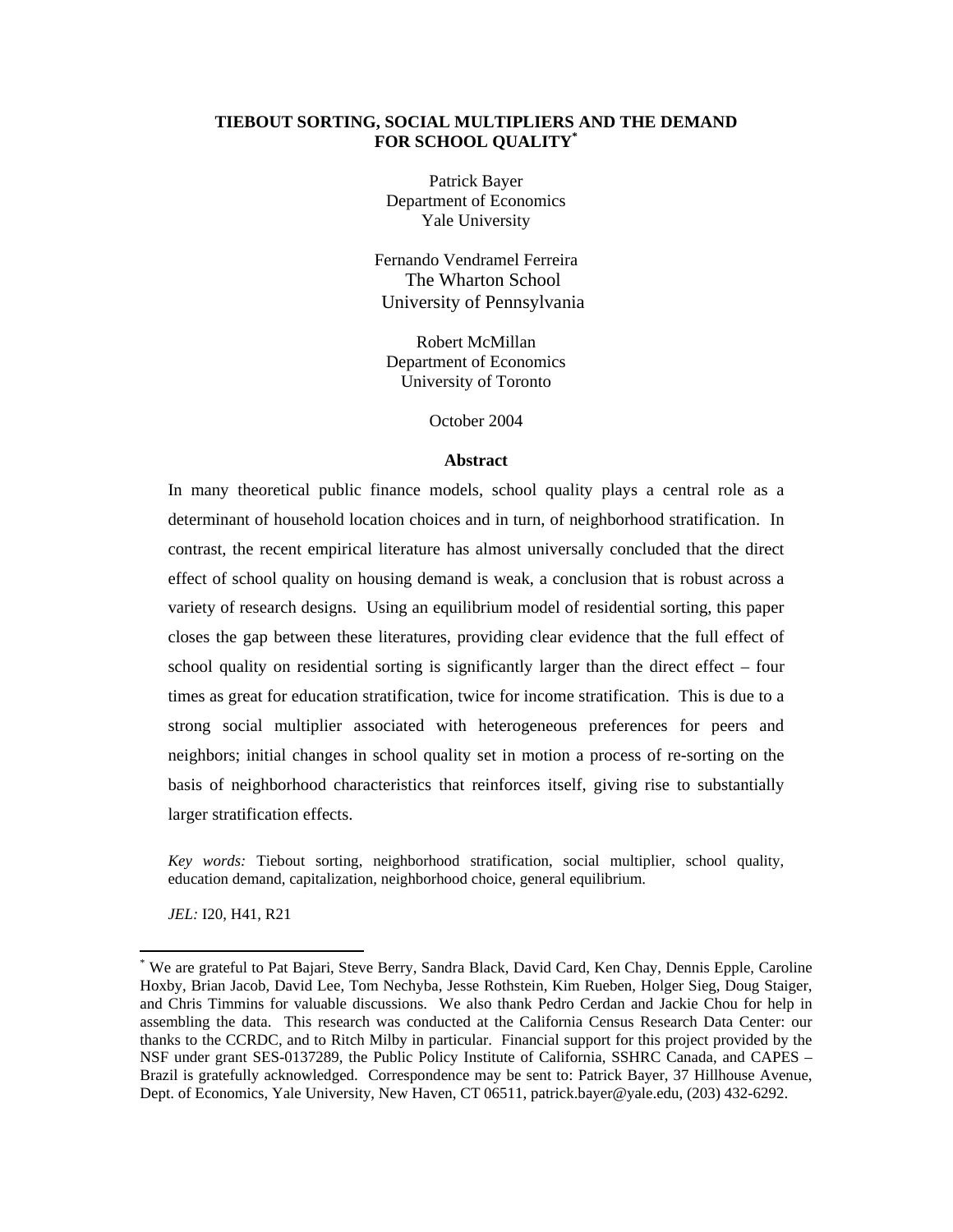# **1 INTRODUCTION**

l

The notion that local public goods influence household location decisions has been a key idea in local public finance at least since Tiebout's seminal 1956 paper. According to Tiebout, variation in packages of local public goods leads households to "vote with their feet," providing a primary driving force behind household sorting across jurisdictions and neighborhood socioeconomic stratification. This idea has been central to a more recent theoretical literature examining the effects of education policy in the presence of household sorting.<sup>1</sup> In that literature, changes in school quality often have striking effects on neighborhood stratification as households resort across neighborhoods in response. Further, equilibrium models of residential sorting prove particularly useful in tracing many complex and otherwise difficult-to-predict effects of policy: $2$  effects appear in general equilibrium that are often not apparent from a partial equilibrium perspective.3

At the same time, a growing recent empirical literature has almost universally concluded that the effect of school quality on the demand for schools and their corresponding neighborhoods is quite small. Strikingly, this conclusion is robust across a wide variety of research designs including: (i) examining differences in housing prices along school assignment boundaries or as school assignments are changed over time; $4$  (ii)

<sup>&</sup>lt;sup>1</sup> Important examples include work by Benabou (1993, 1996), Fernandez and Rogerson (1996, 1998), and Nechyba (1999, 2000). Foundational papers by Epple, Filimon and Romer (1984, 1993) focus on conditions needed to prove existence of equilibrium in multi-community models that incorporate voting. 2

 $<sup>2</sup>$  Influential research by Epple and Romano (1998) uses an equilibrium approach to study education market</sup> equilibria that involve households choosing between public and private schools. While the housing market is abstracted from, this work has proved useful in an empirical context, generating predictions that are largely supported by the data - see Epple, Figlio and Romano (2004).

<sup>&</sup>lt;sup>3</sup> The work of Fernandez and Rogerson (1996) and Nechyba (2000) graphically demonstrates the importance of accounting for household mobility when assessing the effects of education policy. 4

<sup>&</sup>lt;sup>4</sup> Black (1999) pioneered the use of school assignment boundary fixed effects, estimating that a schoollevel standard deviation in average test score is associated with approximately a 2 percent increase in house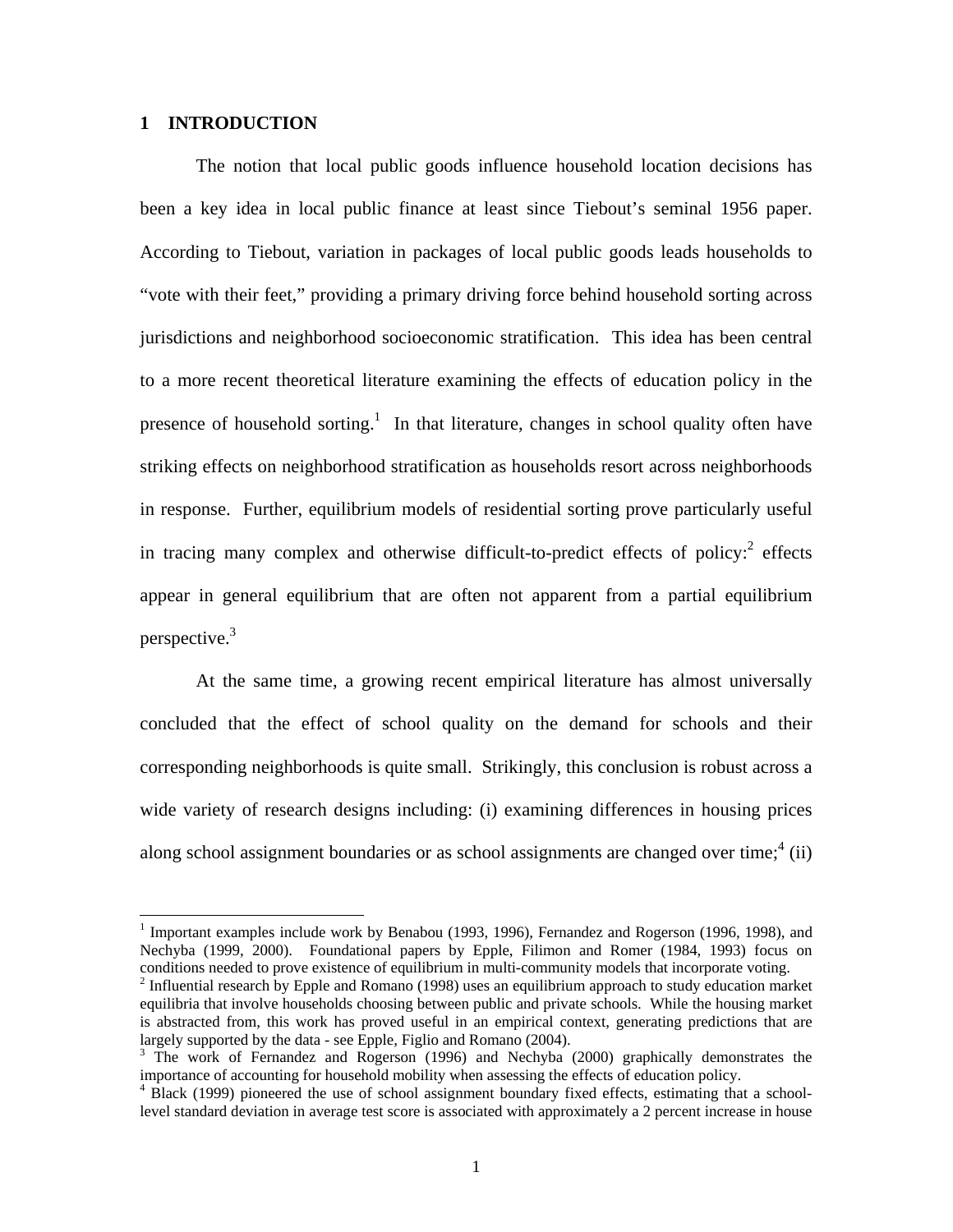estimating the heterogeneity in willingness to pay for school quality using a model of residential sorting;<sup>5</sup> (iii) examining the academic performance of winners versus losers following randomized school choice lotteries; and (iv) examining how student performance varies with measures of school district enrollment concentration across metropolitan areas.<sup>7</sup> Thus taken at face value, there appears to be a gap between the central conclusion of the recent empirical literature and the emphasis placed on schoolrelated sorting in the long theoretical tradition in local public finance.

This gap may not be as large as it appears at first glance. The focus of most of the empirical papers has been to isolate the *direct* effect of school quality on demand by controlling carefully for the correlation of school quality with the characteristics of peers and neighbors as well as other unobserved neighborhood attributes. In so doing, these same studies have also made it clear that households place a high value directly on the characteristics of peers and neighbors. $\delta$  The existence of such strong preferences for peers and neighbors, however, raises the possibility that a change in school quality may also have a sizeable *indirect* effect on demand as households move in response to any changes in peer and neighbor characteristics induced by the initial change in school quality. The full effect of a change in school quality on demand will be larger than the

value. Kane, Staiger, and Riegg (2004) report almost an identical result using boundary fixed effects. This latter paper also reports results based on changes in school assignment, although these are less conclusive.

<sup>&</sup>lt;sup>5</sup> Using the methodology presented in this paper, Bayer, Ferreira, and McMillan (2003) incorporate school district boundary fixed effects in estimating a model of residential sorting, returning an estimated mean marginal willingness to pay for a standard deviation increase in average test score of approximately 2 percent of house value; they also find evidence of heterogeneity around this mean, as well as strong preferences relating to the characteristics of neighbors.

 $\delta$  Cullen, Jacob, and Levitt (2003) find little evidence that winners of randomized lotteries perform better in the schools that they subsequently select than losers who do not have the same degree of choice.

Rothstein (2003) finds little evidence that sorting is related to school rather than peer characteristics.

<sup>&</sup>lt;sup>8</sup> For example, in most of the empirical studies just referenced, estimates of the demand for school quality fall substantially when the authors control carefully for the sociodemographic characteristics of peers or neighbors. This suggests that much of what initially appears to be evidence of strong demand for school quality is more properly attributed to the demand for the characteristics of peers or neighbors.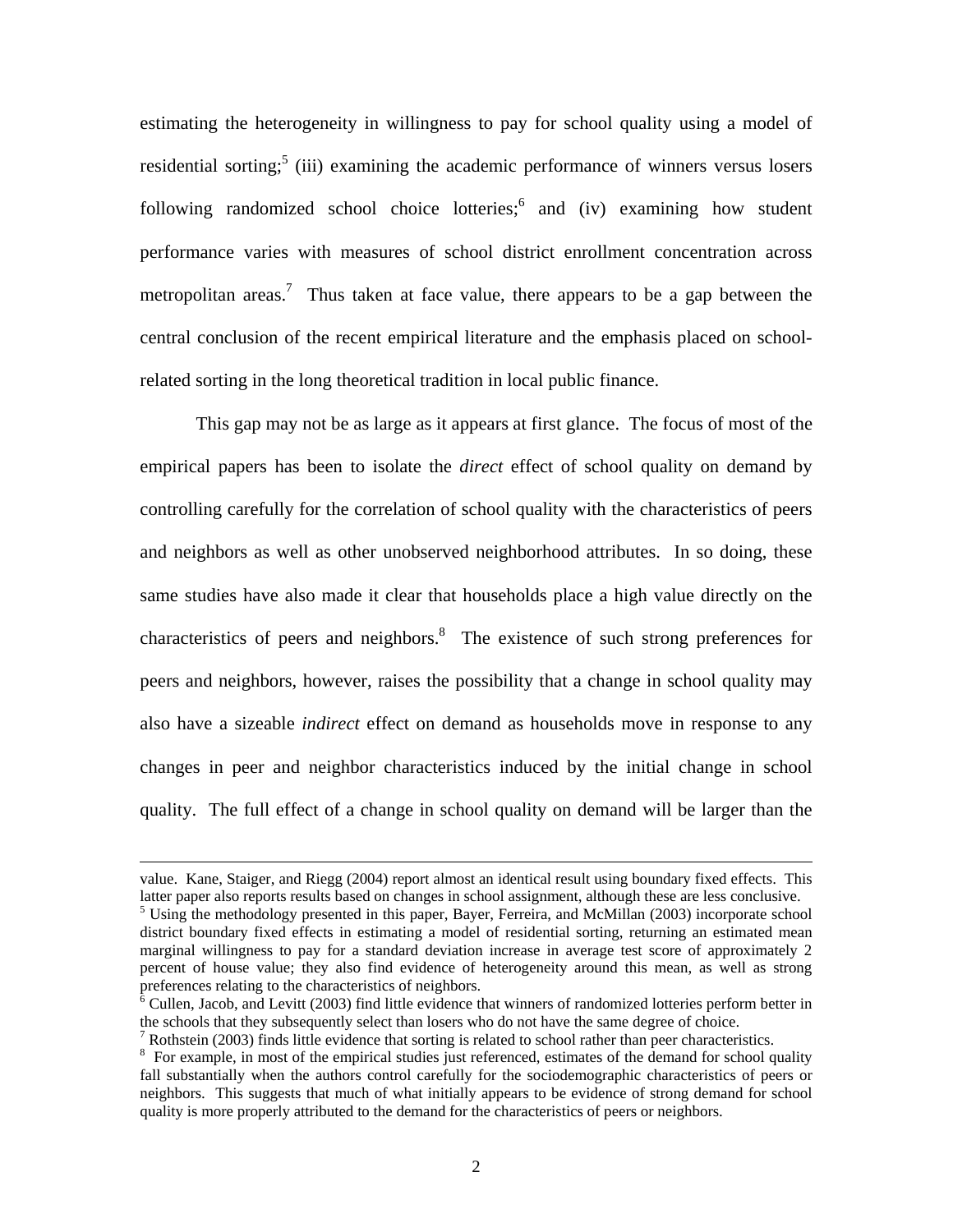direct effect identified in the literature when (i) there is considerable heterogeneity in the demand for school quality, and (ii) households have strong preferences for the characteristics of their neighbors, leading the initial sorting to be reinforced.

Given the possibility of a strong social multiplier of this type, the goal of this paper is to re-examine estimates of the demand for school quality through the lens of an equilibrium model of residential sorting. In particular, we present estimates of the effect of school-related sorting on neighborhood stratification by income and education, comparing a partial equilibrium measure that accounts for only the direct effect of school quality on stratification with a general equilibrium measure that also permits additional resorting as neighbors change. This exercise also informs our understanding of the nature of demand in the education marketplace more generally, providing for example a clear indication of the strength of market forces. If the estimated demand for school quality were as inelastic as the direct effects reported in the empirical literature suggest, one would certainly conclude that Tiebout-type sorting provides at most limited competitive pressure for schools, as a sizeable improvement in quality on the part of a school would have only a small effect on its demand. If the general equilibrium impact of a change in school quality on sorting is substantially larger than this direct effect, however, the competitive pressure induced by Tiebout-type sorting would be greater as well.<sup>9</sup>

To estimate the importance of school-related sorting on residential stratification, we follow the methodology developed in Bayer, Ferreira and McMillan  $(2003)$ <sup>10</sup> In particular, we estimate a model of residential sorting using detailed Census data on a

<sup>&</sup>lt;sup>9</sup> Hoxby (2000) indicates that Tiebout sorting has a substantial impact on the competitiveness of the education marketplace, with metropolitan areas that afford more Tiebout choice having more productive public schools.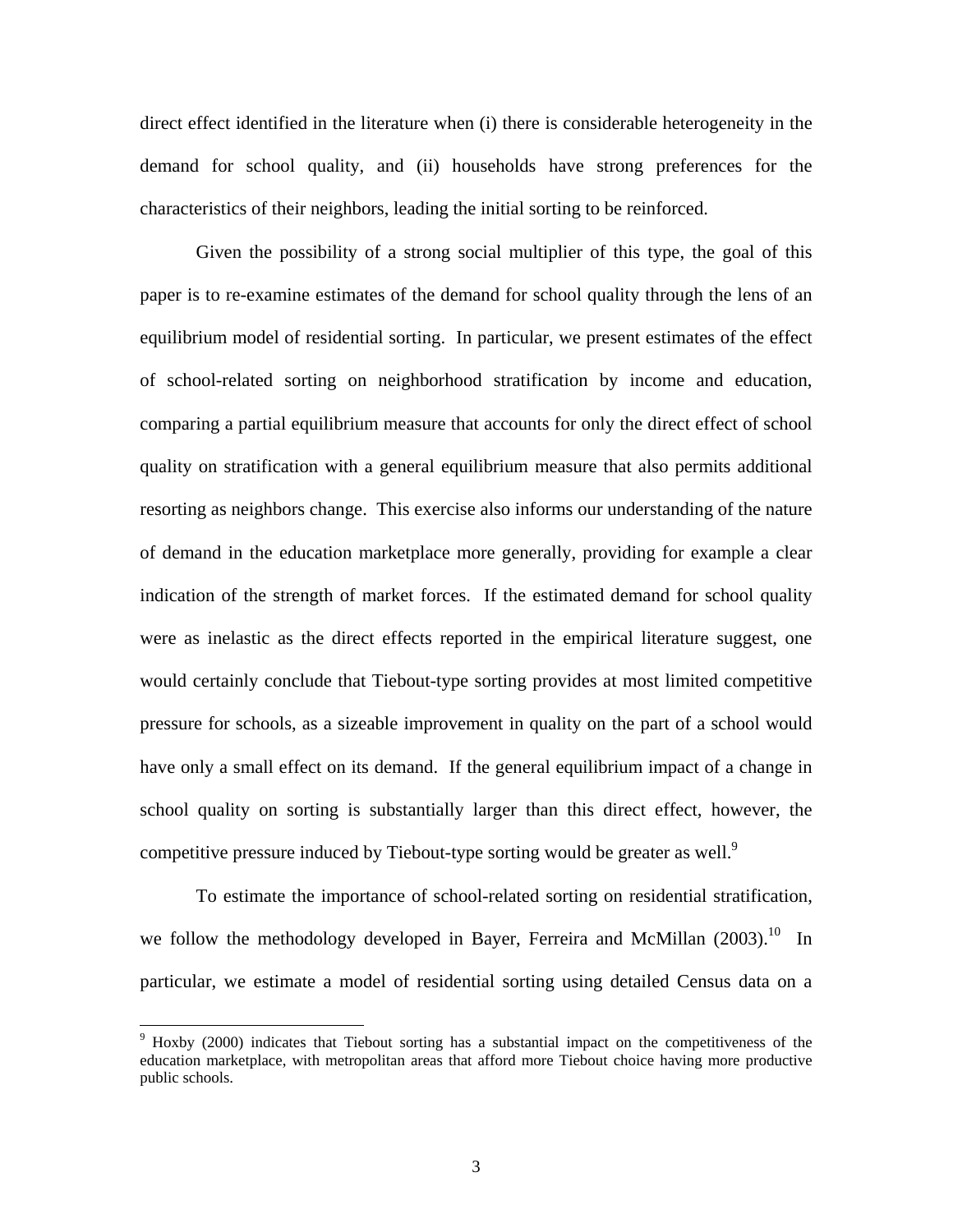large (1-in-7) sample of households in the San Francisco Bay Area in 1990.<sup>11</sup> These data, available on a restricted basis at Census Research Data Centers throughout the country, specify the Census block in which each household lives, thereby characterizing each household's residential location very precisely both in terms of the characteristics of its neighbors and, through data from outside sources, other neighborhood attributes including information related to schools and school assignment.

The availability of individual-level data linked to such precise geographic indicators makes it possible to estimate a very flexible model of residential sorting,  $12$  both in terms of the structure of the model itself and in the way we use the data to estimate it. Our empirical specification allows household location decisions to be influenced by a large number of factors – school quality, consumption, housing quality and quantity, fixed neighborhood attributes, endogenous characteristics of neighbors, distance to work – and allows the demand for each of these factors to be affected by a household's own characteristics, including education, income, race, and family structure. The data also make it possible to incorporate the empirical strategy of examining variation along school district boundaries extending the work of Black (1999); as we show below, this permits the estimation of the full set of the model's parameters in a manner that deals with an important and pervasive endogeneity problem associated with the correlation of both

<sup>&</sup>lt;sup>10</sup> This previous paper sets out the model and estimation procedure in detail, describing, for example, the relationship between the identification of the broader sorting model used here and the hedonic price regressions commonly estimated in this literature.

 $11$  Given California's finance system, in which local jurisdictions have almost no control over the level of local taxation or spending on public goods including schools, this should provide a lower bound on the importance of school-related sorting in other states.

 $^{12}$ A number of recent papers have estimated equilibrium sorting models. The first paper in this new empirical literature, by Epple and Sieg (1999), develops an estimator for the sorting model of Epple, Filimon and Romer (1984, 1993), used for example by Sieg *et al.* (2004) to explore the general equilibrium impacts of air quality improvements in the Los Angeles Basin. See Ferreyra (2003) and Walsh (2004), Bayer, McMillan, and Rueben (2004b) and Timmins (2003) for other applications using equilibrium sorting models.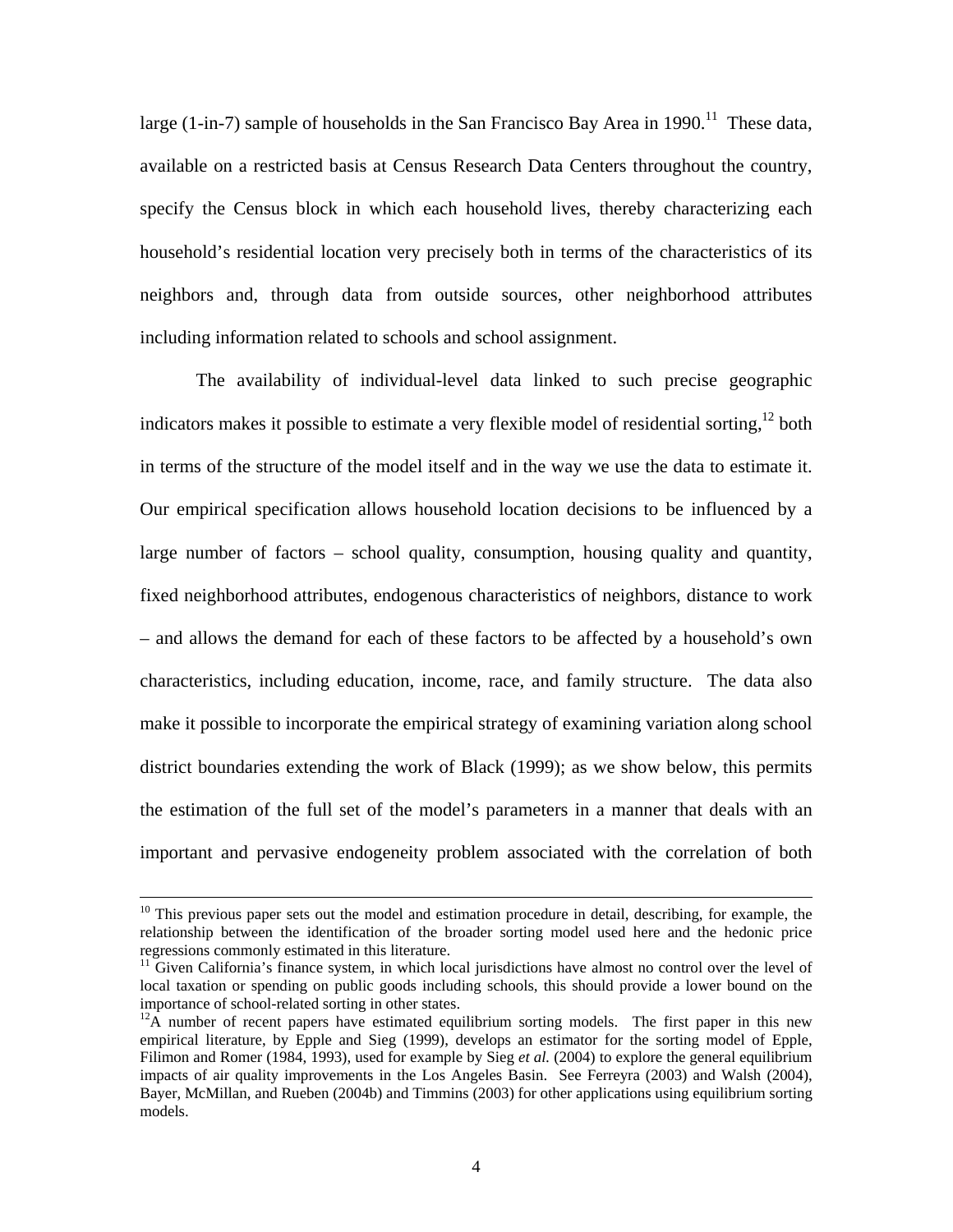school quality and neighborhood sociodemographic characteristics with unobserved neighborhood characteristics.

In line with other estimates in the literature, our estimate of the mean marginal willingness to pay for school quality is reasonably small, on the order of 2 percent of house value for a one standard deviation increase in school quality. An important feature of our approach is that it also permits the recovery of a broad set of preference parameters that are heterogeneous across different types of household, revealing that households have strong and very heterogeneous preferences for the characteristics of their neighbors. When combined with the underlying heterogeneity in the demand for school quality, these strong social interactions in the location decision are exactly the sort of preferences under which the general equilibrium effect of an exogenous change in school quality on neighborhood stratification can be substantially greater than the partial equilibrium effect.

Given these parameter estimates, the primary economic analysis of the paper quantifies the impact of school-related sorting on neighborhood stratification. Here, we use an intuitive simulation approach, solving for a new equilibrium in a counterfactual environment that eliminates household preferences for school quality from the location decision. This provides a characterization of the way the metropolitan area would look in a world in which sorting on the basis of public school quality played no role whatsoever. Our general equilibrium results show that school quality is an important driving force behind stratification: if school quality were eliminated as a determinant of household locations, stratification would decline by over 30 percent on the basis of education and by around 25 percent on the basis of income. These findings contrast with the partial equilibrium predictions of the model that consider only the direct effect of eliminating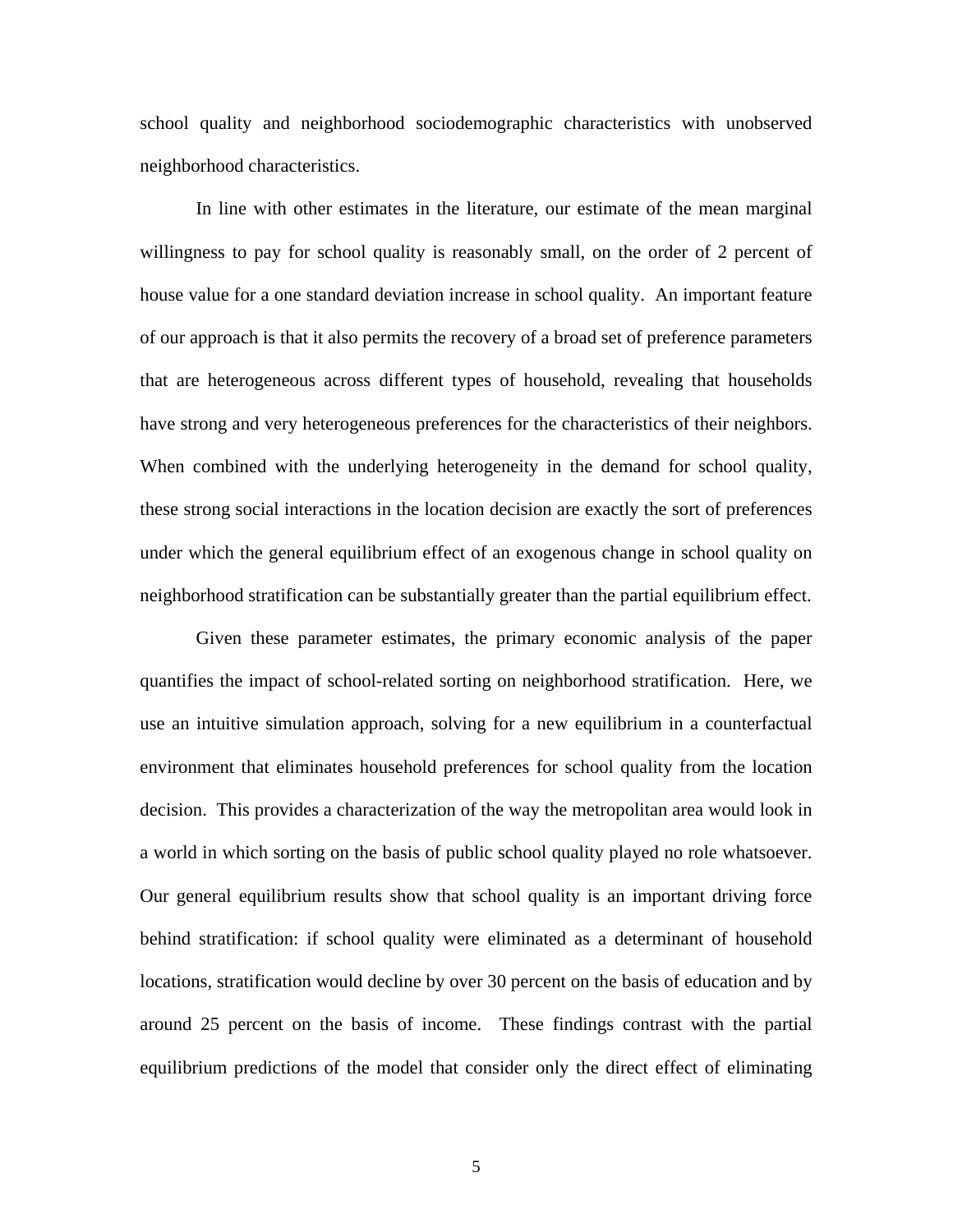school quality from the location decision, not allowing the subsequent changes in neighborhood sociodemographic compositions to feed back into household utility functions. Such partial equilibrium predictions give rise to only modest reductions in education and income stratification – of the order of 8-10 percent. Taken together, these findings are supportive of the earlier applied theory literature: changes in school quality can be expected to have significant effects on neighborhood stratification in equilibrium, effects that are much larger than the estimated direct effects of demand for school quality might suggest.

The rest of the paper is organized as follows: a model of residential sorting is presented in the next section. Section 3 discusses the estimation procedure. Section 4 describes the restricted-access Census micro data, Section 5 presents estimation results, and Section 6 presents the general equilibrium simulation results. Section 7 concludes.

# **2 A MODEL OF RESIDENTIAL SORTING**

l

This section describes an equilibrium model of a self-contained urban housing market in which households sort themselves among the set of available housing types and locations.<sup>13</sup> The model consists of two key elements: the household residential location decision problem and a market-clearing condition. While it has a simple structure, the model allows households to have heterogeneous preferences defined over housing and neighborhood attributes in a very flexible way; it also allows for housing prices and neighborhood sociodemographic compositions to be determined in equilibrium.

<sup>&</sup>lt;sup>13</sup> More details concerning the model described here can be found in Bayer, Ferreira, and McMillan (2003) and Bayer, McMillan, and Rueben (2004a).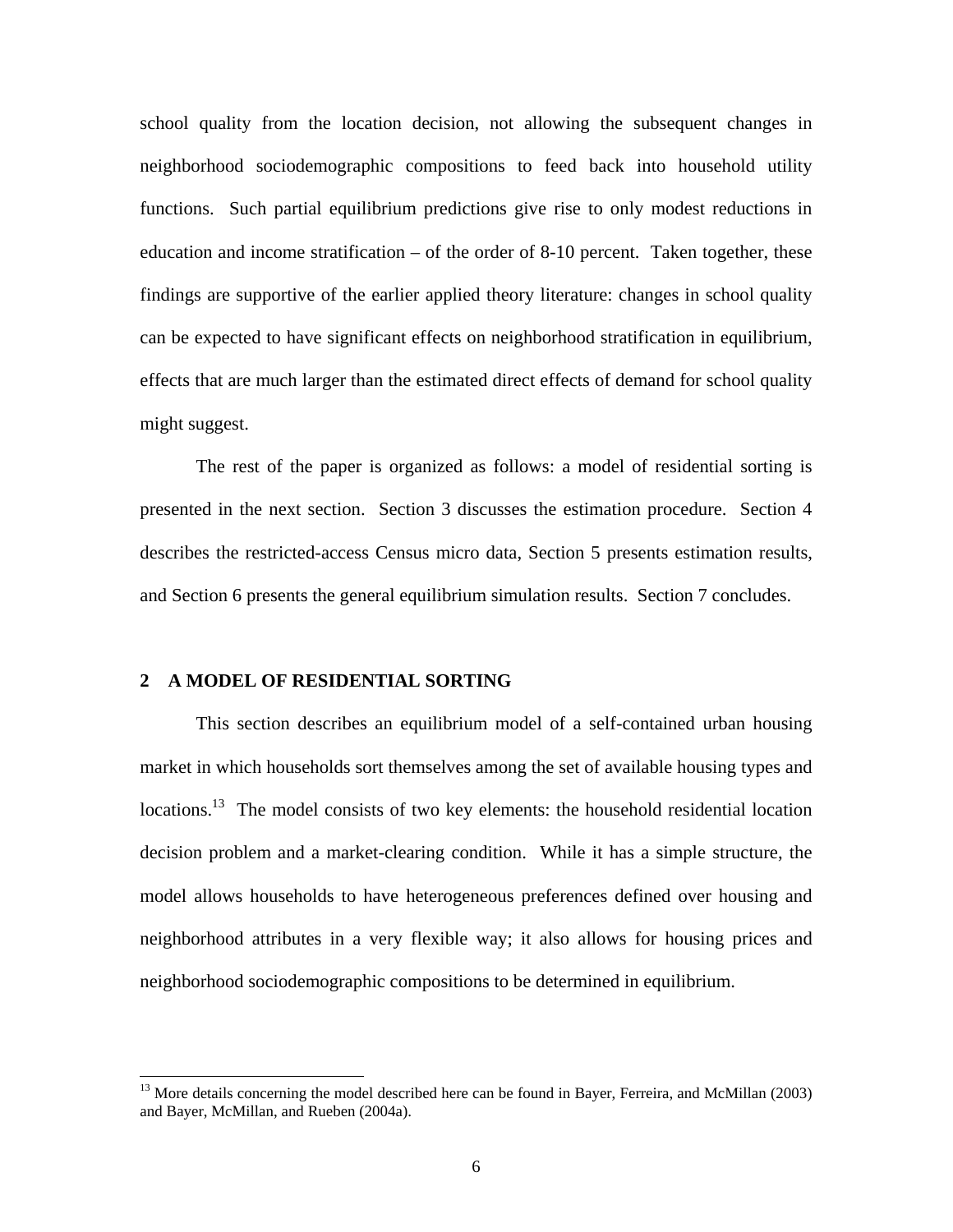**The Residential Location Decision.**We model the residential location decision of each household as a discrete choice of a single residence from a set of house types available in the market. The utility function specification is based on the random utility model developed in McFadden (1973, 1978) and the specification of Berry, Levinsohn, and Pakes (1995), which includes choice-specific unobservable characteristics. Let *Xh* represent the observable characteristics of housing choice *h*, including characteristics of the house itself (e.g., size, age, and type), its tenure status (rented vs. owned), and the characteristics of its neighborhood (e.g., school, crime, land use, and topography). We use the notation capital letter  $Z_h$  to represent the average sociodemographic characteristics of the corresponding neighborhood, writing it separately from the other housing and neighborhood attributes to make explicit the fact that these characteristics are determined in equilibrium. Let  $p_h$  denote the price of housing choice  $h$  and, finally, let  $d_h^i$  denote the distance from residence *h* to the primary work location of household *i*. Each household chooses its residence *h* to maximize its indirect utility function  $V_h^i$ :

(1) 
$$
Max_{(h)} V_h^i = \alpha_X^i X_h + \alpha_Z^i Z_h - \alpha_p^i p_h - \alpha_d^i d_h^i + \xi_h + \varepsilon_h^i.
$$

The error structure of the indirect utility is divided into a correlated component associated with each housing choice that is valued the same by all households, ξ*h*, and an individualspecific term,  $\epsilon^i_h$ . A useful interpretation of  $\xi_h$  is that it captures the unobserved quality of each housing choice, including any unobserved quality associated with its neighborhood.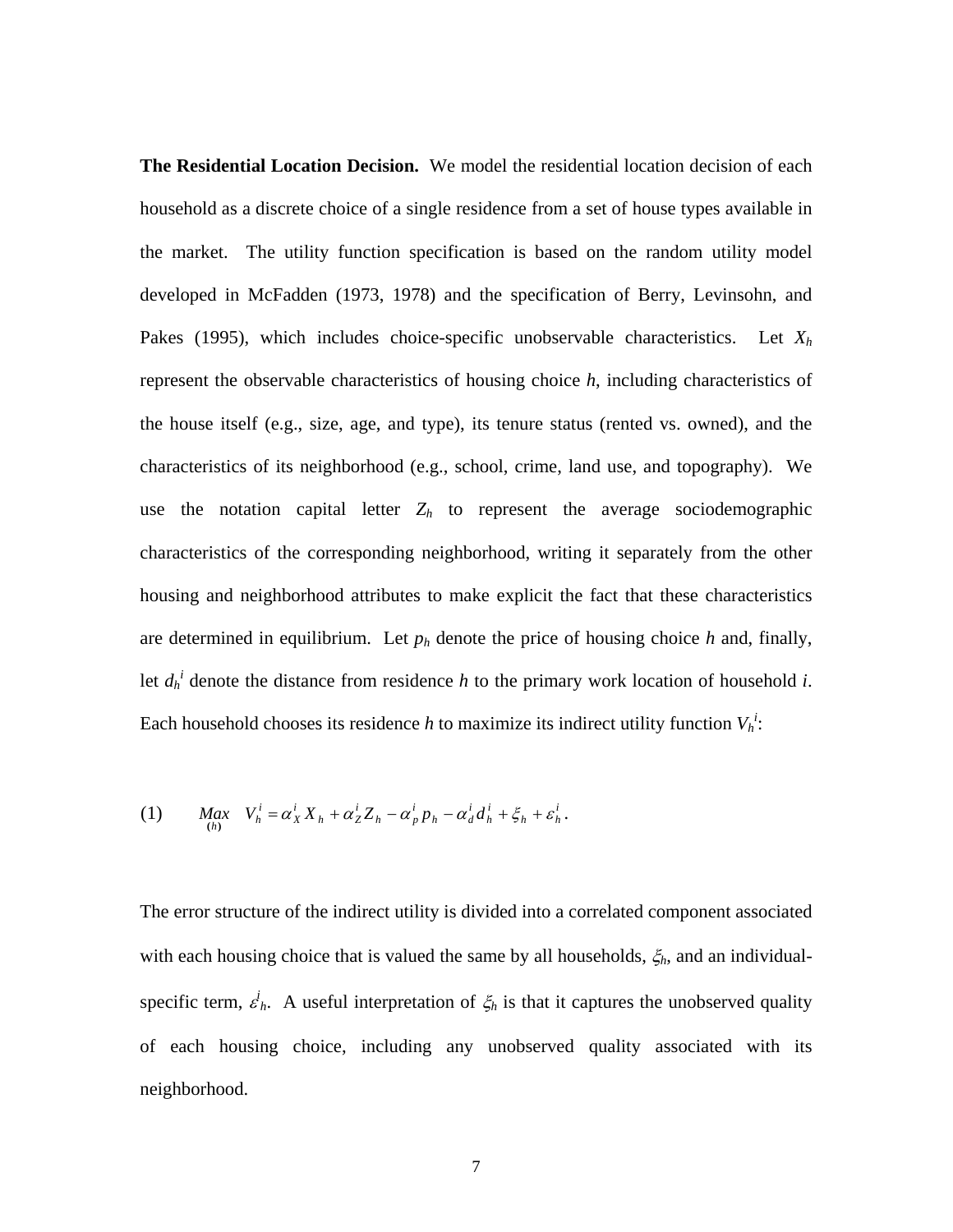Each household's valuation of choice characteristics is allowed to vary with its own characteristics,  $z^i$ , including education, income, race, employment status, and household composition. Specifically, each parameter associated with housing and neighborhood characteristics and price,  $\alpha_j^i$ , for  $j \in \{X, Z, d, p\}$ , varies with a household's own characteristics according to:

$$
(2) \qquad \alpha_j^i = \alpha_{0j} + \sum_{r=1}^R \alpha_{rj} z_r^i \,,
$$

l

with equation (2) describing household *i*'s preference for choice characteristic *j*.

This specification of the utility function gives rise to a horizontal model of sorting in which households have preferences defined distinctly over each choice characteristic including both school quality and neighborhood sociodemographic characteristics.<sup>14</sup> This contrasts with vertical models, which restrict households to have preferences over a single locational index, thereby constraining households to have the same preference ordering across locations.<sup>15</sup> The additional flexibility of the horizontal model is especially relevant for this paper as it is the magnitude of the heterogeneity in preferences

 $14$  The horizontal specification also captures the geography of the urban housing market very naturally, allowing households to have preferences over neighborhoods depending on the distance from their employment locations. This gives rise to variation in the aggregate demand for housing in various neighborhoods throughout the metro area, thereby increasing equilibrium housing prices in neighborhoods near employment centers.

<sup>&</sup>lt;sup>15</sup> It is important to point out that this flexible feature of our model is made possible because we abstract from issues related to local politics. As Epple, Filimon, and Romer (1993) note, incorporating local politics into models of residential sorting requires restrictions to be placed on preferences in order to guarantee the existence of an equilibrium. Important recent papers by Epple and Sieg (1999) and Epple, Romer and Sieg (2001) estimate equilibrium models that include voting over the level of public goods, restricting households to have shared rankings over a single public goods index. We view our model as having a comparative rather than absolute advantage over the papers in this line of the literature, better suited for an institutional setting such as that which holds in Californian, where Proposition 13 leaves almost no discretion over property tax rates or the level of public goods spending at the local level.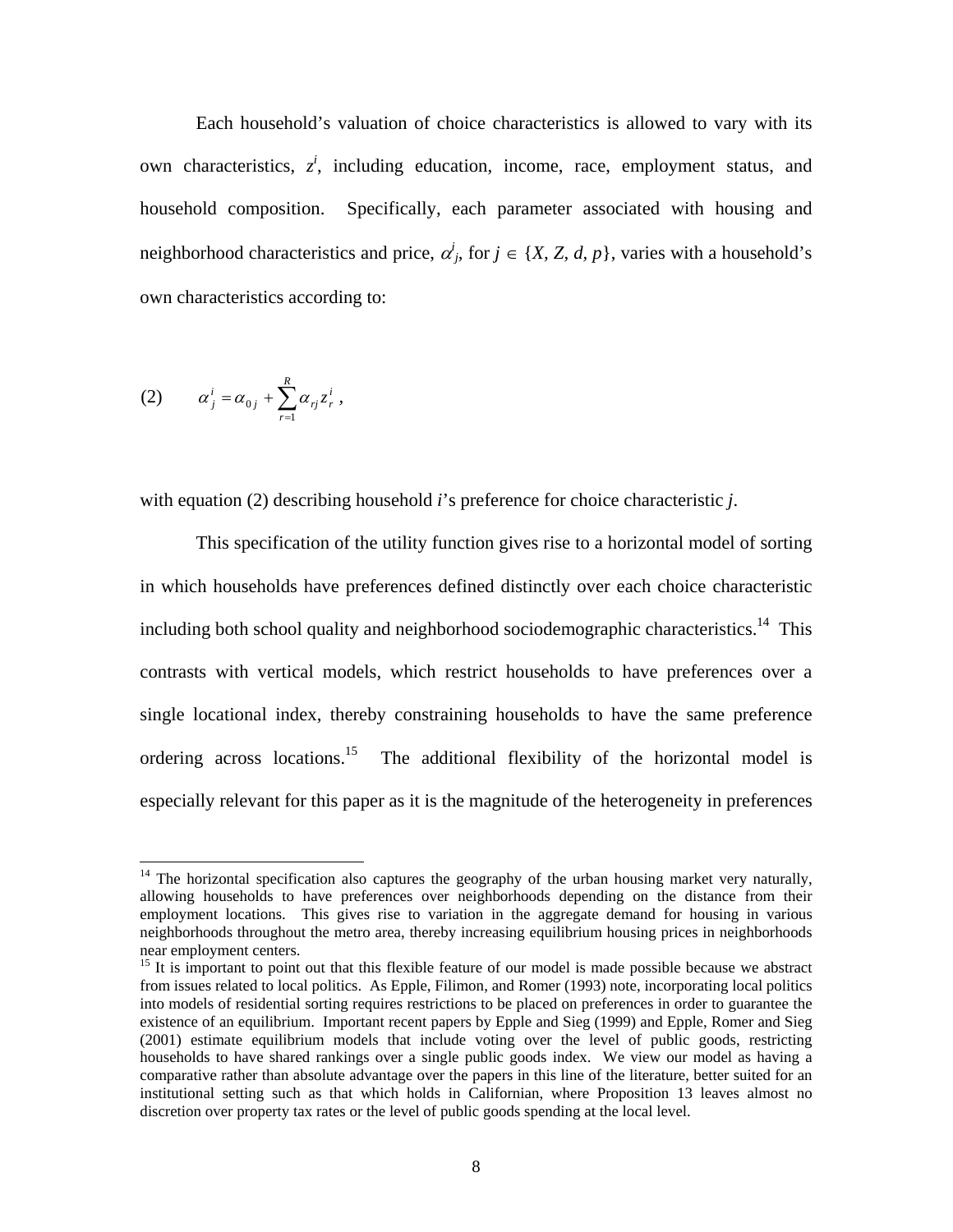for neighborhood sociodemographic characteristics that will determine the extent to which the initial stratification induced by the variation in school quality across the metropolitan area is reinforced by additional sorting due to preferences for one's neighbors.

**Characterizing the Housing Market.** As with all models in this literature, the existence of a sorting equilibrium is much easier to establish if the individual residential location decision problem is smoothed in some way. To this end, we assume that the housing market can be fully characterized by a set of housing types that is a subset of the full set of available houses, letting the supply of housing of type *h* be given by  $S_h$ . We also assume that each household observed in the sample represents a continuum of households with the same observable characteristics, with the distribution of idiosyncratic tastes  $\varepsilon_h^i$ mapping into a set of choice probabilities that characterize the distribution of housing choices that would result for the continuum of households with a given set of observed characteristics.<sup>16</sup>

Given the household's problem described in equations (1)-(2), household *i* chooses housing type *h* if the utility that it receives from this choice exceeds the utility that it receives from all other possible house choices - that is, when

$$
(3) \tVhi > Vki \Rightarrow Whi + \varepsilonhi > Wki + \varepsilonki \Rightarrow \varepsilonhi - \varepsilonki > Wki - Whi \forall k \neq h
$$

<sup>&</sup>lt;sup>16</sup> For expositional ease and without loss of generality, let the measure of this continuum be one.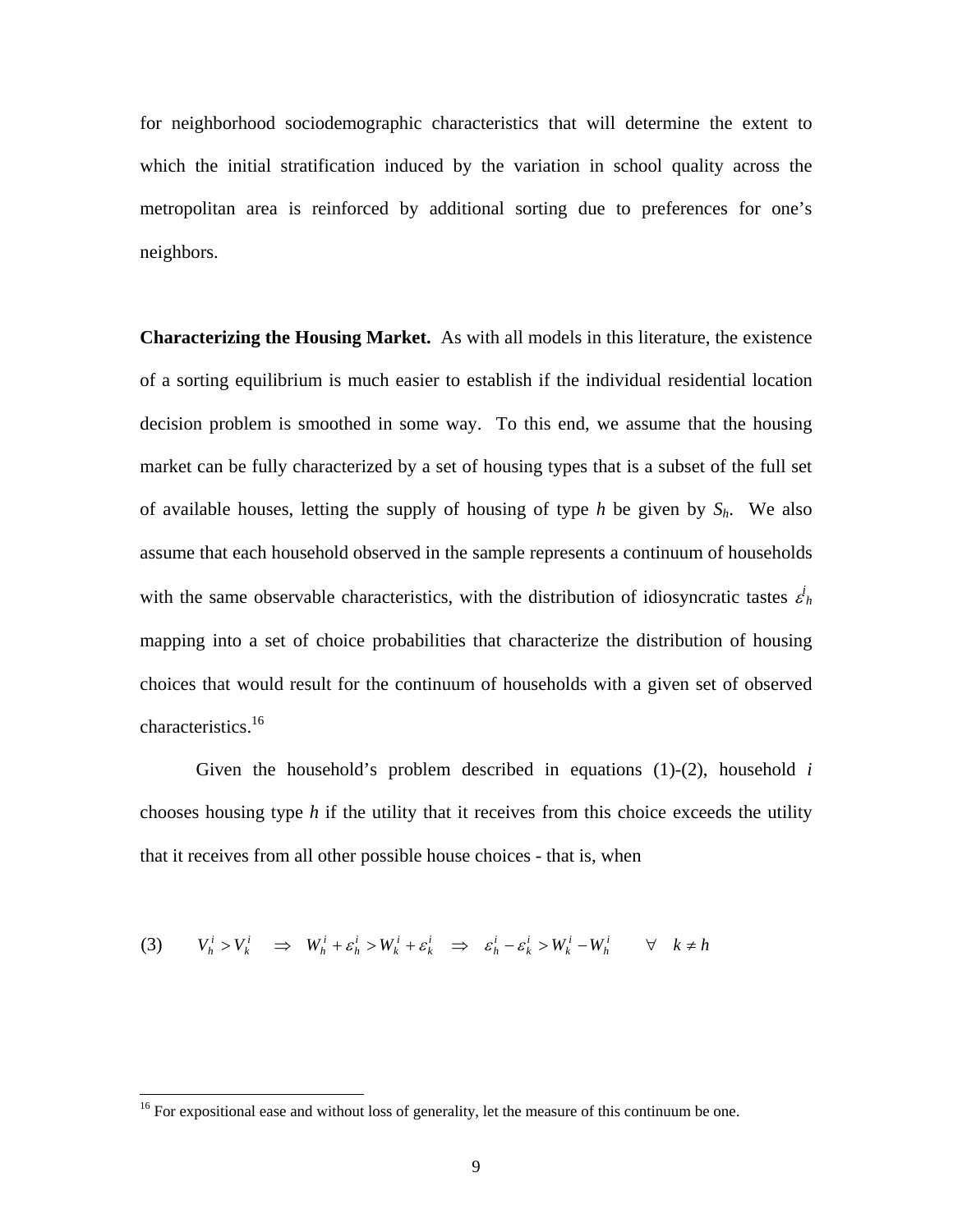where  $W_h^i$  includes all of the non-idiosyncratic components of the utility function  $V_h^i$ . As the inequalities in (3) imply, the probability that a household chooses any particular choice depends in general on the characteristics of the full set of possible house types. Thus the probability  $P^i$ <sub>h</sub> that household *i* chooses housing type *h* can be written as a function of the full vectors of housing and neighborhood characteristics (both observed and unobserved) and prices  $\{X, Z, p, \xi\}$ :<sup>17</sup>

(4) 
$$
P_h^i = f_h(z^i, \mathbf{Z}, \mathbf{X}, \mathbf{p}, \boldsymbol{\xi})
$$

as well as the household's own characteristics  $z^i$ .

Aggregating the probabilities in equation (4) over all observed households yields the predicted demand for each housing type *h*, *Dh*:

$$
(5) \t D_h = \sum_i P_h^i.
$$

l

In order for the housing market to clear, the demand for houses of type *h* must equal the supply of such houses and so:

(6) 
$$
D_h = S_h
$$
,  $\forall h \Rightarrow \sum_i P_h^i = S_h$   $\forall h$ .

 $17$  For the purposes of characterizing the equilibrium properties of the model, we include an individual's employment location in  $z^i$  and the residential location in  $X_h$ .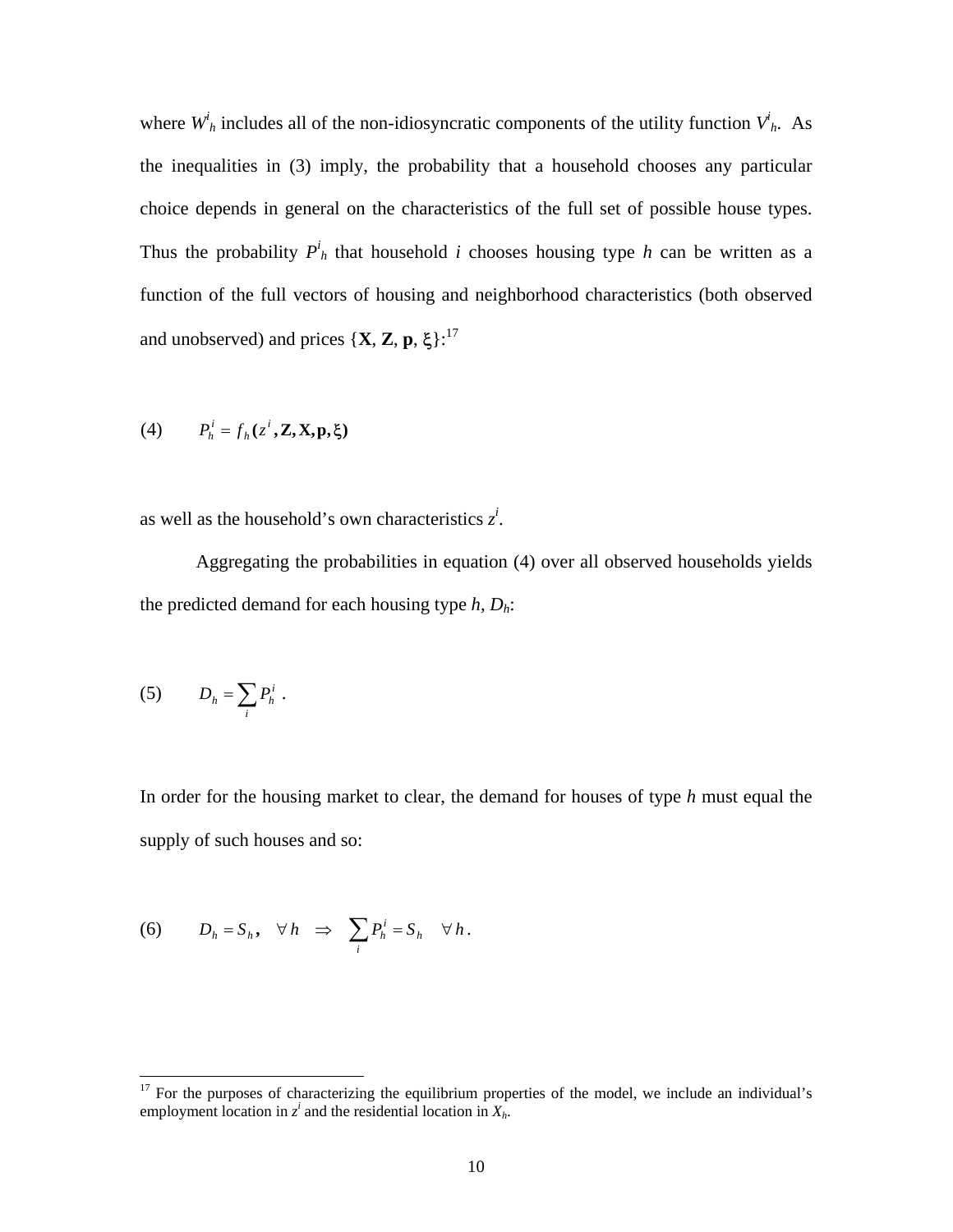Given the decentralized nature of the housing market, prices are assumed to adjust in order to clear the market. The implications of the market clearing condition defined in equation (6) for prices are very standard, with excess demand for a housing type causing price to be bid up and excess supply leading to a fall in price. Given the indirect utility function defined in (1) and a fixed set of housing and neighborhood attributes, Bayer, McMillan, and Rueben (2004a) show that a unique set of prices (up to a scale) clears the market.

When some neighborhood attributes are endogenously determined by the sorting process itself, we define a sorting equilibrium as a set of residential location decisions and a vector of housing prices such that the housing market clears and each household makes its optimal location decision given the location decisions of all other households. In equilibrium, the vector of neighborhood sociodemographic characteristics along with the corresponding vector of market clearing prices must give rise to choice probabilities in equation (4) that aggregate back up to the same vector of neighborhood sociodemographics.<sup>18</sup> Whether this model gives rise to multiple equilibria depends on the distributions of preferences and available housing choices as well as the utility parameters. In general, it is impossible to establish that the equilibrium is unique *a priori*. However, estimation of the model does not require the computation of an equilibrium nor uniqueness more generally, as we describe in the next section. We discuss the issue of uniqueness further in the context of the counterfactual simulations in Section 6 below.

 $18$  Bayer, McMillan, and Rueben (2004a) establish the existence of a sorting equilibrium as long as (i) the indirect utility function shown in equation (1) is decreasing in housing prices for all households; (ii) indirect utility is a continuous function of neighborhood sociodemographic characteristics; and (iii)  $\varepsilon$  is drawn from a continuous density function.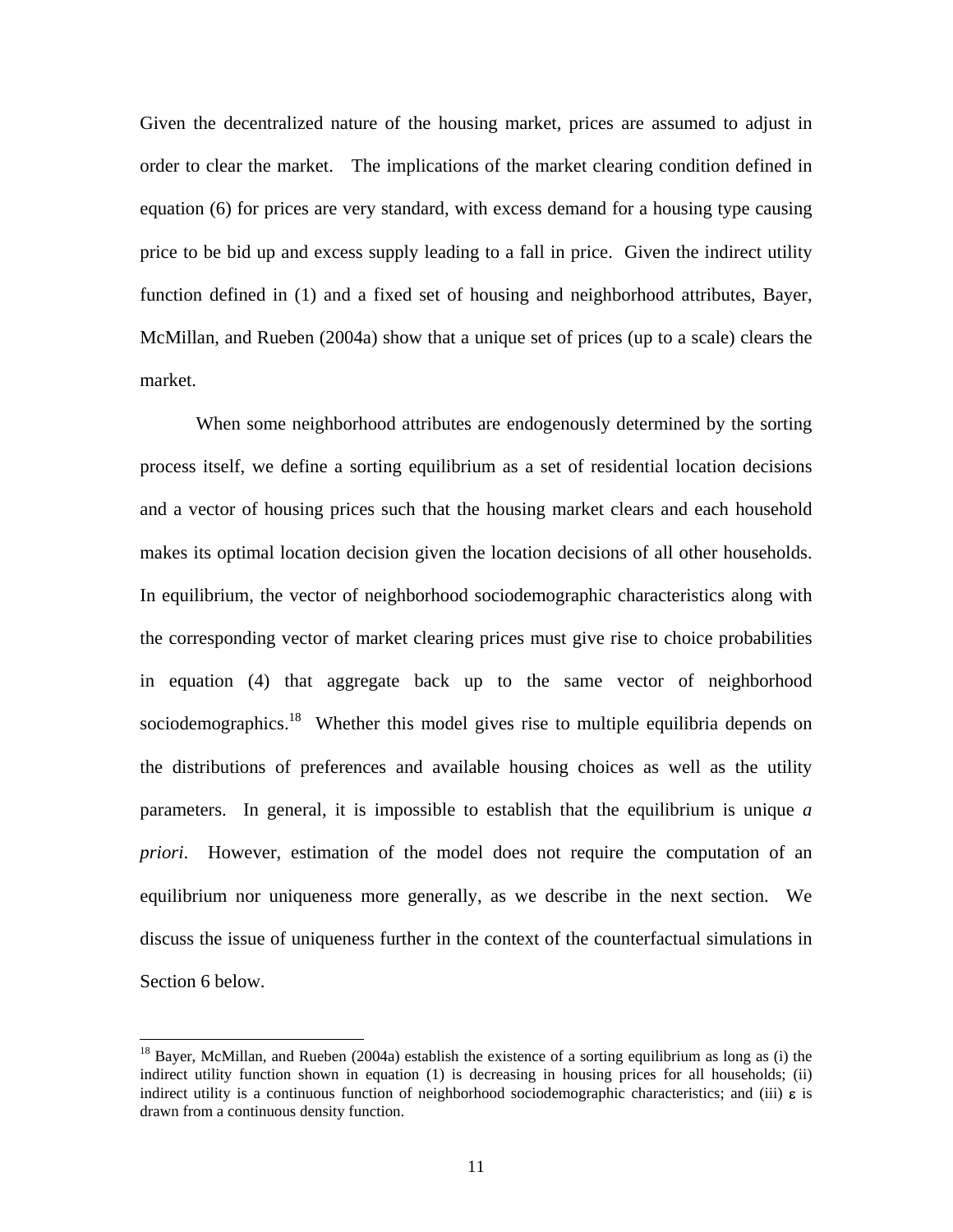# **3 ESTIMATION**

Estimation of the model follows a two-stage procedure closely related to that developed in Berry, Levinsohn, and Pakes (1995). This section outlines the estimation procedure; a rigorous presentation is contained in Bayer, Ferreira, and McMillan (2003) and included in a technical appendix. It is helpful in describing the estimation procedure to first introduce some notation. In particular, rewrite the indirect utility function as:

$$
(7) \tVhi = \deltah + \lambdahi + \varepsilonhi
$$

where

$$
(8) \qquad \delta_h = \alpha_{0X} X_h + \alpha_{0Z} Z_h - \alpha_{0p} p_h + \xi_h
$$

and

$$
(9) \qquad \lambda_h^i = \left(\sum_{k=1}^K \alpha_{kX} z_k^i\right) X_h + \left(\sum_{k=1}^K \alpha_{kZ} z_k^i\right) Z_h - \left(\sum_{k=1}^K \alpha_{kp} z_k^i\right) p_h - \left(\sum_{k=1}^K \alpha_{kd} z_k^i\right) d_h.
$$

In equation (8),  $\delta_h$  captures the portion of utility provided by housing type *h* that is common to all households, and in (9), *k* indexes household characteristics. When the household characteristics included in the model are constructed to have mean zero,  $\delta_h$  is the mean indirect utility provided by housing choice *h*. The unobservable component of <sup>δ</sup>*h*, ξ*h*, captures the portion of unobserved preferences for housing choice *h* that is correlated across households, while  $\varepsilon_h^i$  represents unobserved preferences over and above this shared component.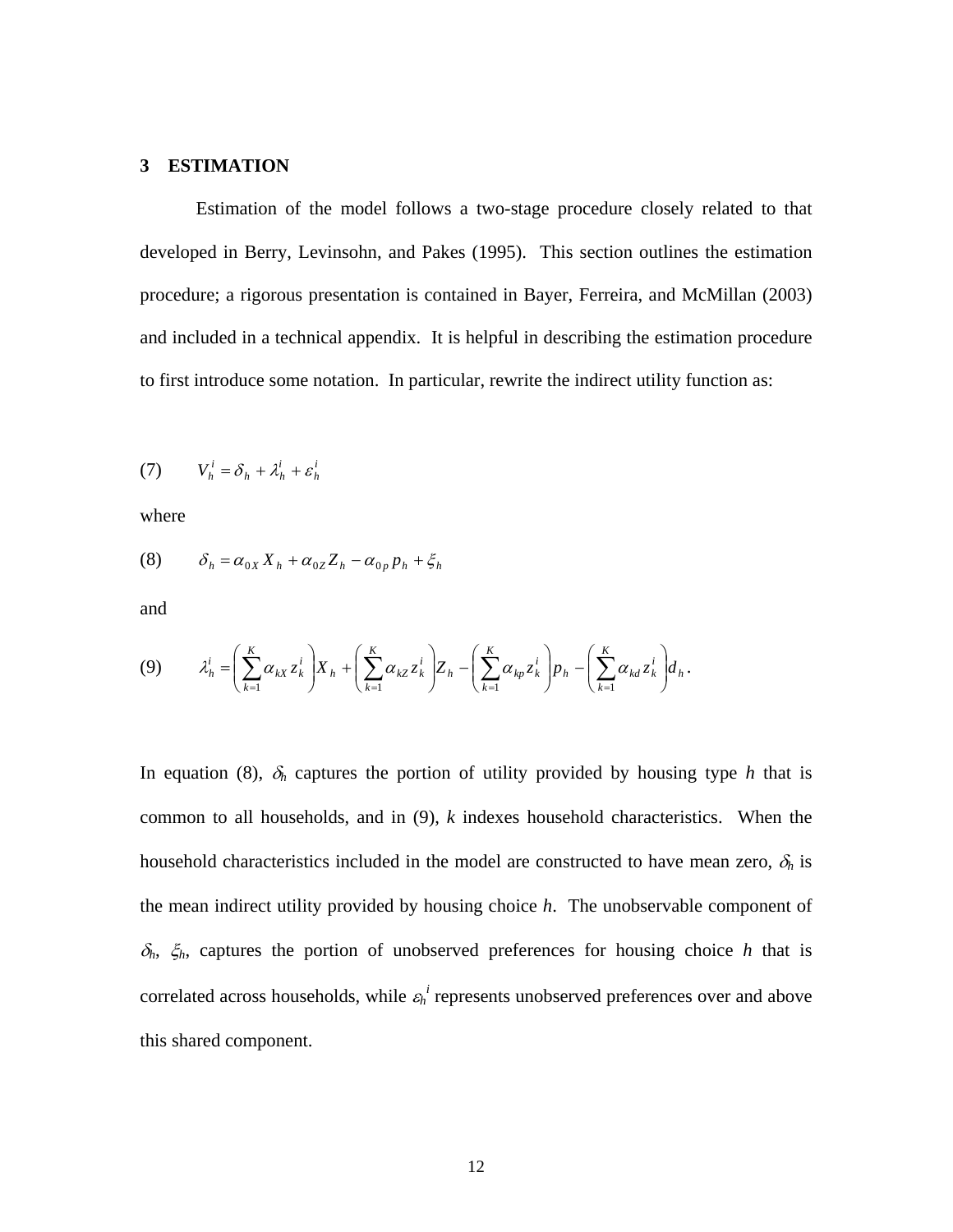The first step of the estimation procedure is equivalent to a Maximum Likelihood estimator applied to the individual location decisions taking prices and neighborhood sociodemographic compositions as given, $19$  returning estimates of the heterogeneous parameters in  $\lambda$  and mean indirect utilities,  $\delta_h$ . This estimator is based simply on maximizing the probability that the model correctly matches each household observed in the sample with its chosen house type. In particular, for any combination of the heterogeneous parameters in  $\lambda$  and mean indirect utilities,  $\delta_h$ , the model predicts the probability that each household *i* chooses house type *h*. We assume that  $\varepsilon_h^i$  is drawn from the extreme value distribution, in which case this probability can be written:

(10) 
$$
P_h^i = \frac{\exp(\delta_h + \hat{\lambda}_h^i)}{\sum_k \exp(\delta_k + \hat{\lambda}_k^i)}
$$

Maximizing the probability that each household makes its correct housing choice gives rise to the following quasi-log-likelihood function:

$$
(11) \qquad \tilde{\ell} = \sum_{i} \sum_{h} I_h^i \ln(P_h^i)
$$

<sup>&</sup>lt;sup>19</sup> Formally, the validity of this first stage procedure requires the assumption that the observed location decisions are individually optimal, given the collective choices made by other households and the vector of market-clearing prices *and* that households are sufficiently small such that they do not interact strategically with respect to particular draws on  $\varepsilon$ . This ensures that no household's particular idiosyncratic preferences affect the equilibrium and the vector of idiosyncratic preferences  $\varepsilon$  is uncorrelated with the prices and neighborhood sociodemographic characteristics that arise in any equilibrium. For more discussion, see the Technical Appendix.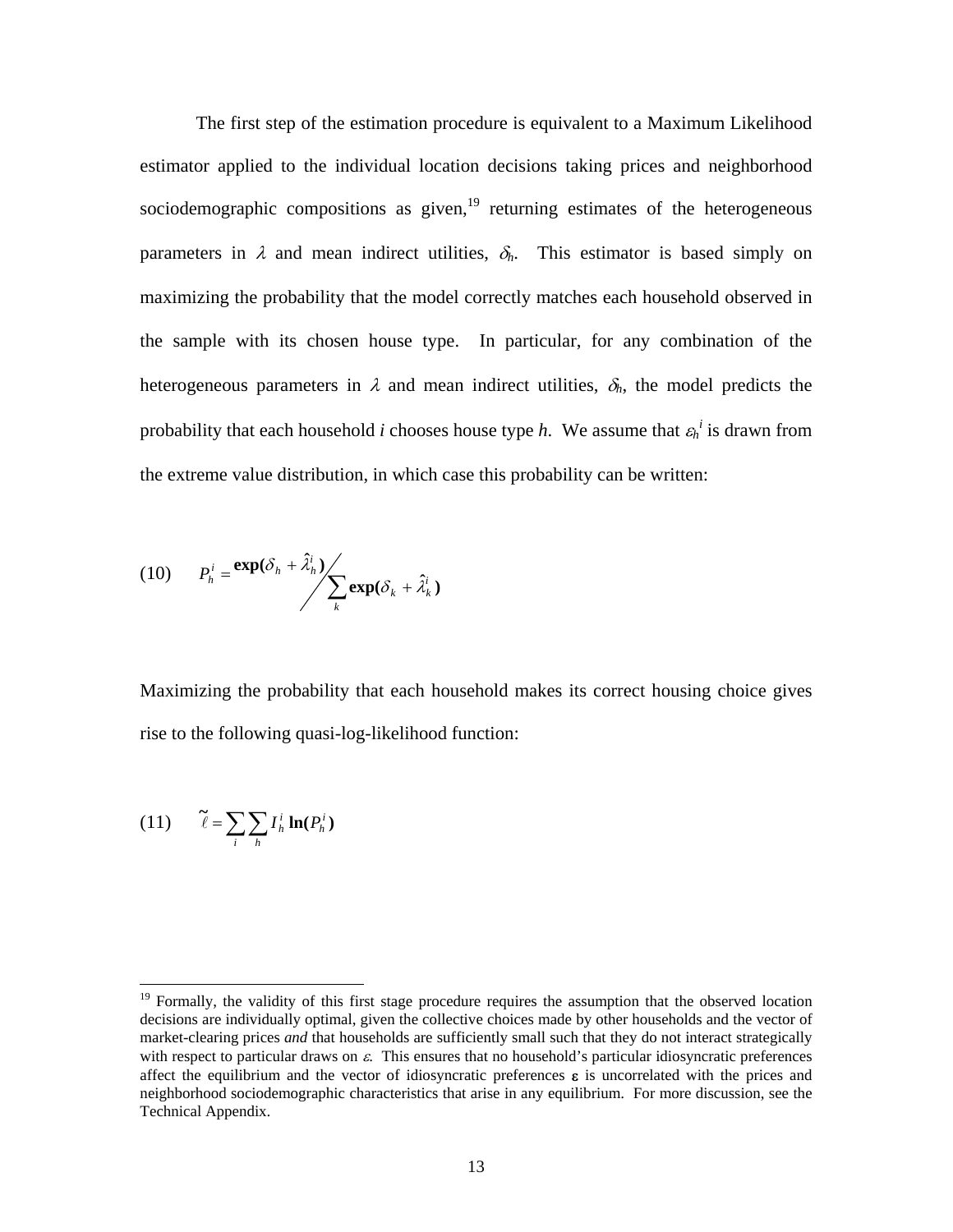where  $I<sup>i</sup><sub>h</sub>$  is an indicator variable that equals 1 if household *i* chooses house type *h* in the data and 0 otherwise. The first stage of the estimation procedure consists of searching over the parameters in  $\lambda$  and the vector of mean indirect utilities to maximize  $\tilde{\ell}$ . Notice that the quasi-likelihood function developed here is based solely on the notion that each household's residential location is optimal given the set of observed prices and the location decisions of other households.

**The Endogeneity of School Quality and Neighborhood Sociodemographic Composition.** Having estimated the vector of mean indirect utilities in the first stage of the estimation, the second stage of the estimation involves decomposing  $\delta$  into observable and unobservable components according to the regression equation  $(8)$ .<sup>20</sup> In estimating equation (8), important endogeneity problems need to be confronted. To the extent that house prices partly capture house and neighborhood quality unobserved to the econometrician, so the price variable will be endogenous. Estimation via least squares will thus lead to price coefficients biased towards zero, producing misleading willingness-to-pay estimates for a whole range of choice characteristics. This issue arises in the context of any differentiated products demand estimation and we describe the construction of an instrument for price in the Technical Appendix.

 A second identification issue concerns the correlation of neighborhood sociodemographic characteristics *Z* and school quality with unobserved housing and neighborhood quality, ξ*h*. To properly estimate preferences in the face of this endogeneity problem, we adapt a technique previously developed by Black (1999).

14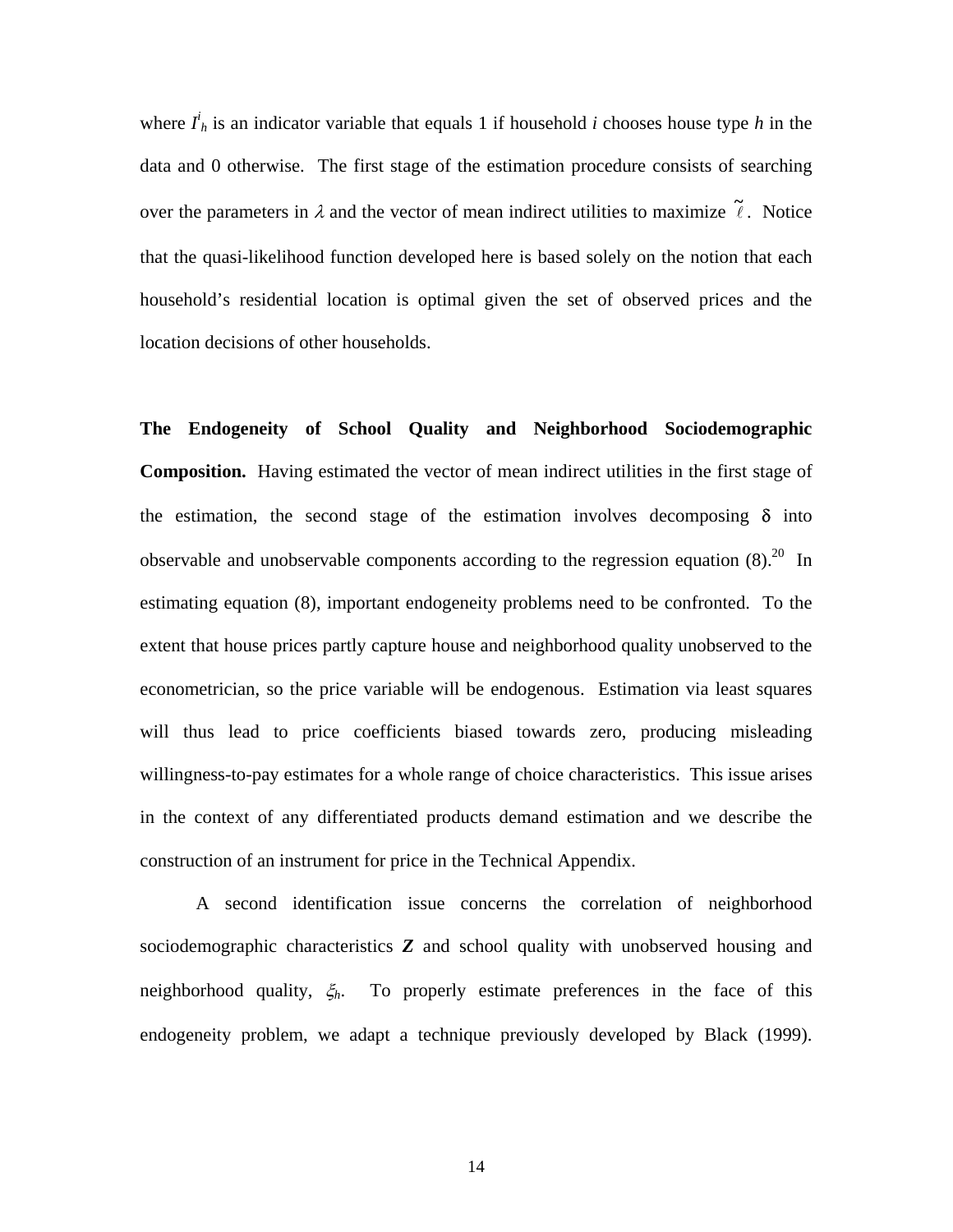Black's strategy makes use of a sample of houses near school attendance zone boundaries, estimating a hedonic price regression that includes boundary fixed effects. Intuitively, the idea is to compare houses in the same local neighborhood but on opposite sides of the boundary, exploiting the discontinuity in the right to attend a given school.

 There are, however, good reasons to think that households will sort with respect to such boundaries. Thus, while boundary fixed effects are likely to do a good job of controlling for differences in unobserved fixed factors, neighborhood sociodemographics are likely to vary discontinuously at the boundary. In this way, the use of boundary fixed effects isolates variation in both school quality and neighborhood sociodemographics in a small region in which unobserved fixed features, (e.g., access to the transportation network) are likely to vary only slightly, thereby providing an appealing way to account for the correlation of both school quality *and* neighborhood sociodemographics with unobservable neighborhood quality.

 We incorporate school district boundary fixed effects when estimating equation (11). In particular, we create a series of indicator variables for each Census block that equal one if the block is within a given distance of each unique school district boundary in the metropolitan area (e.g., Palo Alto-Menlo Park).<sup>21</sup> We show the variation in school quality and neighborhood sociodemographics at school district boundaries in the next section after first describing the basic features of the dataset.

<sup>&</sup>lt;sup>20</sup> Notice that the set of observed residential choices provides no information that distinguishes the components of  $\delta$ . That is, however  $\delta$  is broken into components, the effect on the probabilities shown in equation (10) is identical.

<sup>&</sup>lt;sup>21</sup> A number of empirical issues arise in incorporating school district boundary fixed effects into our analysis. A central feature of local governance in California helps to eliminate some of the problems that naturally arise with the use of school district boundaries, as Proposition 13 ensures that the vast majority of school districts within California are subject to a uniform effective property tax rate of one percent. Concerning the width of the boundaries, we experimented with a variety of distances and report the results for 0.25 miles, as these were more precise due to the larger sample size.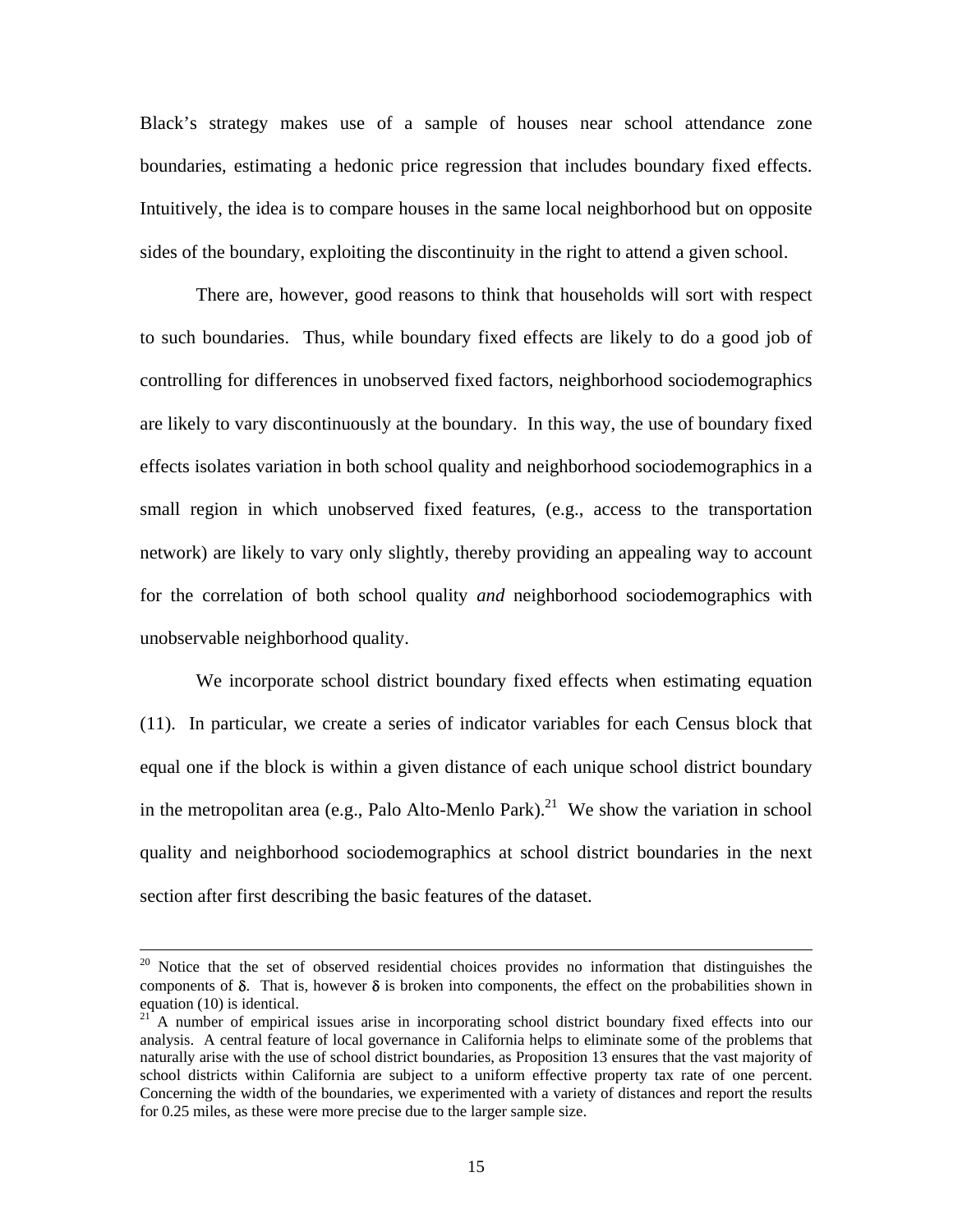# **4 DATA**

The analysis conducted in this paper is facilitated by access to restricted Census microdata for 1990. These restricted Census data provide the detailed individual, household, and housing variables found in the public-use version of the Census, but also include information on the location of individual residences and workplaces at a very disaggregate level. In particular, while the public-use data specify the PUMA (a Census region with approximately 100,000 individuals) in which a household lives, the restricted data specify the Census block (a Census region with approximately 100 individuals), thereby identifying the local neighborhood that each individual inhabits and the characteristics of each neighborhood far more accurately than has been previously possible with such a large-scale data set.

We use data from six contiguous counties in the San Francisco Bay Area: Alameda, Contra Costa, Marin, San Mateo, San Francisco, and Santa Clara. We focus on this area for a number of reasons. First, this geographic area is reasonably self-contained, and is sizeable along a number of dimensions, including over 1,100 Census tracts, and almost 39,500 Census blocks, the smallest unit of aggregation in the data. The sample consists of 242,100 households. More importantly, the use of data from California makes it reasonable to use school district rather than school attendance zone boundaries in the analysis. In particular, Proposition 13 ensures that local jurisdictions have almost no discretion over property tax rates or the level of public good spending including school spending. In this way, unlike almost anywhere else in the country, one would not expect much variation in property values across school district boundaries to arise due to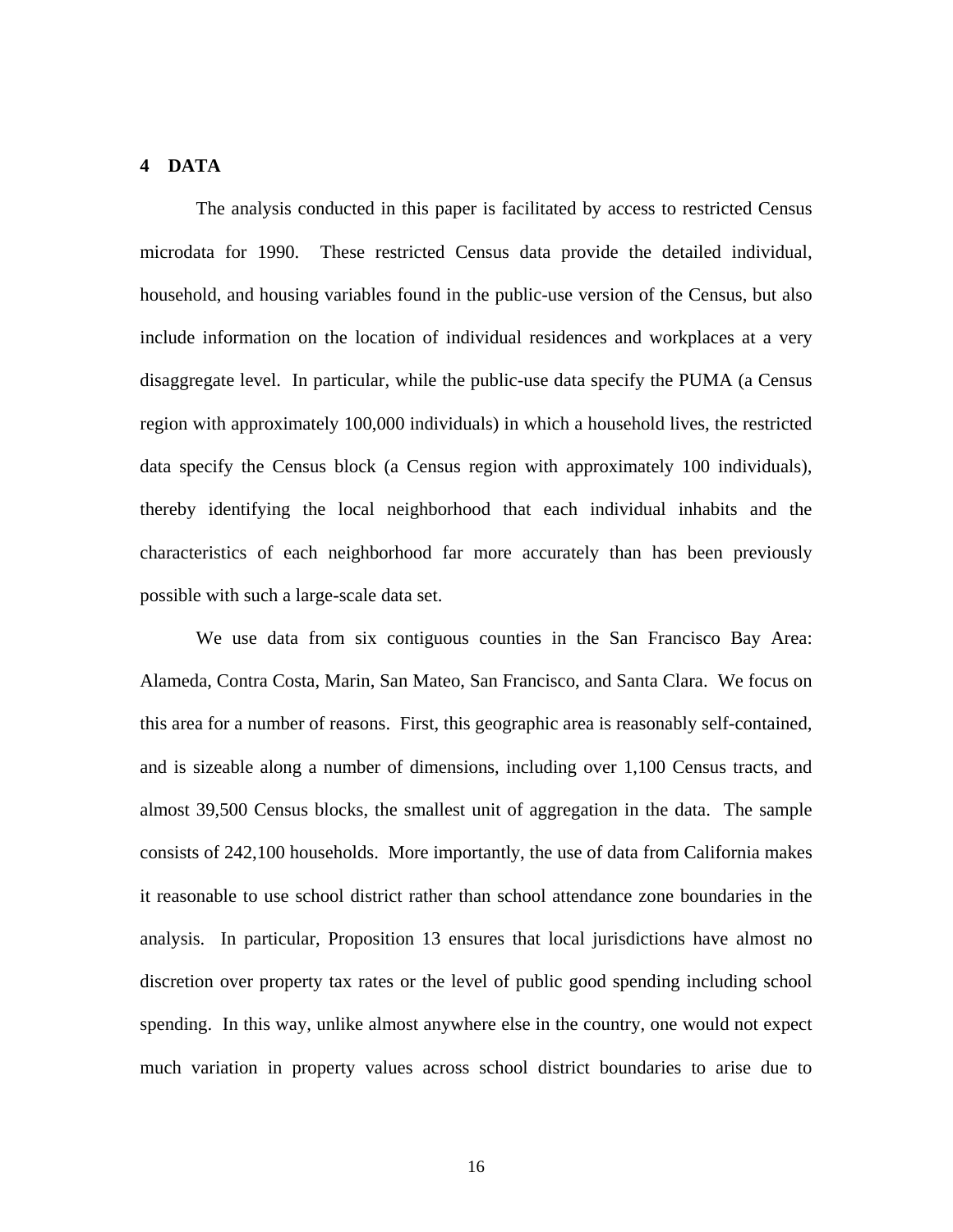differential property tax rates in California. This same feature the public finance system may also diminish the overall strength of Tiebout-type sorting in California, as households are not free to select different tax rates and local public goods packages in each jurisdiction. For this reason we expect our analysis to generally provide a lower bound on the importance of school-related sorting relative to other states.

The Census provides a wealth of data on the individuals in the sample – race, age, educational attainment, income from various sources, household size and structure, occupation, and employment location. In addition, it provides a variety of housing characteristics: whether the unit is owned or rented, the corresponding rent or ownerreported value,  $^{22}$  number of rooms, number of bedrooms, type of structure, and the age of the building. We use these housing characteristics directly, and also construct neighborhood variables, such as neighborhood racial, education and income distributions, based on the households within the same Census block group (a Census region containing approximately 500 housing units). We merge additional data describing local conditions with each house record, constructing variables related to crime rates, land use, local schools, topography, and urban density. For each of these measures, a detailed description of the process by which the original data were assigned to each house is provided in a Data Appendix. The list of the principal housing and neighborhood variables used in the analysis, along with means and standard deviations, is given in the first two columns of Table 1.

 $22$  As described in the Data Appendix, we construct a single price vector for all houses, whether rented or owned. Because the implied relationship between house values and current rents depends on expectations about the growth rate of future rents in the market, we estimate a series of hedonic price regressions for each of over 40 sub-regions of the Bay Area housing market. These regressions return an estimate of the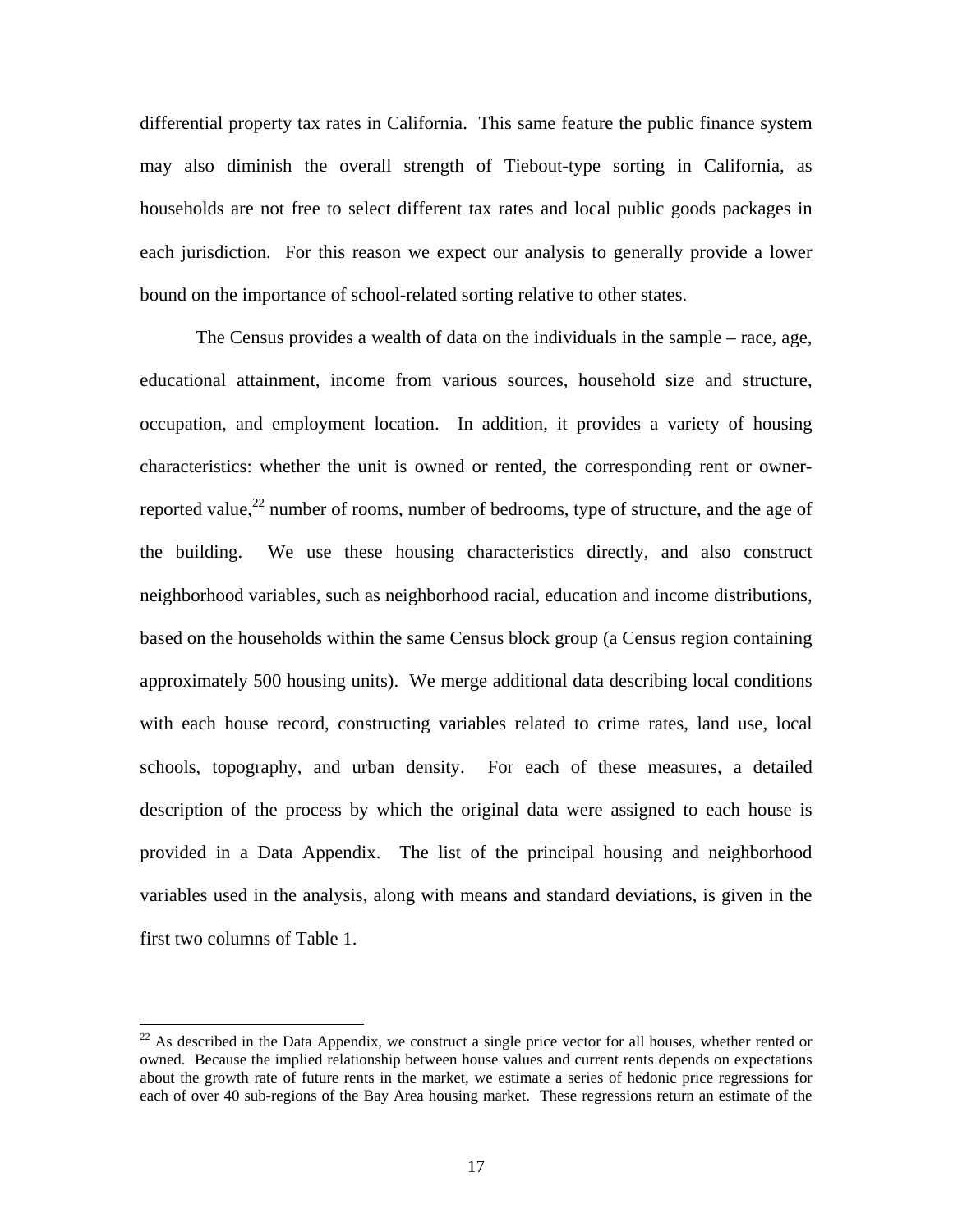**School Assignment and School Quality.** While we have an exact assignment of Census blocks to school districts, in the absence of comprehensive information about withindistrict school attendance areas, we employ the following approach for linking each Census block to a school: For a given Census block, we calculate the distance to each school in its district. We then first assign the Census block to the closest school within its district. Using this closest school assignment, we can then calculate a predicted enrollment for each school (calculated by summing over the school-aged children in each Census block assigned to a school) and compare this measure to the actual enrollment of the school. To correct discrepancies in predicted versus actual enrollment, we then use an intuitive procedure to adjust the assignment of Census blocks to schools so as to ensure that predicted enrollments equal their actual counterparts in each school in each district. We describe this procedure in detail in the Data Appendix; the results are not sensitive to this adjustment.

 As our measure of school quality, we use the average test score for each school, averaged over two years. Averaging helps to reduce any year-to-year noise in the measure. When variables that characterize the sociodemographic composition of the school or surrounding neighborhood are included in the analysis, the estimated coefficient on average test score picks up what households are willing to pay for an improvement in average student performance at a school holding the sociodemographic composition constant. While the average test score is an imperfect measure of school quality, it has the advantage of being easily observed by both parents and researchers and

ratio of house values to rents for each of these sub-regions and we use the average of these ratios for the Bay Area, 264.1, to convert monthly rent to house value for the purposes of reporting results at the mean.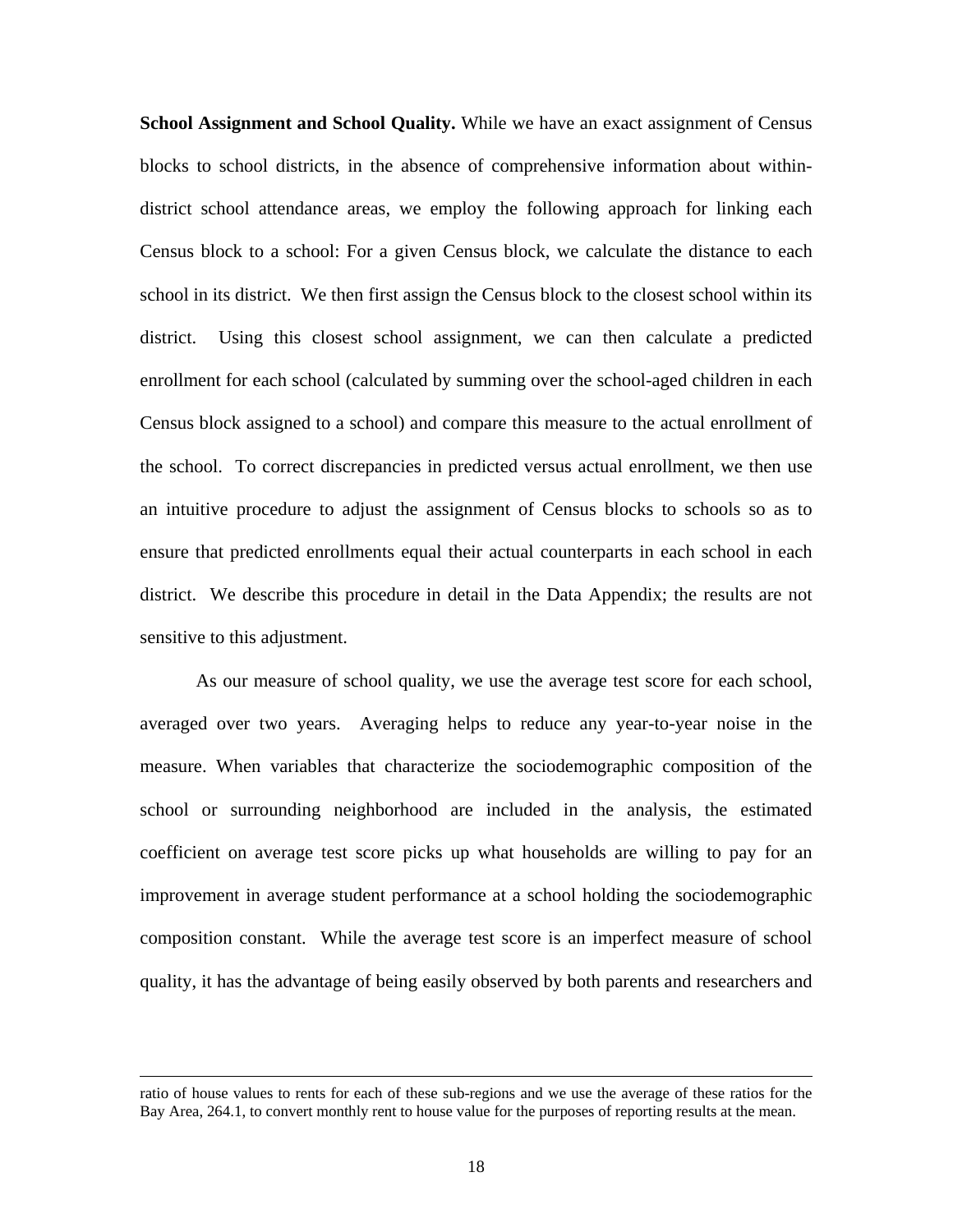consequently has been used in most analyses that attempt to measure demand for school quality.

**Boundaries.** Table 1 displays descriptive statistics for various samples related to the boundaries. The first two columns report means and standard deviations for the full sample while the third column reports means for the sample of houses within 0.25 miles of a school district boundary.<sup>23</sup> Comparing the first column to the third column of the table, it is immediately obvious that the houses near school district boundaries are not fully representative of those in the Bay Area as a whole. To address this problem, we create sample weights for the houses near the boundary.<sup>24</sup> Column 7 of Table 1 shows the resulting weighted means, indicating that using these weights makes the sample near the boundary much more representative of the full sample.

 The fourth and fifth columns report means for houses within 0.25 miles of a boundary, comparing houses on the high versus low average test score side of the each boundary; the sixth column reports t-tests for the difference in means. Comparing these differences reveals that houses on the high side cost \$53 more per month and are assigned to schools with test scores that are 43-point higher on average.<sup>25</sup> Moreover, houses on the high quality side of the boundary are much more likely to be inhabited by white households and households with more education and income. These types of across-

 $2<sup>23</sup>$  We experimented with a variety of distances and report the results for 0.25 miles, as these were more precise due to the larger sample size.

The following procedure is used: we first regress a dummy variable indicating whether a house is in a boundary region on the vector of housing and neighborhood attributes using a logistic regression. Fitted values from this regression provide an estimate of the likelihood that a house is in the boundary region given its attributes. We use the inverse of this fitted value as a sample weight in subsequent regression analysis conducted on the sample of houses near the boundary.

<sup>&</sup>lt;sup>25</sup> As described in the Data Appendix, we construct a single monthly price vector for all houses, whether rented or owned.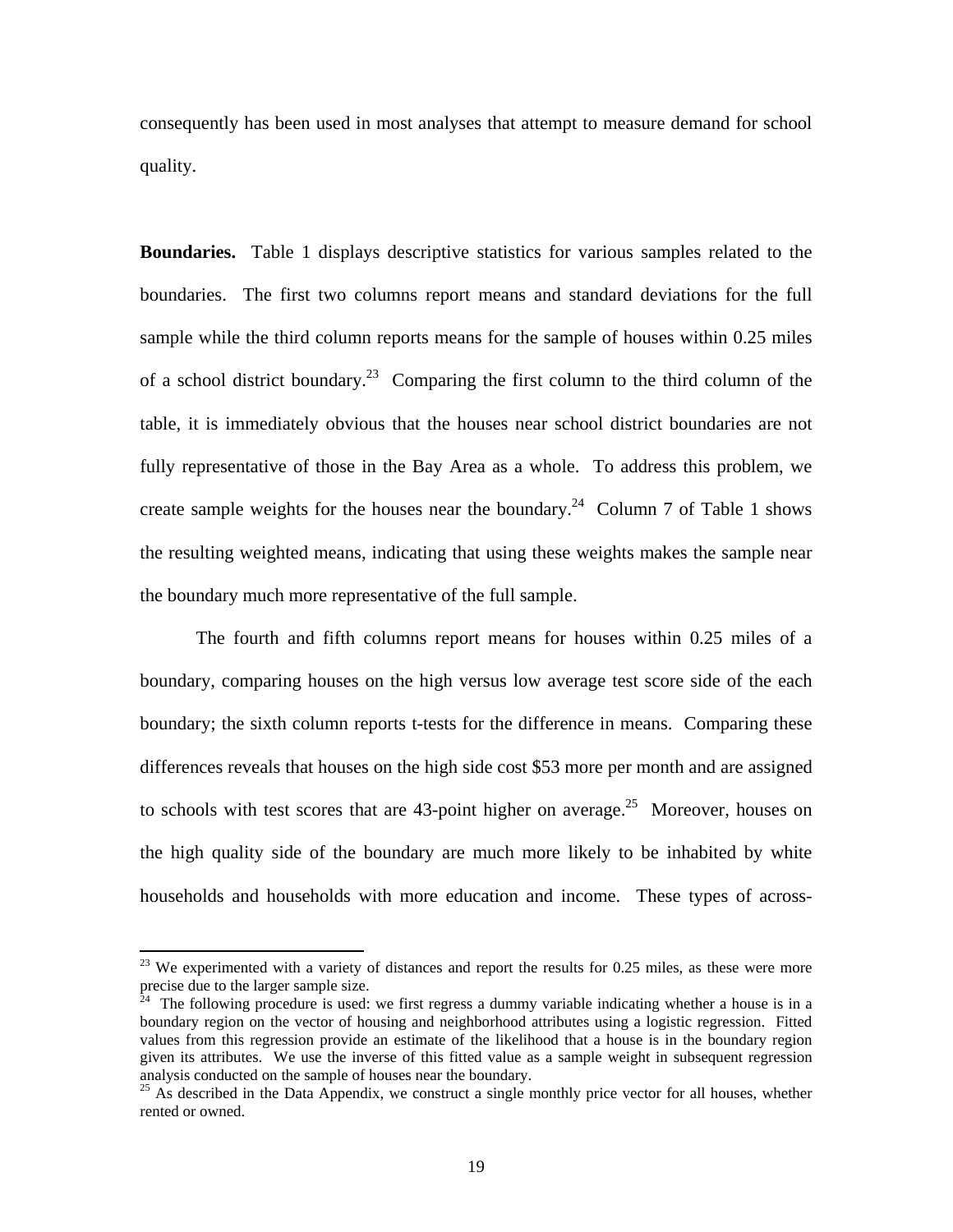boundary differences in sociodemographic composition are what one would expect if households sort on the basis of preferences for school quality. While far less significant, other housing characteristics do vary across the boundaries as well. Consequently, we expect the use of boundary fixed effects to control for much of the variation in unobserved housing and neighborhood quality, thereby giving rise to more accurate estimates of preferences for neighborhood sociodemographics and school quality.<sup>26</sup>

# **5 PARAMETER ESTIMATES**

l

 Estimation of the full model proceeds in two stages. The first stage recovers interaction parameters and a vector of mean indirect utilities; the second stage returns the components of mean indirect utility. To give the reader a sense of the interplay between the estimates of the demand for school quality and sociodemographic characteristics of neighbors, we report results for two main specifications, which respectively exclude and include variables that characterize the racial composition, average educational attainment, and average income of the neighborhood (Census block group). To make the discussion of these estimates more transparent, we transform the estimates so that they can be described in terms of marginal willingness-to-pay measures (MWTP), reporting these estimates in Tables 2-4.

 Table 2 reports the implied measures of the mean MWTP for school average test scores and other selected housing and neighborhood attributes for six specifications of the

 $26$  In terms of the estimates related to neighborhood sociodemographic characteristics, the key point about using school district boundary fixed effects rather than Census tract fixed effects is that in the boundary case we have a clear sense of what fundamentally leads to the sorting of households across neighborhoods within the region upon which the fixed effect is based. Because we control directly for that cause of the sorting - schooling in this case - we are less concerned that the variation in sorting is related to variation in unobservables within the region upon which the fixed effect is based.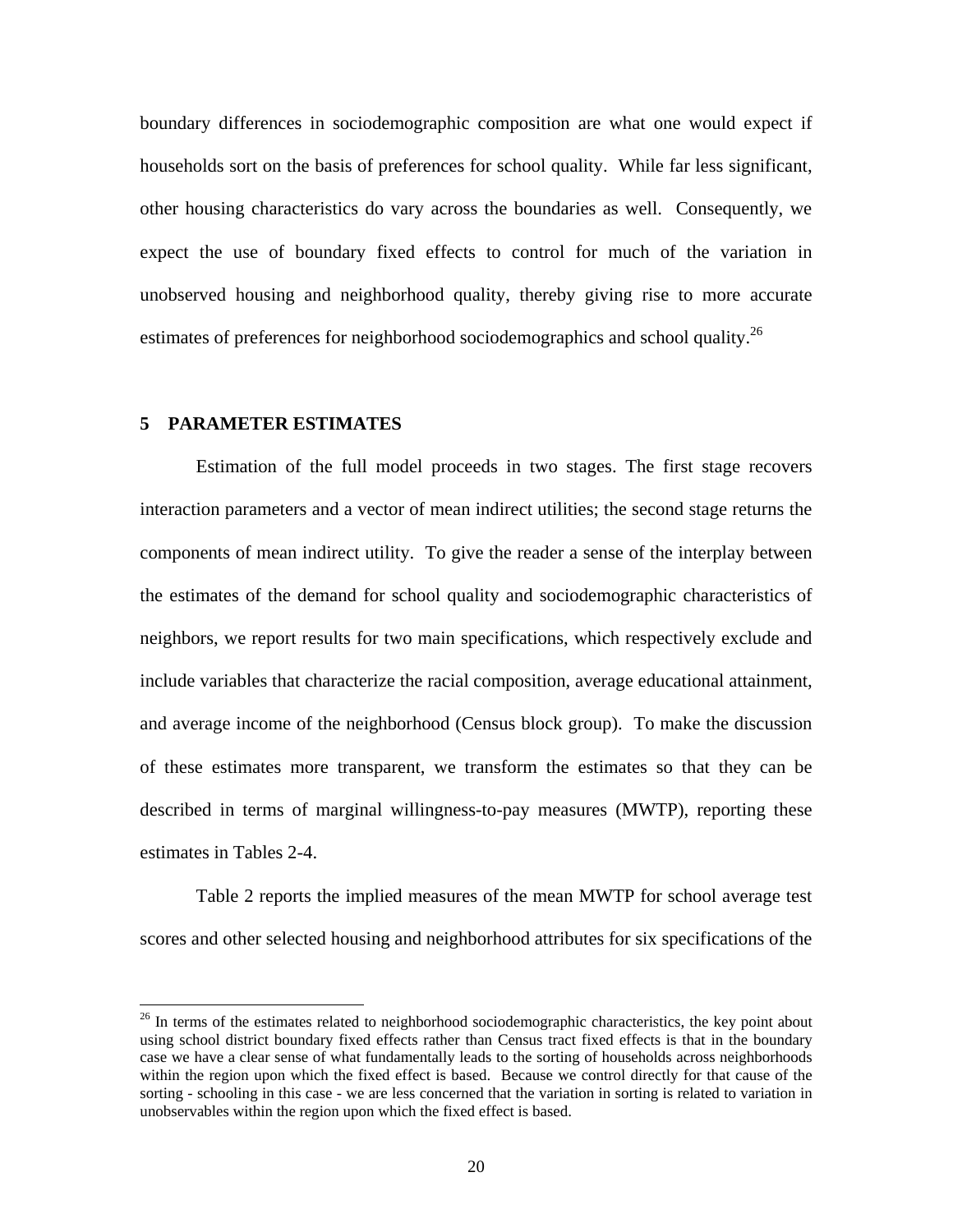mean indirect utility regression.<sup>27</sup> Results are reported for the two main specifications, which exclude and include neighborhood sociodemographic variables, respectively. For each of these main specifications, results are reported for the full sample and for a sample of houses within 0.25 miles of school district boundaries, with and without including boundary fixed effects. In all cases, when the sample of houses is restricted to those within 0.25 miles of a boundary, sample weights (as described in Section 4) are used in order to make this sample as close to representative of the full sample as possible. Comparing columns 1 and 2 or columns 4 and 5, it is clear that results are very similar whether the full sample or the weighted sub-sample of houses near a school district boundary is used.

The first three columns of Table 2 report results for specifications that exclude neighborhood sociodemographics. In this case, the estimated mean MWTP for a one standard deviation increase in school average test score declines from \$123 to \$82 in monthly rent (\$21,500 in house value) when boundary fixed effects are included in the analysis. The final three columns report results for analogous specifications that include neighborhood sociodemographic characteristics. The coefficient on the average test score in these specifications returns the average of what households are willing to pay for a standard deviation increase in the average test score *conditional* on the sociodemographic characteristics of the neighborhood, which are in most cases also indicative of the sociodemographic characteristics of the local school. The estimated MWTP for a one standard deviation increase in the average test score in this case

 $27$  The specifications of the mean indirect utility regressions are reported in Appendix Table 1. The mean MWTP measures reported in Table 2 are calculated by dividing the coefficient associated with each choice characteristic by the coefficient on price.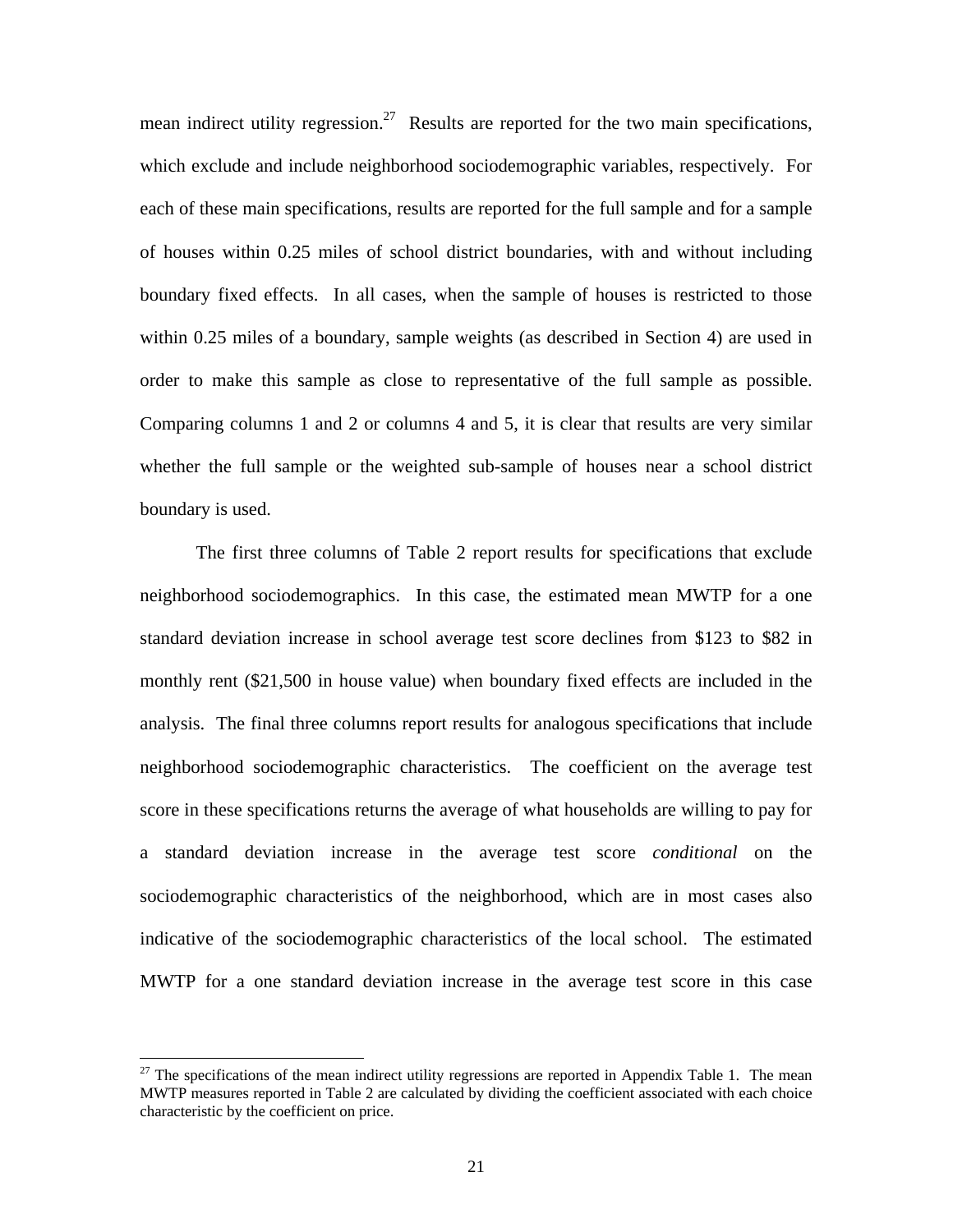declines to \$26 in monthly rent (\$6,900 in house value), which is approximately 2.4 percent of the average house price index for our Bay Area sample.<sup>28</sup>

These results make clear that much of what initially appears in the specification without neighborhood sociodemographics to be a significant willingness on the part of households to pay for school quality is instead more properly attributed to the characteristics of neighbors or peers. That the resulting MWTP for school average test scores is relatively small is exactly what one would expect if households have difficulty inferring the quality of a school from published average test score data.<sup>29</sup> That is, one would expect households to place a relatively small weight on this measure when choosing neighborhoods if the signal that the published average test score provided about actual school quality were small relative to the noise that it contains related to differences in the underlying composition of individuals taking the test. In fact, some of the weight that parents place directly on neighborhood sociodemographics may result from a belief that these provide a better indication than does the test score itself of the quality of the education that their children will receive in the local schools, especially if parents perceive peer effects to be important.

Before turning to the results related to heterogeneity in preferences, it is important to point out that the final two columns of Table 2 also show the impact of including boundary fixed effects on the estimates of mean preferences for neighborhood sociodemographic characteristics. Comparing these columns reveals the pattern of results that one would expect if boundary fixed effects control in part for unobserved

<sup>&</sup>lt;sup>28</sup> This is very similar to the estimates of Black (1999) and Kane, Staiger, and Riegg (2004).

<sup>&</sup>lt;sup>29</sup> This is especially true in 1990, which pre-dates most concerted efforts on the part of states to provide information to households about the quality of the local school. In many cases, such information simply reflects that average test score anyway.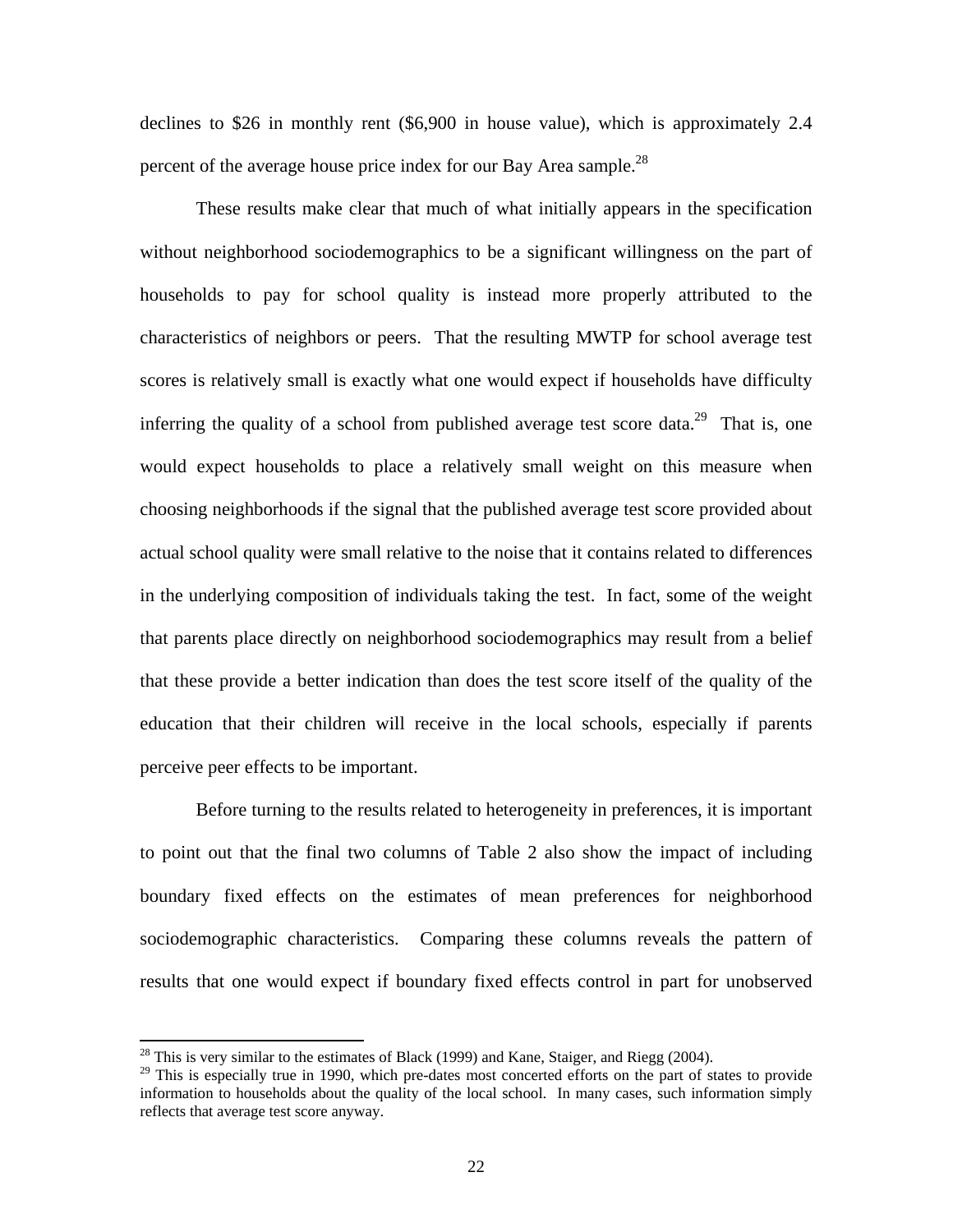neighborhood quality and unobserved quality is positively correlated with neighborhood income and education and negatively correlated with the fraction of non-white households.<sup>30</sup> Thus boundary fixed effects seem to be effective in controlling for fixed aspects of unobserved neighborhood quality that are correlated with neighborhood sociodemographics, and thus provide an attractive way of estimating preferences for both school quality *and* neighborhood sociodemographic characteristics in the presence of this important endogeneity problem.

# *Heterogeneity in Willingness-to-Pay*

l

 The interaction parameters estimated in the first stage for the specifications that exclude and include neighborhood sociodemographics, respectively, are reported in Appendix Tables 2 and 3. These specifications correspond to the mean MWTP estimates reported in columns 3 and 6 of Table 2, respectively. In each case, the model controls simultaneously for the effect of each of a series of household characteristics (income, education, race, work status, age, and household structure) on the marginal willingnessto-pay for a variety of housing and neighborhood attributes, including the average test score of the local school. The model also captures the spatial aspect of the housing market by allowing households to have preferences over commuting distance.<sup>31</sup>

 $30$  The fact that the estimated coefficient on the average test score rises from \$20 to \$26 when boundary fixed effects are included reflects that fact it is positively correlated with neighborhood income and education and negatively correlated with the fraction of non-white households. Thus, the estimated coefficient on the average test score tends to rise as the coefficients on these other variables change, as they do in moving from column 5 to column 6 in Table 2.

 $31$  We treat a household's primary work location as exogenous, calculating the distance from this location to the location of the neighborhood in question. MWTP estimates for other housing and neighborhood attributes based on a specification without commuting distance are qualitatively similar except for variables that are strongly correlated with employment access, such as population density.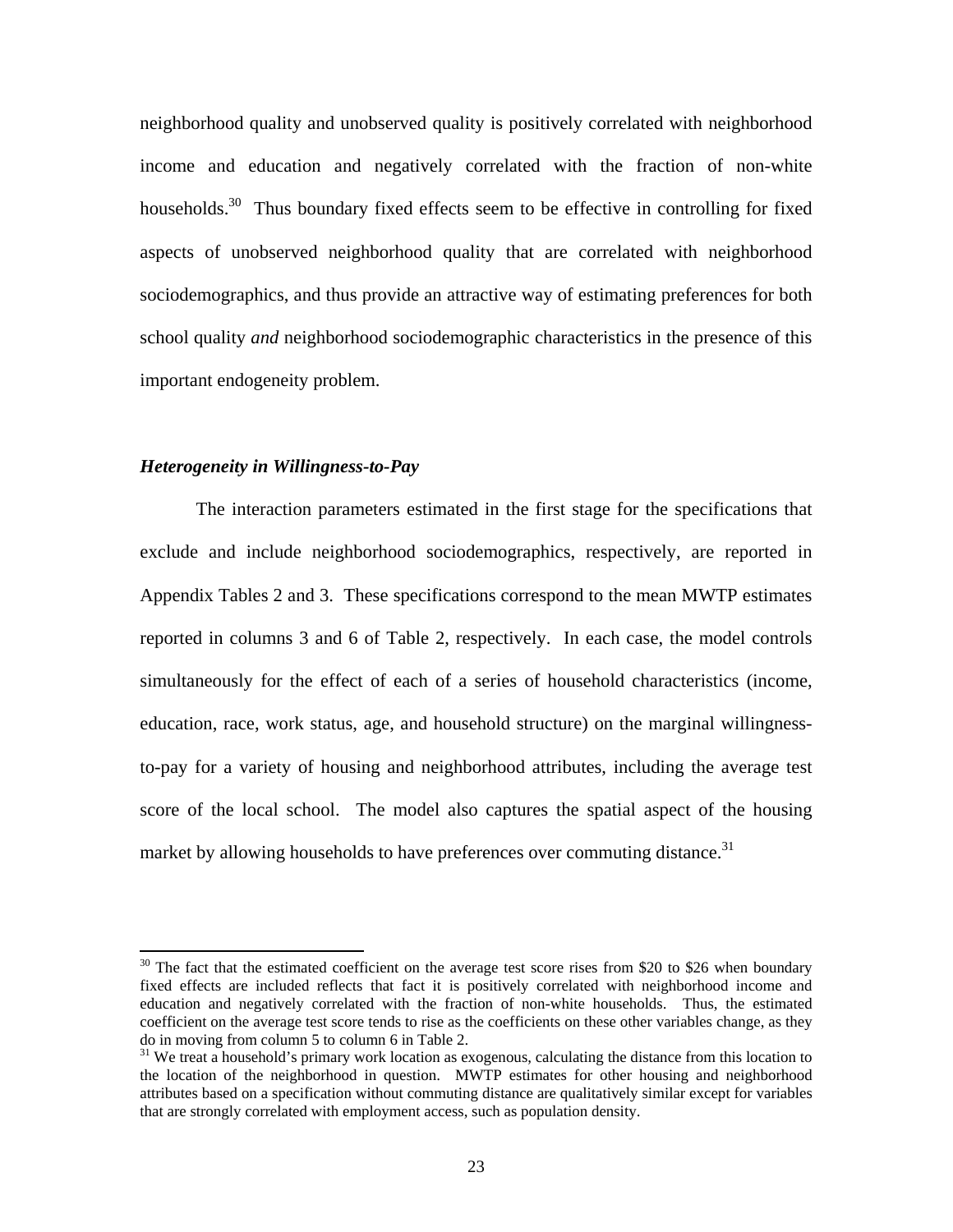Table 3 converts the estimates of the heterogeneity in MWTP for the average test score into dollar terms. The two columns of the table report results for specifications that exclude and include neighborhood sociodemographic characteristics, respectively. The first row of this table reports the estimated mean MWTP for the change listed in each column heading: for example, the first entry reports the \$82 mean MWTP for a one standard deviation increase in the average test score conditional on neighborhood sociodemographics initially reported in column 3 of Table 2. The remaining rows report the difference in MWTP associated with the comparison of household characteristics shown in the row heading. Thus, the second row shows how a household's MWTP changes with an increase of \$100,000 in income.

 Analogously to the effect of including neighborhood sociodemographic variables on the estimates of the mean MWTP reported in Table 2, including these variables decreases the magnitude of the estimated heterogeneity in demand for school quality, decreasing the coefficient associated with household income by 60 percent, with education by 75 percent, and with race (which may proxy in part for wealth) by upwards of 80 percent. The estimates of the specification that includes neighborhood sociodemographics also returns the expected positive additional MWTP associated with the presence of school-aged children. Table 4 reports analogous measures of the heterogeneity in MWTP for selected housing and neighborhood attributes from the specification that includes neighborhood sociodemographic characteristics, revealing for example that increases in household income are typically associated with large increases in the demand for housing attributes, and that college educated households are willing to pay a substantial premium relative to less educated households to live with more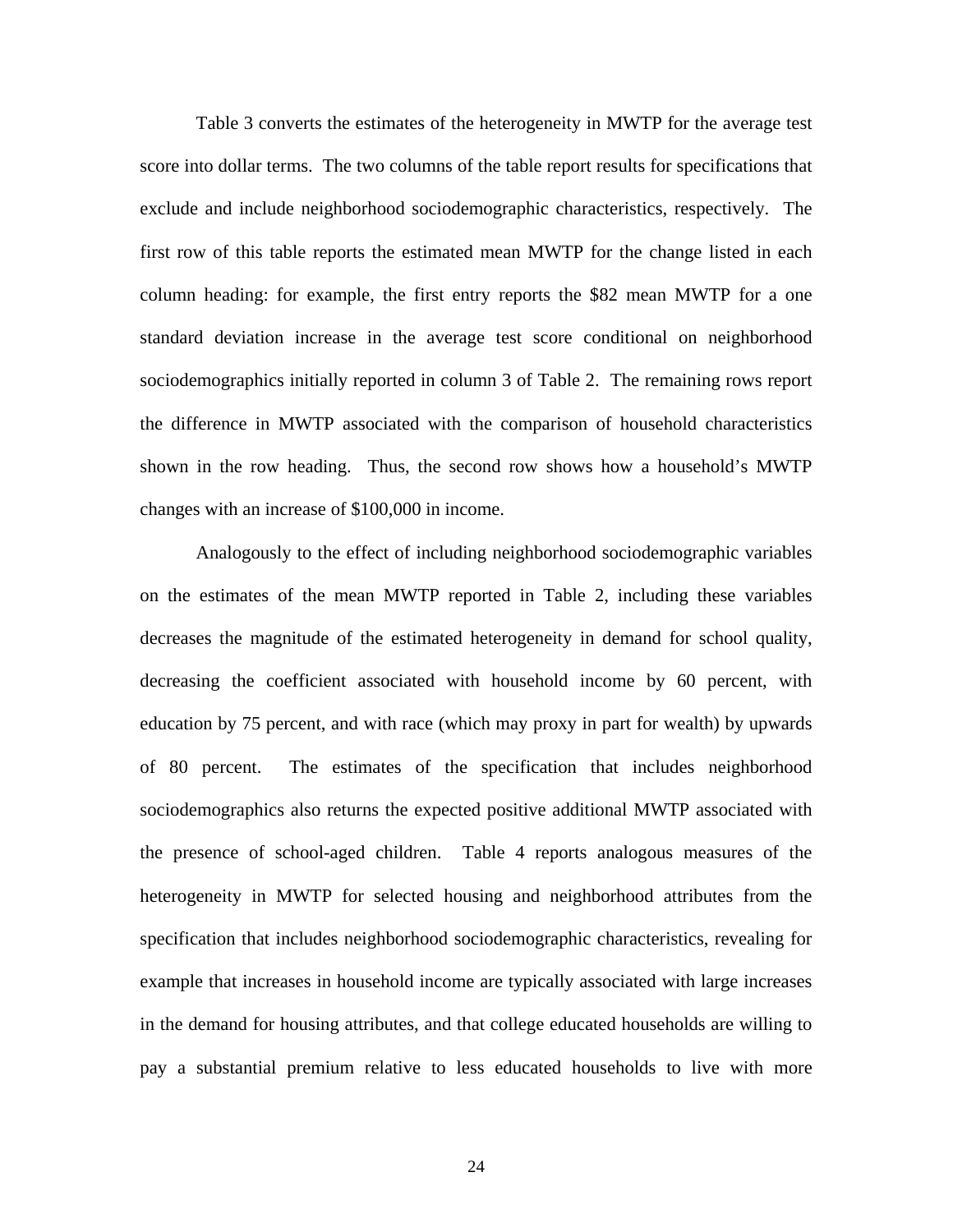educated neighbors. Specifically, they are willing to pay around \$59 per month more than less educated households for a 10 percent increase in college-educated neighbors. Not surprisingly, strong racial interactions are also at work in the housing market, leading to significant sorting along this dimension as well. $32$ 

 The pattern of heterogeneity revealed in Tables 3 and 4 is exactly the type of preference structure that gives rise to a substantial social multiplier in considering the effect of an exogenous school quality on neighborhood stratification. In particular, given the heterogeneity in preferences for school quality, Asian and white households and households with more education and income are generally more likely to sort into a neighborhood following an increase in school quality there. This initial effect on neighborhood composition then gives rise to additional re-sorting according to the preferences directly associated with neighborhood sociodemographic characteristics. This additional re-sorting works to reinforce the initial changes, multiplying the effects of the exogenous change in school quality up by a factor that may be sizeable given the magnitude of the parameters associated with neighborhood sociodemographics.

# **6 SCHOOL-RELATED SORTING AND NEIGHBORHOOD STRATIFICATION**

 To explore the impact of school-related sorting on neighborhood stratification, we now turn to the main economic analysis of the paper. In particular, given the set of preference parameters estimated above, we simulate the housing market equilibrium in a

 $32$  Note that the strength of the estimated racial interactions reported in Table 4 may reflect the presence of centralized discriminatory practices in the market in addition to the direct preferences of households to live with others of the same race. In this way, the counterfactual that we conduct below should be interpreted as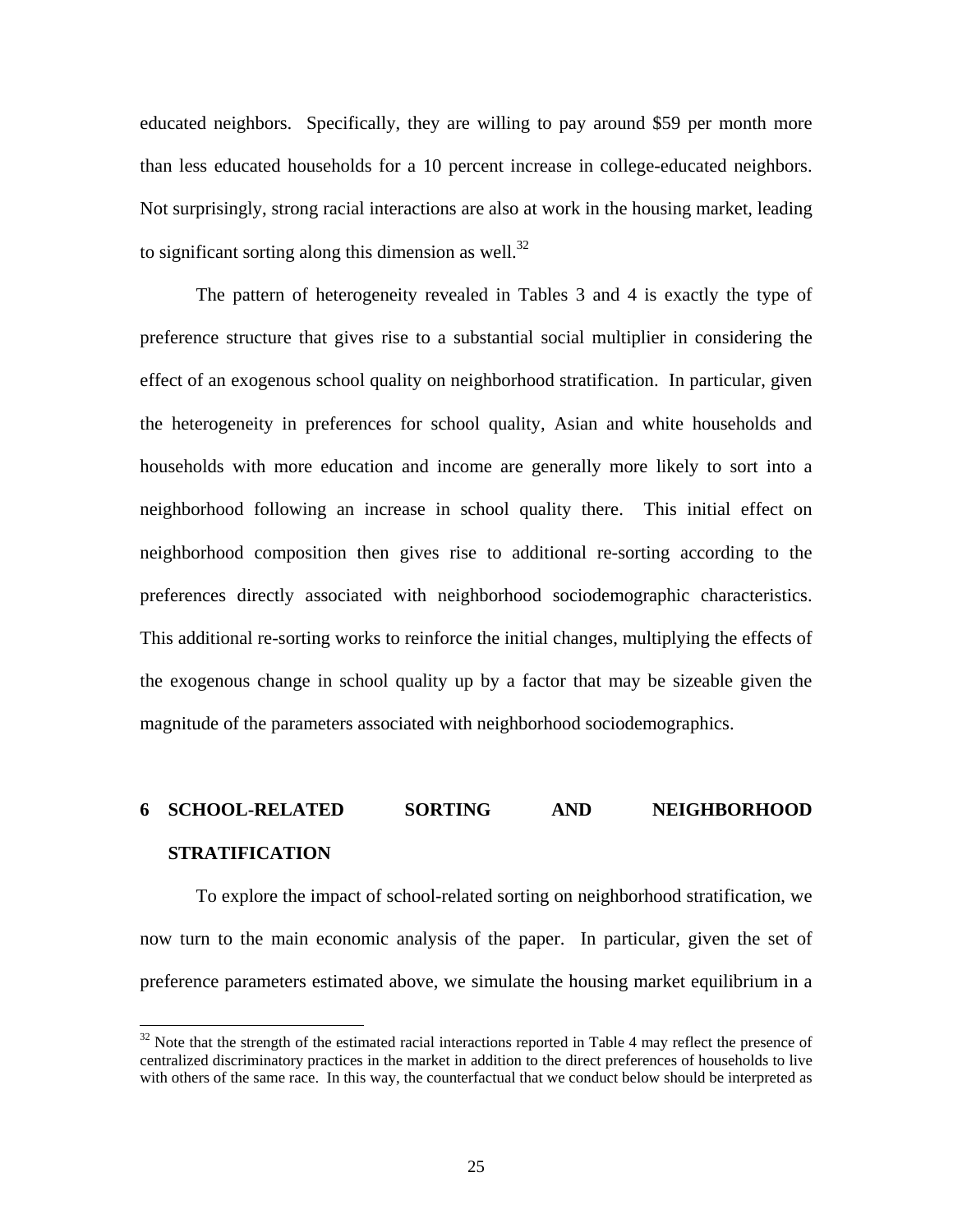counterfactual world in which preferences for the average test score are set identically equal to zero for all households. The resulting reductions in stratification of households across neighborhoods on the basis of education and income provide measures of the general equilibrium impact of school-related sorting on stratification. Before describing these simulations in detail, however, we begin this section by discussing the pattern of neighborhood stratification in the Bay Area as well as the corresponding measures predicted by our model, providing a gauge of how well the model fits the data in this dimension.

**Initial Measures of Neighborhood Stratification.** To quantify the extent of neighborhood stratification in the Bay Area, we use a series of simple measures based on the average sociodemographic composition of the neighborhoods in which households with given characteristics live.<sup>33</sup> Using the underlying average exposure of households in each education category to one another, for example, we measure the level of neighborhood stratification by calculating the degree to which households with a high school degree or less and a college degree or more, respectively, are 'over-exposed' (i.e., exposed to a fraction greater than the average for the Bay Area as a whole) to households with the same education level.

 To see these calculations more explicitly, consider the top panel (Panel A) of Table 5, which constructs two measures of neighborhood stratification on the basis of education using the sample of nearly a quarter of a million households. Households are

holding the structure of racial interactions constant, regardless of the source. See Bayer, McMillan, and Rueben (2004b) for more discussion of this issue.

<sup>&</sup>lt;sup>33</sup> We define neighborhoods on the basis of (synthetic) school attendance zones, as described in Section 4. Defining neighborhoods on the basis of alternative neighborhood definitions - Census block groups for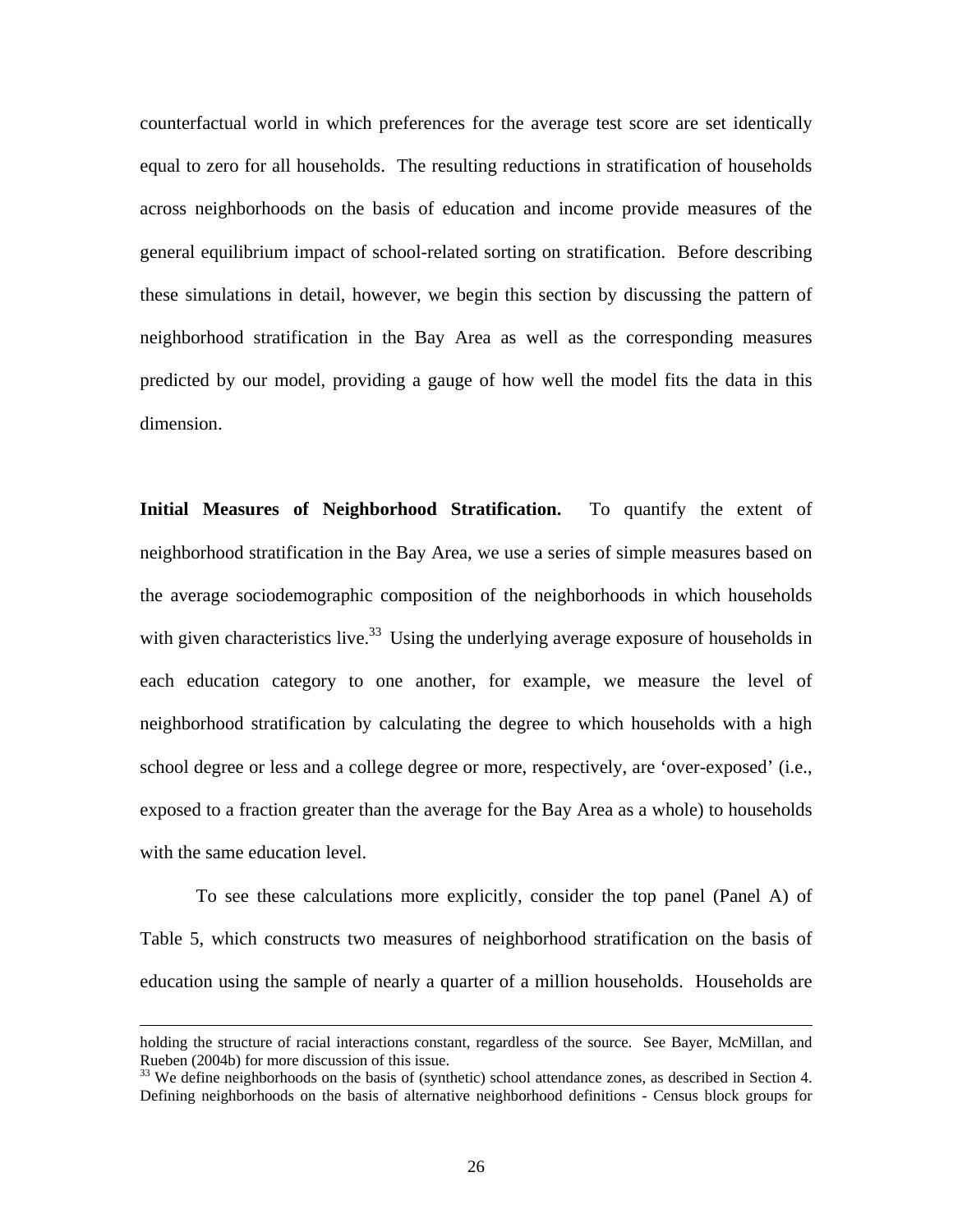first assigned to one of three mutually exclusive education categories based on the educational attainment of the household head - high school diploma or less, some college, college degree or more.<sup>34</sup> These individual education categories are given in the first three column headings of the panel, while the fourth column considers all households. Each column of Panel A gives the respective average neighborhood education distribution for each type of household. The figures in the first column, for example, imply that households with a high school degree or less live on average in neighborhoods in which 41.2 percent of household heads (not counting the original household) have a high school degree or less, 22.6 have had some college, and 36.2 have a college degree or more. The fifth column of Panel A reports the extent to which households are 'overexposed' to households in the same education category. Thus, in the Bay Area, households with a HS degree or less are exposed on average to 21.8 percent more households with a HS degree or less than in the population as a whole. Similarly, households with a college degree or more are exposed to 14.7 percent more households with a college degree than in the population as a whole

Panel A of Table 6 reports analogous measures related to income stratification. In this case, households are assigned to categories on the basis of income quintile. To match the education categories as much as possible, we form three categories: the bottom two quintiles, the middle quintile, and the top two quintiles. For our sample of 242,100 households, households in the bottom two income quintiles are exposed on average to 17.4 percent more households in the bottom 40 percent of the income distribution than

example - tends to give rise to more marked residential stratification, primarily because block groups are smaller geographic units.

 $34$  In what follows, when we refer to households as having a college degree, this should be taken to mean that the household head as identified in the Census has a college degree, and similarly for other categories.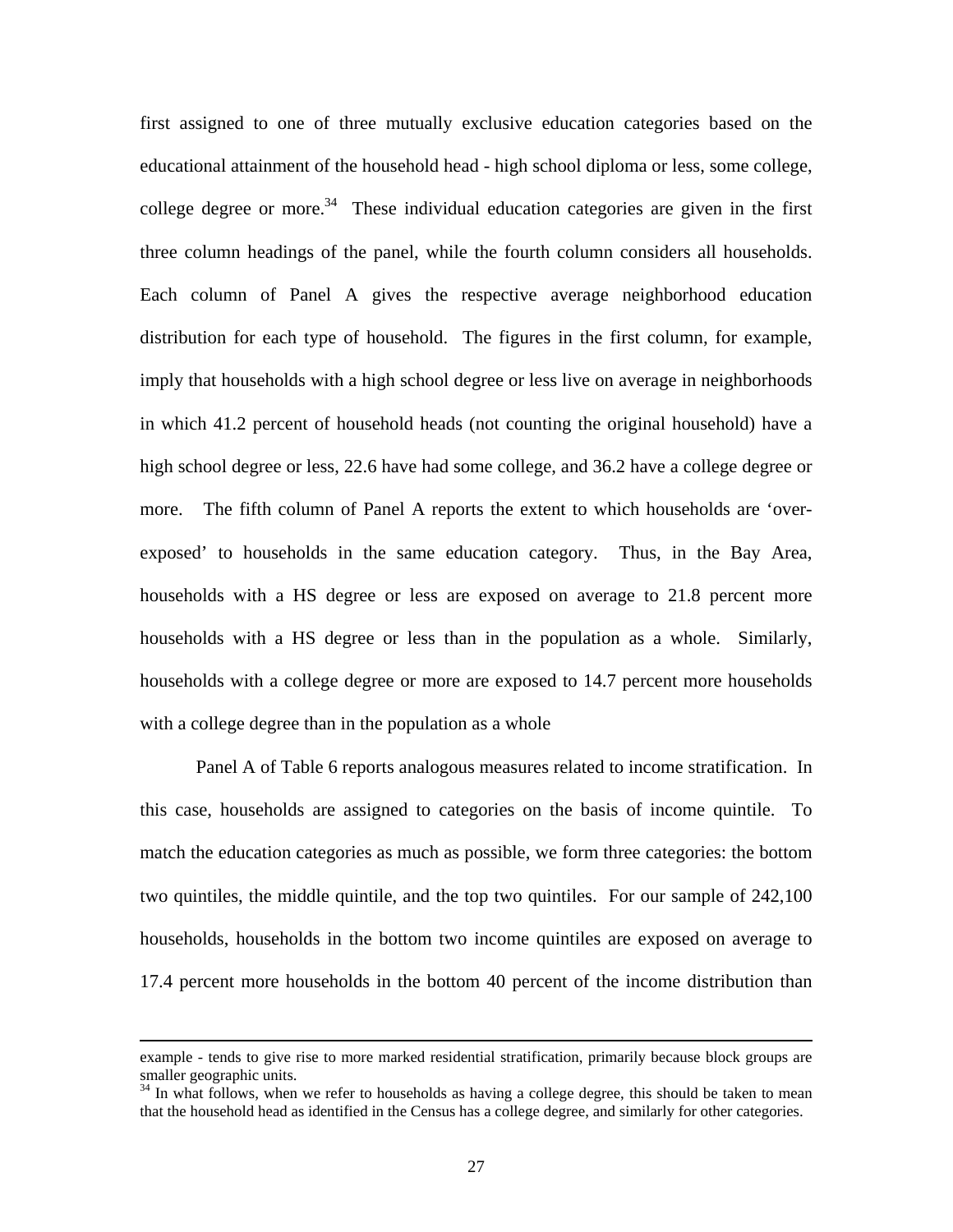are in the Bay Area as a whole, while the analogous figure is 18.1 percent for households in the top 40 percent of the income distribution.

To provide a sense of how well the estimated model fits the data, Panel B of Tables 5 and 6 reports the same pattern of average exposure rates based on the predictions of the model.<sup>35</sup> The model used to calculate the measures reported in Tables 5 and 6 is the full specification including neighborhood sociodemographics, which corresponds to the MWTP estimates reported in column 6 of Table 2, column 2 of Table 3, and Table 4. Panel B has the same basic structure as the top panel, and the comparison makes clear that our model predictions are reasonably close to the sample measures; on average, the nine predicted exposure measures reported in each table are slightly more than half a percentage point off from the sample measures. Thus our model does a very reasonable job of matching stratification patterns in the data, even though the estimation procedure does not fit neighborhood compositions directly. These pre-simulation predictions of the model play an important role in the analysis that follows, providing the appropriate benchmark against which the equivalent measures generated in the simulations should be compared.

**Counterfactual Simulations – Computation and Basic Setup.**The idea behind the simulations that we conduct is intuitive: having estimated household preferences for the average test score, along with other choice characteristics, we suppose (counterfactually) that households no longer care about school average test scores when deciding where to

 $35$  Specifically, the model provides predictions of the probability that each household occupies each housing type in its choice set in equilibrium. These probabilities are aggregated up to the neighborhood level to provide predicted neighborhood compositions, which can then be averaged by household education and income for comparison with the calculations reported in Panel A.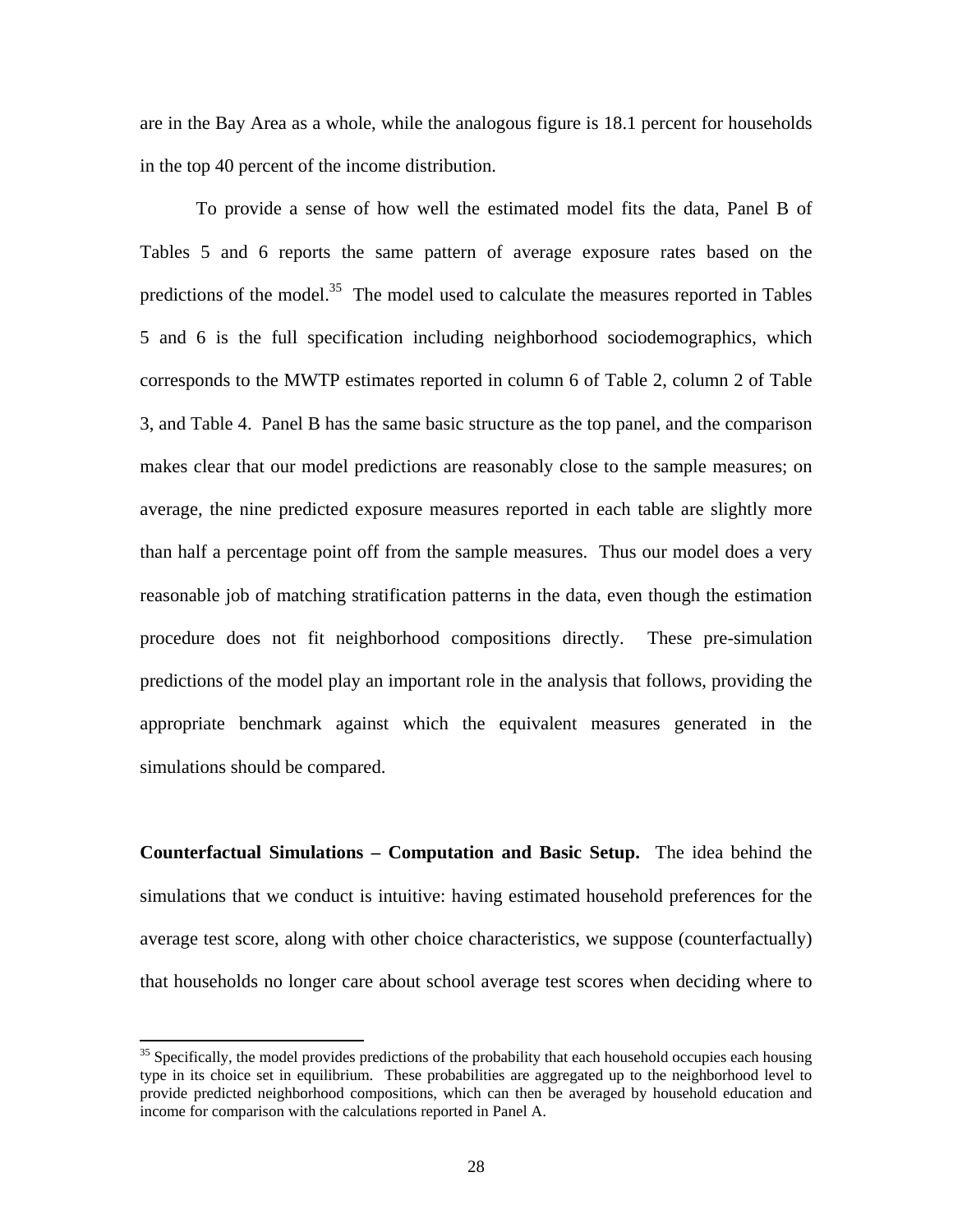live. We then recalculate neighborhood compositions, generating new stratification measures that correspond to those reported in Panels A and B of Tables 5 and 6.

The basic structure of the computation of the new equilibrium consists of a loop within a loop. Having set the preference parameters associated with the average test score to zero, we first calculate a new set of prices that clears the market; Berry (1994) ensures that there is a unique set of market clearing prices up to scale. Using these new prices and the initial sociodemographic composition of each neighborhood, we calculate the probability that each household chooses each housing type, and aggregating these choices to the neighborhood level, the corresponding predicted sociodemographic composition of each neighborhood. We replace the initial neighborhood sociodemographic measures with these new measures and start the loop again  $-$  i.e., calculate a new set of market clearing prices with these updated neighborhood sociodemographic measures. We continue this process until the neighborhood sociodemographic measures converge. The household location decisions corresponding to the final sociodemographic measures along with the vector of housing prices that clears the market then represents the new equilibrium.<sup>36</sup>

 Because our model is fundamentally static, this equilibrium should be viewed as representing the way the housing market equilibrium in the Bay Area would look in a

<sup>&</sup>lt;sup>36</sup> As discussed in Section 2, uniqueness is not a generic property of our sorting model. Without this property, it is sometimes difficult to justify counterfactual simulations corresponding to non-marginal changes in the primitives of the underlying model. As argued by Debreu (1969), however, the property of local uniqueness provides a coherent basis for conducting counterfactual simulations associated with a *marginal* change in the model's primitives. In this case, the results of the type of equilibrium counterfactual simulations used here correspond to a series of GE comparative static measures estimated at the current equilibrium. To alleviate concerns about the role of multiple equilibria in our analysis, we repeated the calculations for a marginal change in the model's primitives (a 5 percent reduction in the magnitude of preference parameters associated with average test score). The results were qualitatively similar to those reported here; we choose to report the results of a non-marginal change corresponding to setting the test score preference parameters to zero because it corresponds more directly to the thought experiment that we would like to carry out.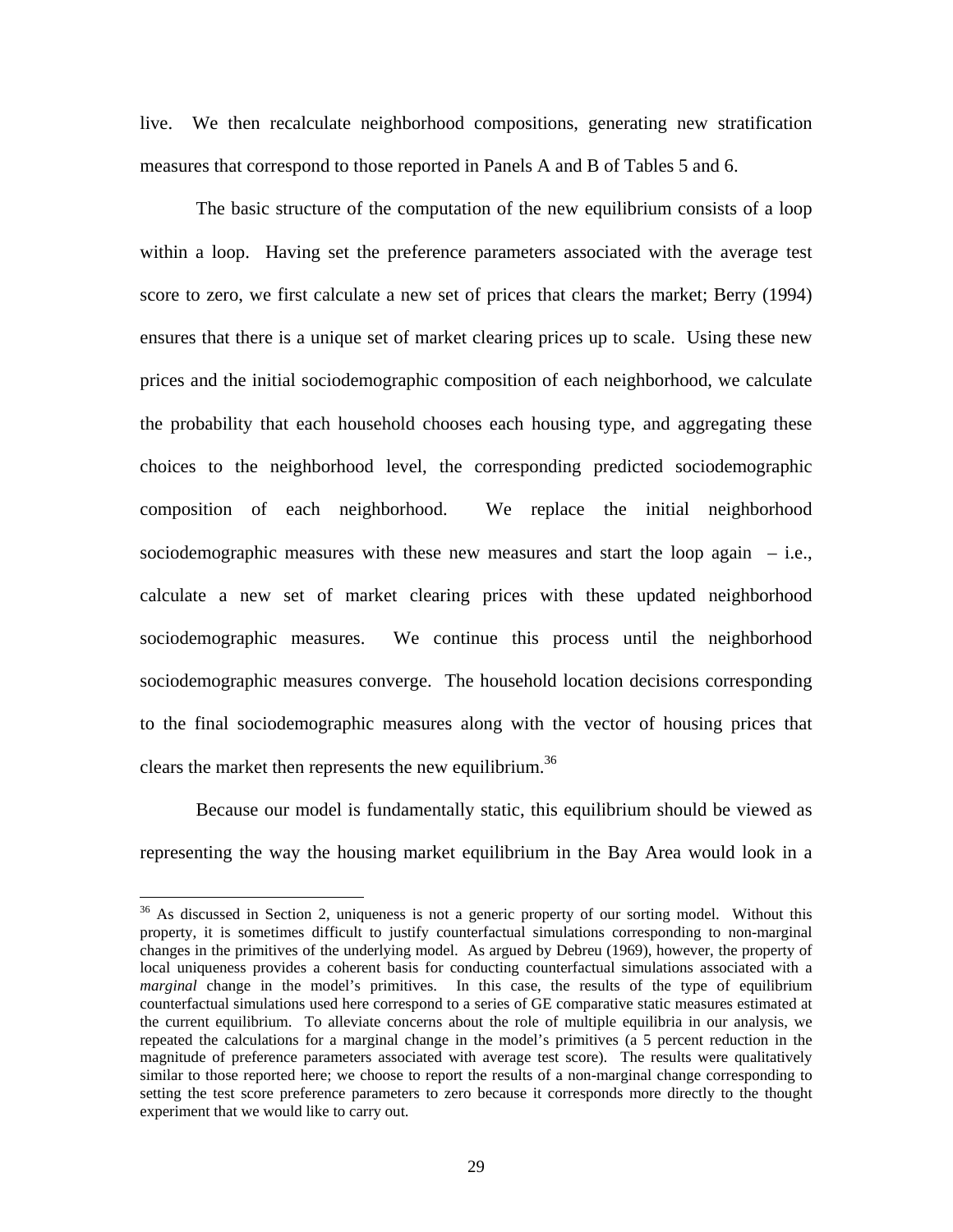world in which school quality never mattered, rather than as the outcome if school quality was suddenly eliminated as a factor in residential location decisions following some kind of new policy.<sup>37</sup> Accordingly, the difference between the level of neighborhood stratification in the current state of the world and this new equilibrium represents a measure of the *general equilibrium* effect of school-related sorting on neighborhood stratification. In addition to this general equilibrium effect, we also report a *partial equilibrium* effect that measures the initial predicted change in stratification following the elimination in preferences related to the average test score. The partial equilibrium effects reported below do not account for the reinforcing effects on stratification associated with the additional re-sorting of households on the basis of sociodemographic characteristics.

**Counterfactual Simulations – Results.** Having set the preference parameters associated with average test score to zero, Panels C and D of Tables 5 and 6 present the predicted pattern of neighborhood stratification under this counterfactual, reporting partial and general equilibrium measures respectively. Panel C shows that the initial effect of setting the preference parameters associated with the average test score to zero is an immediate decline in the rate of over-exposure of households with a high school degree or less to each other, falling from 23.7 percent to 21.2 percent. As the sixth column of Table 5 reports, this amounts to a 10.9 percent reduction in over-exposure. Similarly, households with a college degree initially experience about a 6 percent decline in the rate at which

 $37$  In general, incorporating dynamic behavior into an estimable model that allows for sorting on the basis of neighborhood sociodemographics is very difficult; such a model has yet to be developed in the literature. Also, our general equilibrium predictions are fully based on Tiebout assumptions - see Ferreira (2004) for incorporating moving costs into the estimation of MWTP for housing amenities.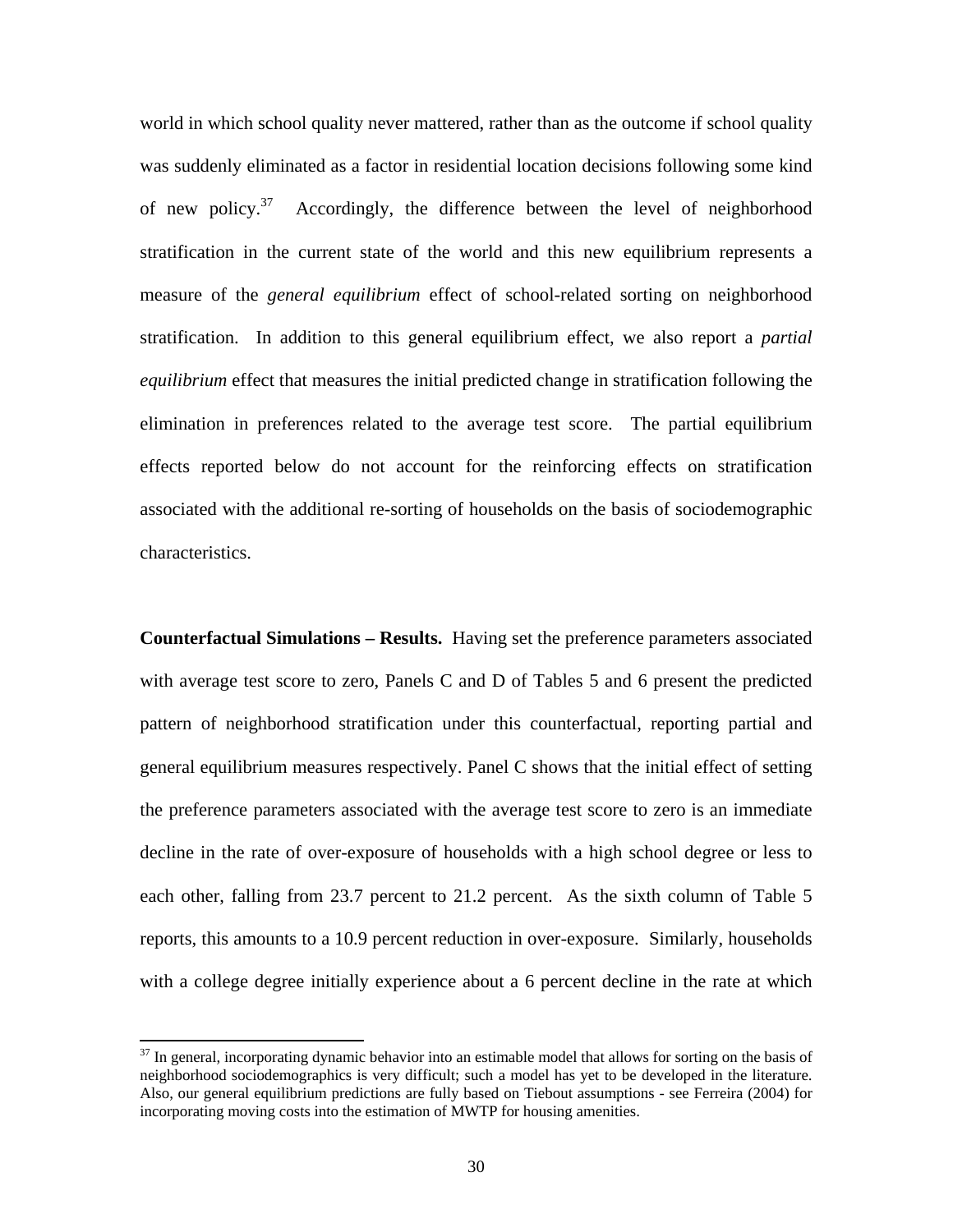they are over-exposed to one another. Panel C of Table 6 reports a similar set of partial equilibrium results for income stratification, with the rate of over-exposure of households in the bottom and top 40 percent of income distribution respectively to households in the same part of income distribution falling by 10-12 percent.

 These partial equilibrium predictions capture the direct effect of eliminating preferences for the average test score, holding constant the initial sociodemographic composition of each neighborhood. Thus, in the current state of the world, these measures provide a clear sense of how much less stratified the metropolitan area would be if direct preferences over school average test scores (holding neighborhood composition constant) were eliminated. Given the magnitude of the heterogeneous preferences for the characteristics of one's neighbors estimated above, however, the resulting changes in neighborhood sociodemographic compositions will in turn be reinforced by additional re-sorting in response to these sociodemographic changes. In particular, in the subsequently less stratified world, differences in preferences for neighborhood characteristics simply have a smaller role in the location decision of each household, thereby leading to even less stratification.

 Starting with the initial change in neighborhood compositions following the elimination of preferences for school average test scores, Panel D of Tables 5 and 6 reports the levels of neighborhood stratification once a new equilibrium has been reached. As the corresponding stratification measures make clear, the full general equilibrium effect of eliminating preferences for school quality is substantially greater than the partial equilibrium effect. The rate of over-exposure of households with a high school degree or less to one another, for example, falls from 23.7 percent to 14.5 percent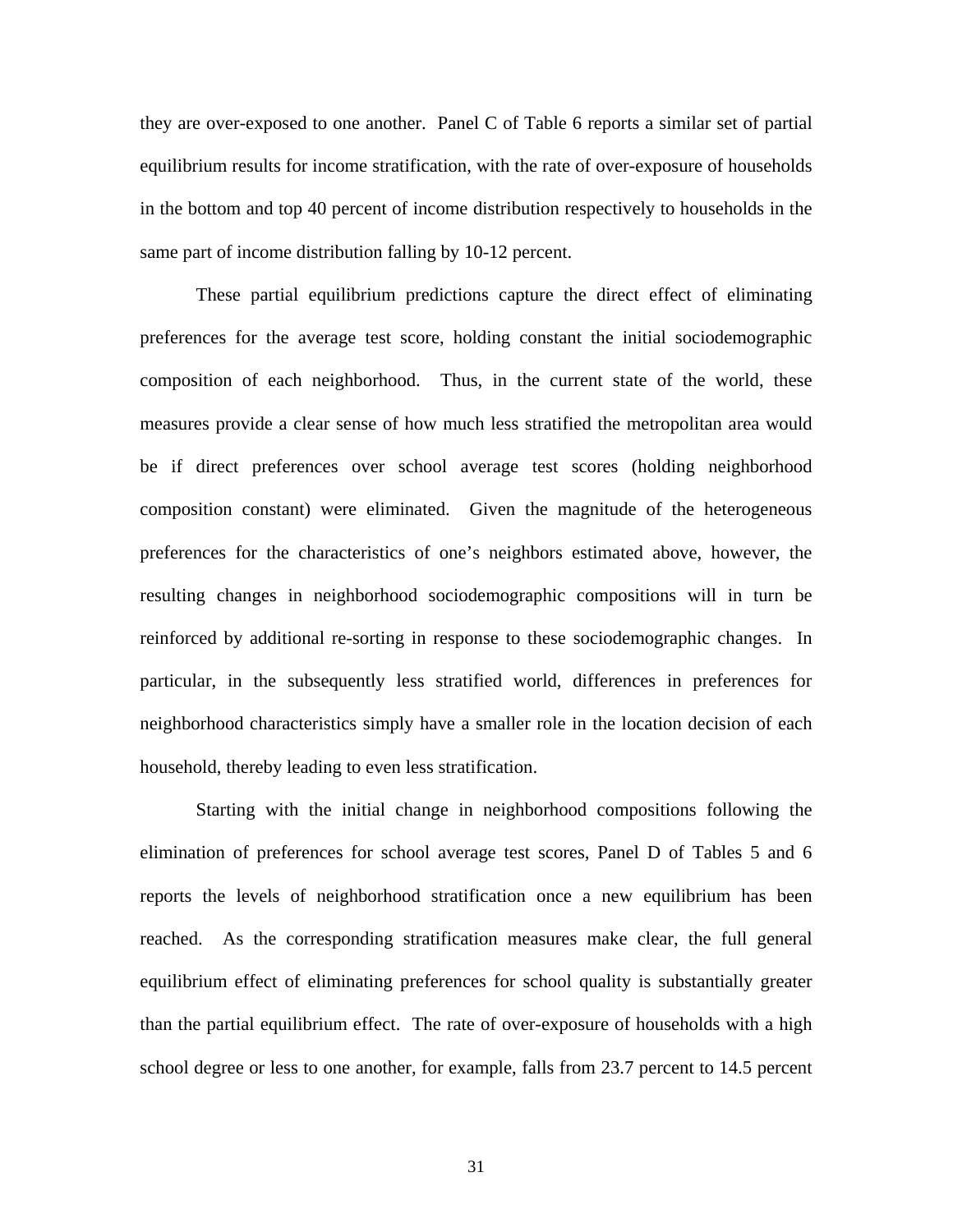- a 38.8 percent decline. Similarly, the rate of over-exposure of college educated households to one another falls by over 25 percent. The comparable numbers for income stratification also average over  $25$  percent.<sup>38</sup>

 In sum, the general equilibrium measures of the reduction in stratification following the elimination of preferences for school average test scores are almost *four* times greater than the comparable partial equilibrium measures for education stratification and more than *two* times greater for income stratification. The especially strong general equilibrium effect for education stratification can be linked to the underlying coefficient estimates. As Table 4 indicates, households with a college degree are willing to pay substantially more than those without a college degree to live with college-educated neighbors. Thus the initial decline in neighborhood stratification induced by the elimination of preferences for test scores has an especially strong subsequent effect on residential sorting on the basis of education.

As mentioned in Section 5, it is important to point out that some of the weight placed directly on neighborhood sociodemographic characteristics as opposed to average test scores in the utility function may be related to inference issues related to school quality. That is, parents may perceive sociodemographic characteristics to provide a better indication of school quality than the average test score itself. In this case, in conducting the counterfactual simulations above, one would want to simultaneously eliminate the preference parameters that multiply school average test scores and reduce the magnitude of the parameters associated with neighborhood sociodemographic characteristics. This would serve to increase both the partial and general equilibrium

 $38$  The results of this analysis are not sensitive to the measures of stratification used here. Qualitatively similar reductions in stratification, for example, were obtained using less aggregate groupings of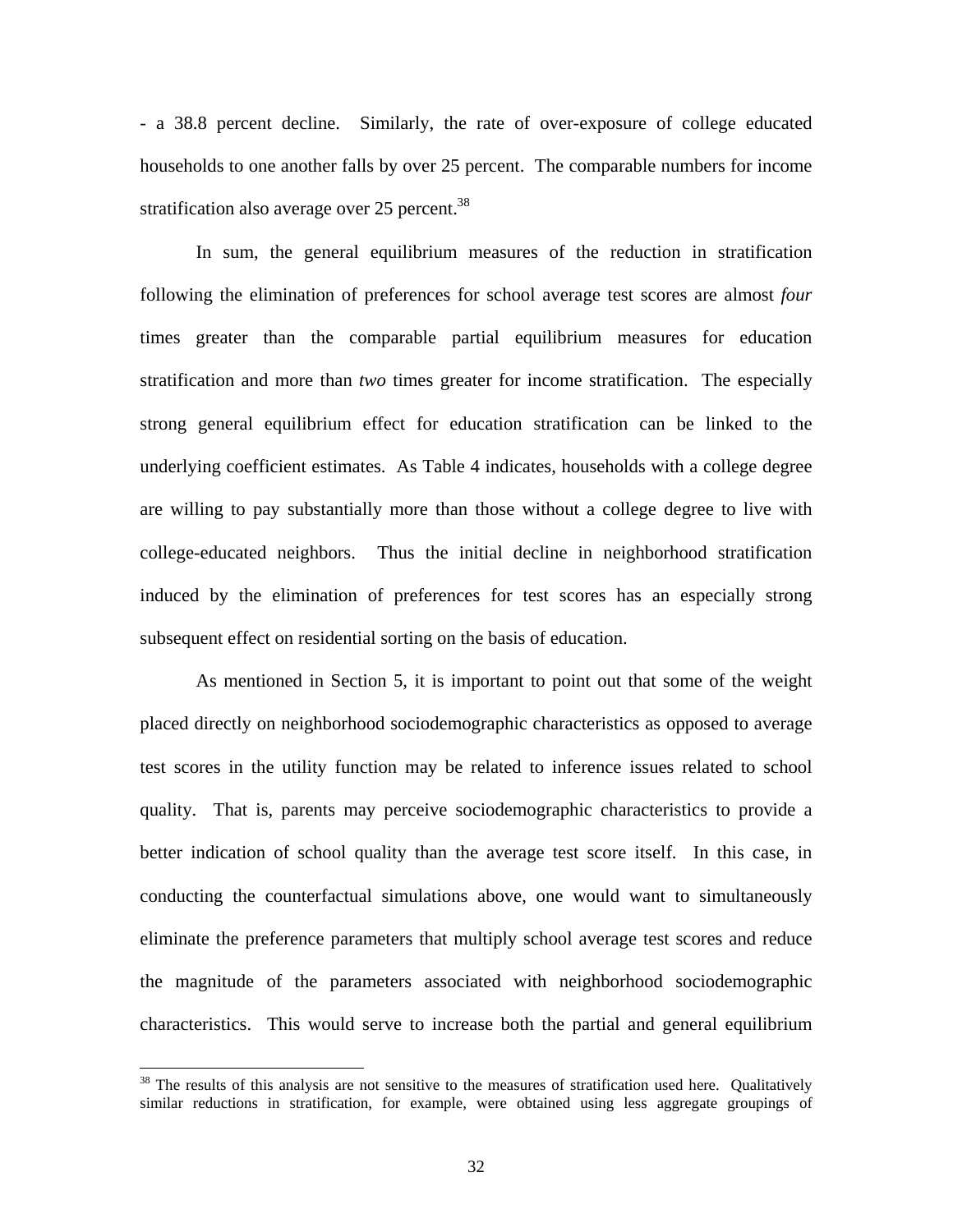estimates of the portion of stratification attributable to school-related sorting. While the difference between the general and partial equilibrium results would be smaller in this case, the central point that we make in this paper would be strengthened: the full impact of school-related sorting on neighborhood stratification is substantially greater than a narrow examination of the direct estimates of the demand for school average test scores would suggest.

# **7 CONCLUSION**

l

In recent years, the empirical literature in the economics of education has reached a consensus that the direct effect of school quality improvements on household demand is relatively small, while the demand for peers and neighbors explains a great deal of observed sorting across schools and neighborhoods. This paper considers the economic content of this consensus, demonstrating that the full effect of school-related sorting on neighborhood stratification is in fact substantially greater than direct estimates of demand for school quality would seemingly imply. This much greater general equilibrium effect comes about precisely because certain households place such an important weight on the characteristics of their neighbors when choosing where to reside and where to send their children to school. Thus sorting directly related to neighborhood sociodemographic characteristics works to reinforce any stratification initially induced by exogenous variation in school quality.

To quantify the magnitude of this general equilibrium effect, we estimate a flexible model of residential sorting using restricted Census data that provide the precise residential locations of nearly a quarter of million households. These data permit

individuals by income and education. Those calculations are available from the authors upon request.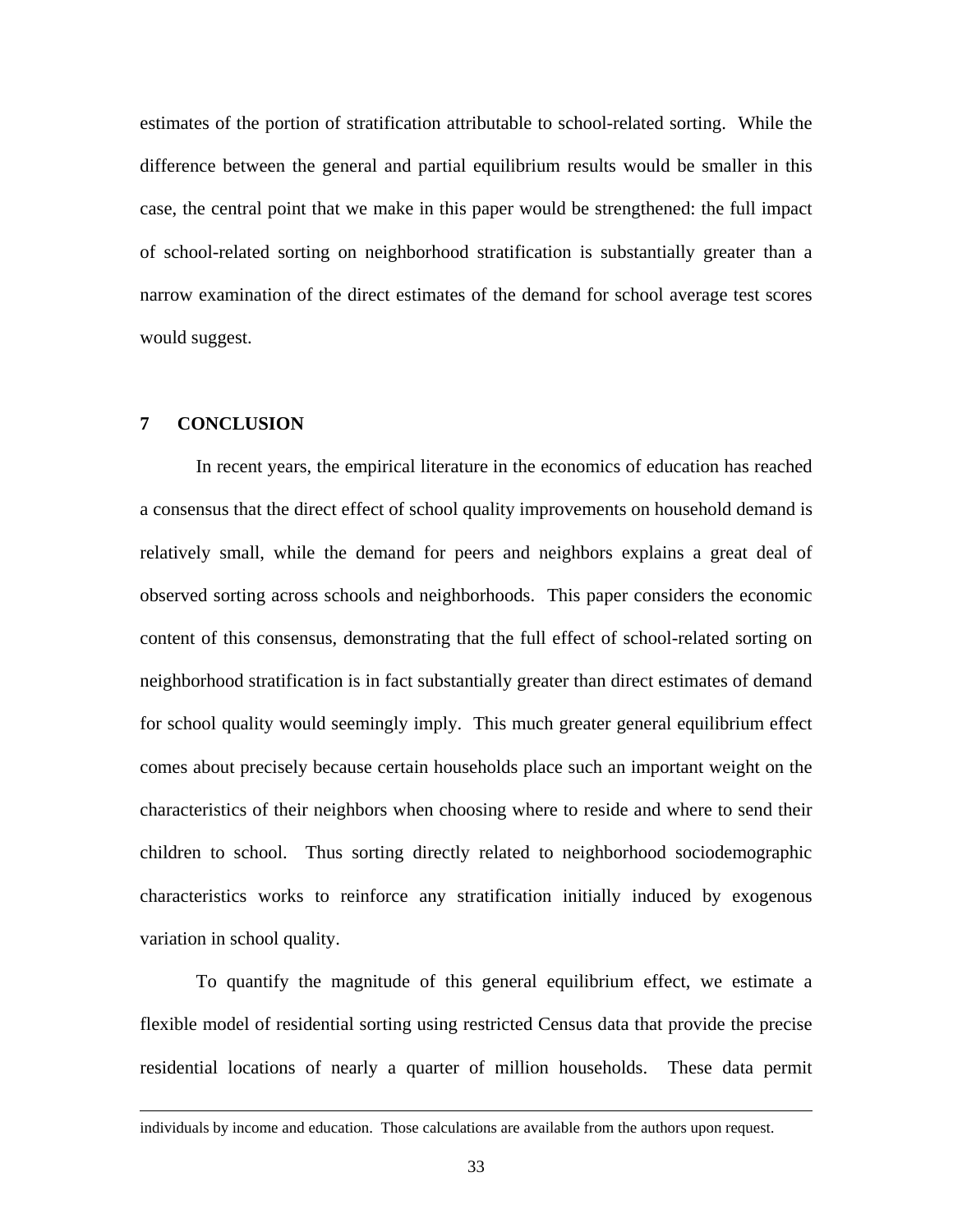flexibility both in the model itself (we estimate a horizontal model of sorting that includes many housing and neighborhood attributes and allows the demand for each of these attributes to vary with a wide set of household characteristics) and in the way that we use the data to estimate it. Here, we incorporate the boundary fixed effects approach pioneered by Black (1999) in estimating the parameters of our broader sorting model. The estimated model becomes a powerful tool for conducting general equilibrium counterfactual simulations, providing an intuitive way to estimate the full impact of school-related sorting on neighborhood stratification.

Consistent with the recent empirical literature, we estimate that households are willing to pay an average of only about 2 percent in house price for a one standard deviation increase in school average test scores. At the same time, there is heterogeneity in willingness to pay for improvements in quality; and further, households have strongly heterogeneous preferences for the characteristics of their neighbors; college-educated households, for example, are willing to pay substantially more than others for an increase in the fraction of college-educated households in their neighborhood. Using the estimated model, we then calculate measures of neighborhood stratification in a counterfactual environment in which household preferences related to school average test scores are set identically equal to zero. The results of this exercise reveal that schoolrelated sorting explains roughly 25 percent of the neighborhood stratification on the basis of income and 30 percent on the basis of education. These full general equilibrium effects are on average four times greater than corresponding partial equilibrium measures in the case of education stratification and twice as great in the case of income. Partial equilibrium measures consider only the direct effect of eliminating preferences related to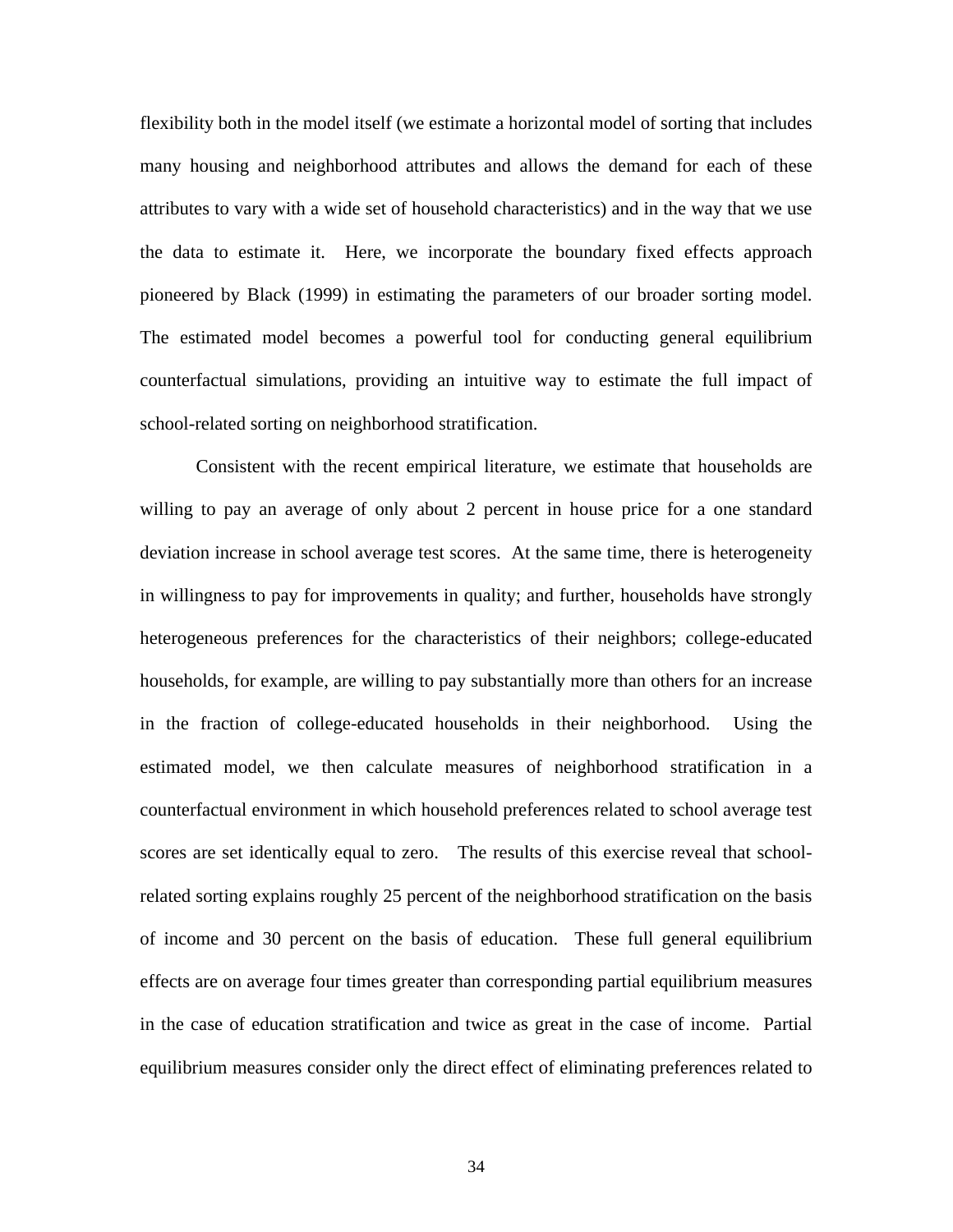school quality - that is, do not allow for additional re-sorting in response to the resulting changes in neighborhood sociodemographic compositions.

Our findings indicate that the consensus reached in the empirical literature regarding preferences for schools and neighbors is considerably more supportive of the long theoretical tradition in local public finance related to Tiebout-type sorting than the direct estimates of the demand for school average test scores might suggest. Schoolrelated sorting has quantitatively significant effects on neighborhood stratification once important general equilibrium considerations are taken into account. Moreover, these results also imply that the effect of Tiebout sorting on the competitiveness of the education marketplace is substantially greater than direct estimates of the elasticity of demand with respect to an exogenous change in school quality would imply. Again in this case, the direct effect of a change in school quality on demand would be magnified by the effect of this change on who sorts into the corresponding school and neighborhood.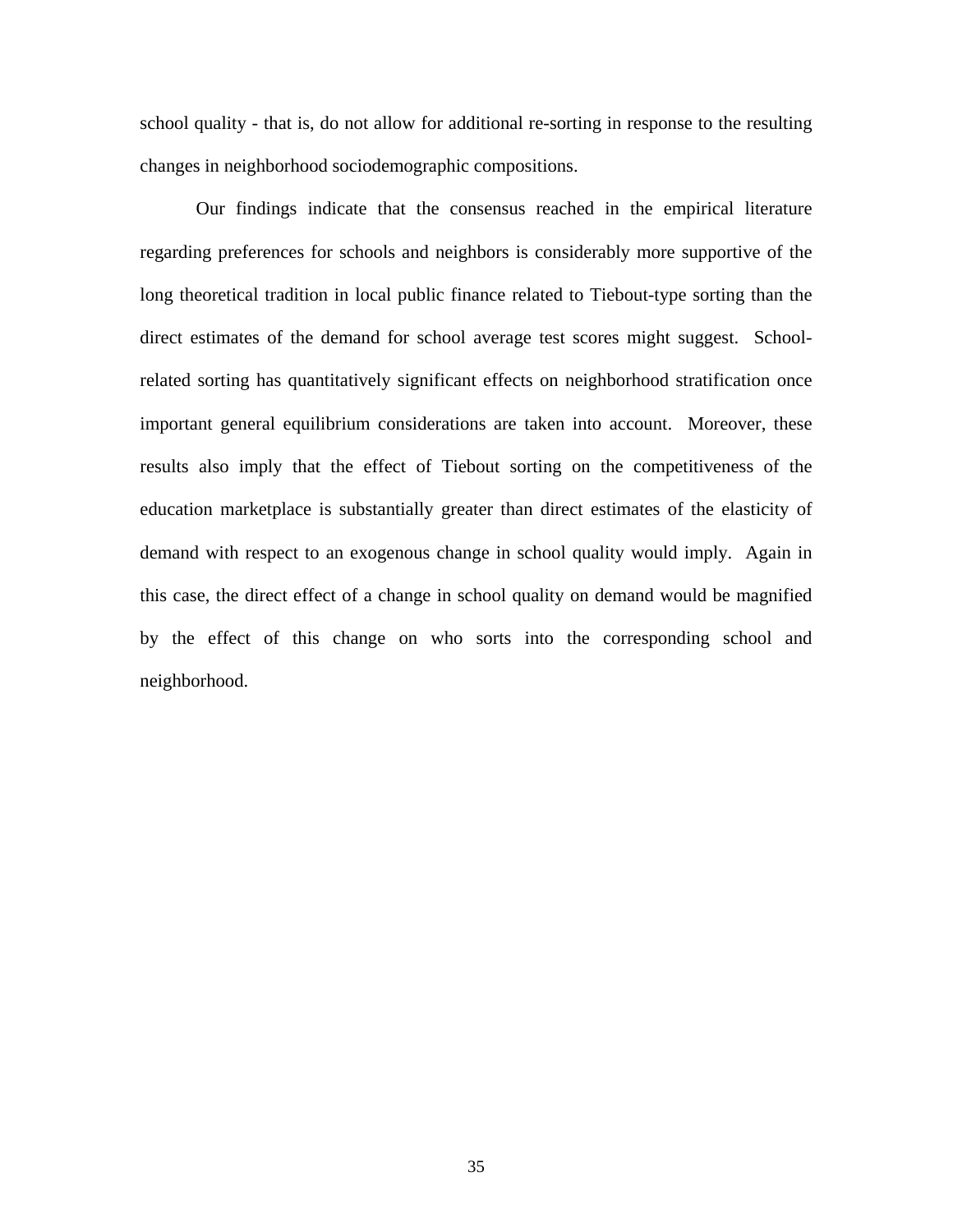# **REFERENCES**

Bayer, Patrick, Fernando Ferreira, and Robert McMillan (2003), "A Unified Framework for Measuring Preferences for Schools and Neighborhoods," Economic Growth Center, Yale University Working Paper No. 872.

Bayer, Patrick, Robert McMillan, and Kim Rueben, (2004a), "An Equilibrium Model of an Urban Housing Market," unpublished manuscript, Yale University.

\_\_\_\_\_\_\_\_, (2004b), "Residential Segregation in General Equilibrium," Economic Growth Center, Yale University Working Paper No. 885.

Benabou, Roland, (1993), "The Workings of a City: Location, Education, and Production," *Quarterly Journal of Economics*, 108(3), pp.619-652.

\_\_\_\_\_\_\_\_, (1996), "Heterogeneity, Stratification, and Growth: Macroeconomic Implications of Community Structure and School Finance," *American Economic Review*, 86(3), 584-609.

Berry, Steven, (1994), "Estimating Discrete-Choice Models of Product Differentiation," *RAND Journal of Economics*, Vol. 25, pp. 242-262.

Berry, Steven, James Levinsohn, and Ariel Pakes, (1995), "Automobile Prices in Market Equilibrium," *Econometrica*, Vol 63, pp. 841-890.

Black, Sandra, (1999), "Do Better Schools Matter? Parental Valuation of Elementary Education," *Quarterly Journal of Economics*, May 1999.

Cullen, Julie, Brian Jacob, and Steven Levitt, (2003), "The Effect of School Choice on Student Outcomes: Evidence from Randomized Lotteries," NBER Working Paper No. 10113.

Debreu, Gerard (1969), "Economies with a Finite Set of Equilibria," Irving Fisher lecture at the Brussels meeting of the Econometric Society, September, reprinted in *Mathematical Economics: Twenty Papers of Gerard Debreau*, Cambridge University Press, 1983.

Epple, Dennis, David Figlio, and Richard Romano, (2004), "Competition between Private and Public Schools: Testing Stratification and Pricing Predictions," *Journal of Public Economics* 88, 1215-45.

Epple, Dennis, Radu Filimon, and Thomas Romer, (1984), "Equilibrium Among Local Jurisdictions: Towards an Integrated Approach of Voting and Residential Choice*,*" *Journal of Public Economics*, Vol. 24, pp. 281-304.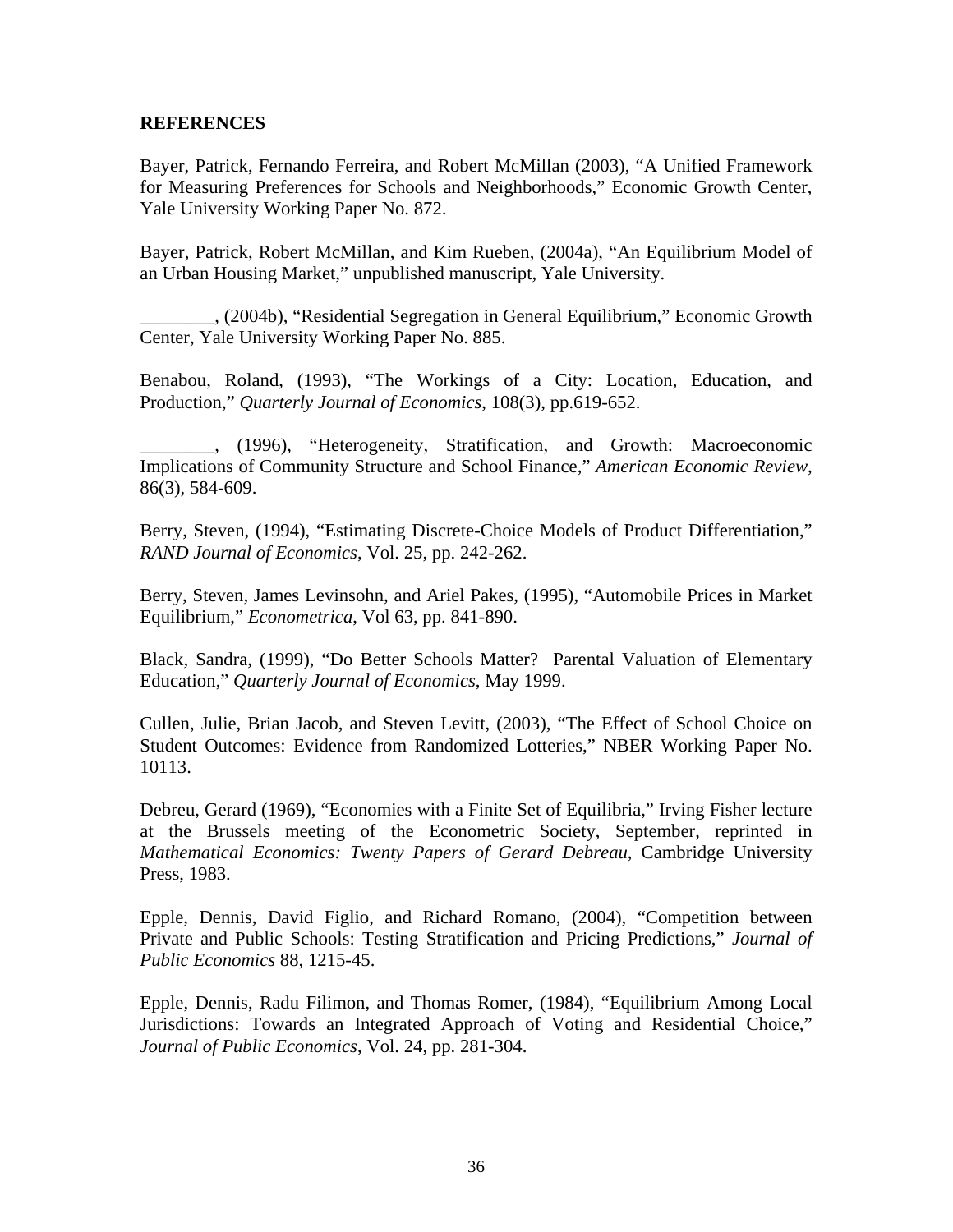\_\_\_\_\_\_\_\_, (1993), "Existence of Voting and Housing Equilibrium in a System of Communities with Property Taxes*," Regional Science and Urban Economics*, Vol. 23, pp. 585-610.

Epple, Dennis and Richard Romano, (1998), " Competition Between Private and Public Schools, Vouchers, and Peer Group Effects," *American Economic Review* 88(1): 33-62.

Epple, Dennis, Thomas Romer and Holger Sieg, (2001), "Interjurisdictional Sorting and Majority Rule: An Empirical Analysis," *Econometrica*, Vol. 69, No. 6., pp. 1437-1455.

Epple, Dennis and Holger Sieg, (1999), "Estimating Equilibrium Models of Local Jurisdictions," *Journal of Political Economy*, Vol. 107, No. 4., pp. 645-681.

Fernandez, Raquel and Richard Rogerson, (1996), "Income Distribution, Communities, and the Quality of Public Education." *Quarterly Journal of Economics*, Vol. 111, No. 1., pp. 135-164.

\_\_\_\_\_\_\_\_, (2003), "Equity and Resources: An Analysis of Educational Finance Systems," *Journal of Political Economy*, vol. 111, no. 4.

Ferreira, Fernando V. (2004), "*You Can Take It with You:* Transferability of Proposition 13 Tax Benefits, Residential Mobility, and Willingness to Pay for Housing Amenities." Center for Labor Economics, University of California, Berkeley, Working Paper No. 72.

Ferreyra, Maria, (2003), "Estimating the Effects of Private School Vouchers in Multi-District Economies," mimeo, Carnegie-Mellon University.

Hoxby, Caroline M., (2000) "Does Competition Among Public Schools Benefit Students and Taxpayers?" *American Economic Review*, 90 (5), 1209-38.

Kane, Thomas, Douglas Staiger, and Stephanie Riegg, (2004) "Do Good Schools or Good Neighbors Raise Property Values?" mimeo, University of California, Los Angeles.

McFadden, Daniel, (1978), "Modeling the Choice of Residential Location," in eds. Karlquist, A., *et al.*, Spatial Interaction Theory and Planning Models, Elsevier North-Holland, New York.

Nechyba, Thomas J., (1999), "School Finance-Induced Migration and Stratification Patterns: the Impact of Private School Vouchers," *Journal of Public Economic Theory*, Vol. 1.

\_\_\_\_\_\_\_\_, (2000), "Mobility, Targeting and Private School Vouchers," *American Economic Review* 90(1), 130-46.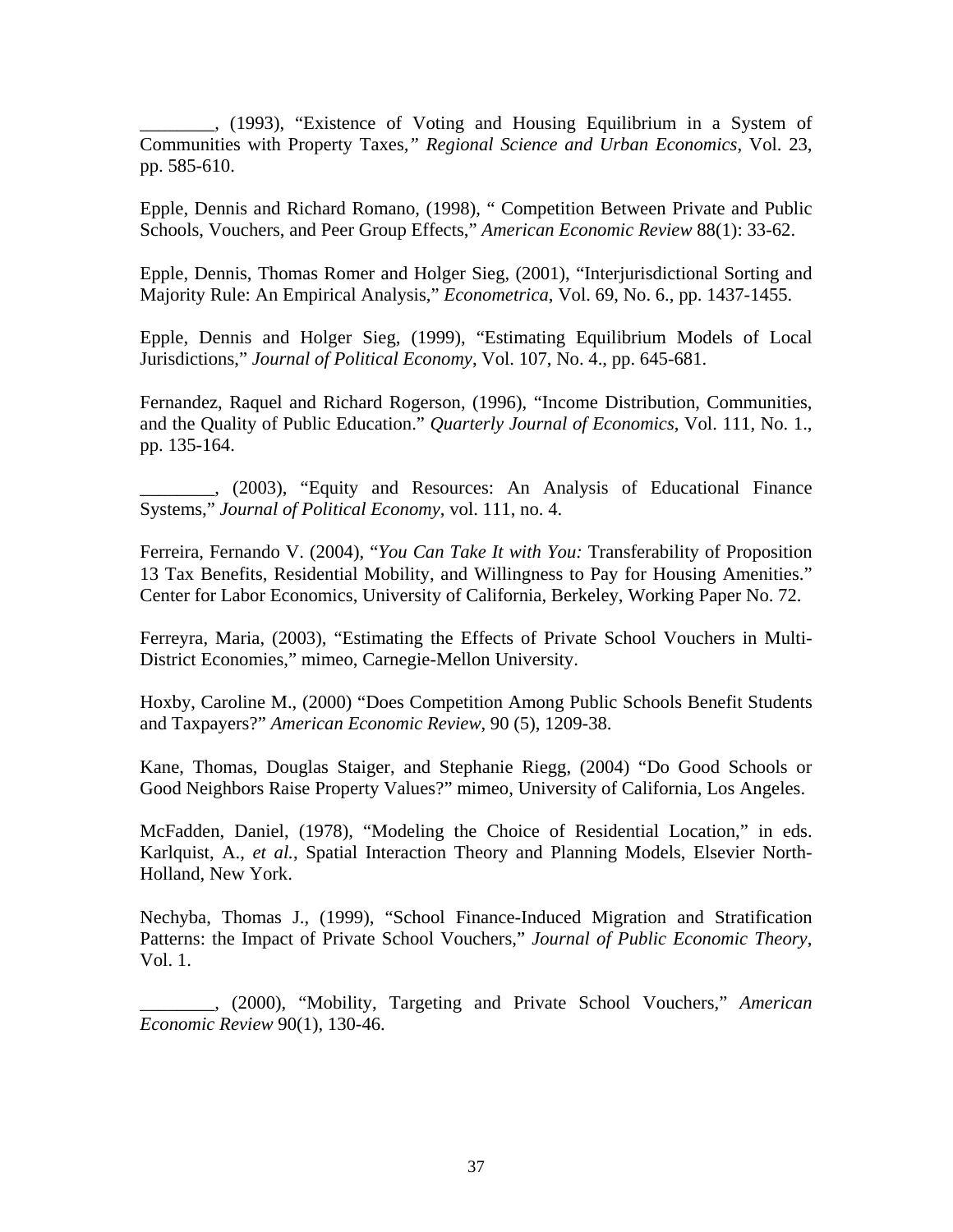Rothstein, Jesse, (2003), "Good Principals or Good Peers? Parental Valuation of School Characteristics, Tiebout Equilibrium, and the Incentive Effects of Competition Among Jurisdictions," mimeo, Princeton University.

Sieg, Holger, V. Kerry Smith, H. Spencer Banzaf and Randall Walsh, (forthcoming) "Estimating the General Equilibrium Benefits of Large Changes in Spatially Delineated Public Goods," *International Economic Review*.

Tiebout, Charles M., (1956), "A Pure Theory of Local Expenditures," *Journal of Political Economy*, 64: 416-424.

Timmins, Christopher (2003), "If You Can't Take the Heat, Get Out of the Cerrado... Recovering the Amenity Cost of Non-Marginal Climate Change in Brazil," mimeo, Yale University.

Walsh, Randall (2004), "Endogenous Open Space Amenities in a Locational Equilibrium," CEA Working Paper No. 04-03, February.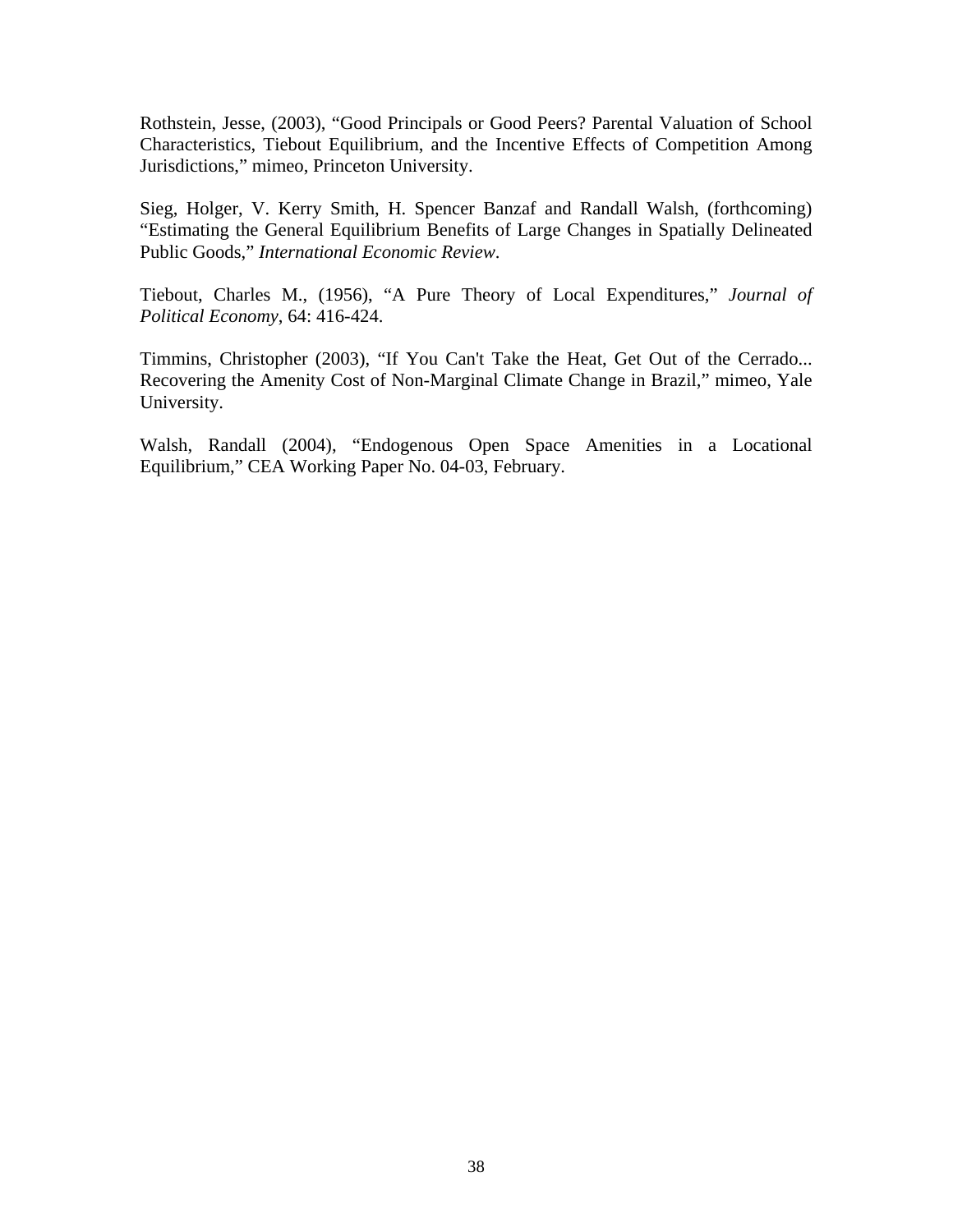#### **Table 1. Full Sample, and School District Boundary Sub-Sample**

| <b>Sample</b>                               |         | full sample | within 0.25 miles of boundaries |                       |                      |                       |                 |  |  |  |  |
|---------------------------------------------|---------|-------------|---------------------------------|-----------------------|----------------------|-----------------------|-----------------|--|--|--|--|
| <b>Boundary/Weights</b>                     | 242,100 |             | actual sample                   | high test score side* | low test score side* | t-test for            | weighted sample |  |  |  |  |
| <b>Observations</b>                         |         |             | 27,958                          | 13,348                | 14,610               | difference in         | 27,958          |  |  |  |  |
|                                             | (1)     | (2)         | (3)                             | (4)                   | (5)                  | means                 | (6)             |  |  |  |  |
|                                             | Mean    | S.D.        | Mean                            | Mean                  | Mean                 | $((4)$ versus $(5)$ ) | Mean            |  |  |  |  |
| <b>Housing/Neighborhood Characteristics</b> |         |             |                                 |                       |                      |                       |                 |  |  |  |  |
| monthly house price                         | 1,087   | 755         | 1,130                           | 1,158                 | 1.105                | 5.71                  | 1.098           |  |  |  |  |
| average test score                          | 527     | 74          | 536                             | 558                   | 515                  | 50.96                 | 529             |  |  |  |  |
| 1 if unit owned                             | 0.597   | 0.491       | 0.629                           | 0.632                 | 0.626                | 1.04                  | 0.616           |  |  |  |  |
| number of rooms                             | 5.114   | 1.992       | 5.170                           | 5.207                 | 5.134                | 3.13                  | 5.180           |  |  |  |  |
| 1 if built in 1980s                         | 0.143   | 0.350       | 0.108                           | 0.118                 | 0.099                | 5.09                  | 0.148           |  |  |  |  |
| 1 if built in 1960s or 1970s                | 0.391   | 0.488       | 0.424                           | 0.412                 | 0.437                | 4.22                  | 0.406           |  |  |  |  |
| elevation                                   | 210     | 179         | 193                             | 194                   | 192                  | 1.14                  | 212             |  |  |  |  |
| population density                          | 0.434   | 0.497       | 0.352                           | 0.349                 | 0.355                | 2.08                  | 0.374           |  |  |  |  |
| crime index                                 | 8.184   | 10.777      | 6.100                           | 6.000                 | 6.192                | 2.36                  | 7.000           |  |  |  |  |
| % Census block group white                  | 0.681   | 0.232       | 0.704                           | 0.712                 | 0.686                | 9.62                  | 0.676           |  |  |  |  |
| % Census block group black                  | 0.081   | 0.159       | 0.071                           | 0.065                 | 0.076                | 6.21                  | 0.080           |  |  |  |  |
| % Census block group Hispanic               | 0.110   | 0.114       | 0.113                           | 0.107                 | 0.119                | 8.62                  | 0.117           |  |  |  |  |
| % Census block group Asian                  | 0.122   | 0.120       | 0.112                           | 0.110                 | 0.113                | 2.50                  | 0.121           |  |  |  |  |
| % block group college degree or more        | 0.438   | 0.196       | 0.457                           | 0.463                 | 0.451                | 5.14                  | 0.433           |  |  |  |  |
| average block group income                  | 54,744  | 26,075      | 57,039                          | 58,771                | 55,457               | 10.23                 | 55,262          |  |  |  |  |
| <b>Household Characteristics</b>            |         |             |                                 |                       |                      |                       |                 |  |  |  |  |
| household income                            | 54,103  | 50,719      | 56,663                          | 58,041                | 55,405               | 4.20                  | 55,498          |  |  |  |  |
| 1 if children under 18 in household         | 0.333   | 0.471       | 0.324                           | 0.322                 | 0.325                | 0.54                  | 0.336           |  |  |  |  |
| 1 if black                                  | 0.076   | 0.264       | 0.066                           | 0.062                 | 0.070                | 2.69                  | 0.076           |  |  |  |  |
| 1 if Hispanic                               | 0.109   | 0.312       | 0.111                           | 0.102                 | 0.119                | 4.54                  | 0.115           |  |  |  |  |
| 1 if Asian                                  | 0.124   | 0.329       | 0.112                           | 0.114                 | 0.110                | 1.06                  | 0.121           |  |  |  |  |
| 1 if white                                  | 0.686   | 0.464       | 0.706                           | 0.717                 | 0.696                | 3.86                  | 0.682           |  |  |  |  |
| 1 if less than high school                  | 0.154   | 0.361       | 0.141                           | 0.134                 | 0.147                | 3.12                  | 0.152           |  |  |  |  |
| 1 if high school                            | 0.184   | 0.388       | 0.176                           | 0.177                 | 0.175                | 0.44                  | 0.183           |  |  |  |  |
| 1 if some college                           | 0.223   | 0.417       | 0.222                           | 0.222                 | 0.223                | 0.20                  | 0.225           |  |  |  |  |
| 1 if college degree                         | 0.291   | 0.454       | 0.294                           | 0.295                 | 0.294                | 0.18                  | 0.286           |  |  |  |  |
| 1 if more than college                      | 0.147   | 0.354       | 0.166                           | 0.172                 | 0.161                | 2.46                  | 0.155           |  |  |  |  |
| age (years)                                 | 47.607  | 16.619      | 47.890                          | 48.104                | 47.699               | 1.99                  | 47.660          |  |  |  |  |
| 1 if working                                | 0.698   | 0.459       | 0.705                           | 0.702                 | 0.709                | 1.28                  | 0.701           |  |  |  |  |
| distance to work (miles)                    | 8.843   | 8.597       | 8.450                           | 8.412                 | 8.492                | 0.82                  | 8.490           |  |  |  |  |

*Notes:* Columns 1 and 2 repor<sup>t</sup> the mean and standard deviation for key variables for the full sample. Column 3 reports means for the sample of houses within 0.25 miles of <sup>a</sup> school district boundary. Columns 4 and 5 repor<sup>t</sup> means on the high versus low test score side of boundaries. Column 6 provides <sup>a</sup> t-statistic for <sup>a</sup> test of whether the means reported in columns 4 and 5 are equal. Column 7 reports weighted means for the sample of houses within 0.25 miles of a school district boundary. Weights are constructed so as to make the boundary sample more representative of the full sample and are described in the main text. In constructing columns 4 and 5, we assign each house in the full sample to the nearest school district boundary, noting whether its local school has a higher test score than the school associated with the closest Census block on the other side of the boundary.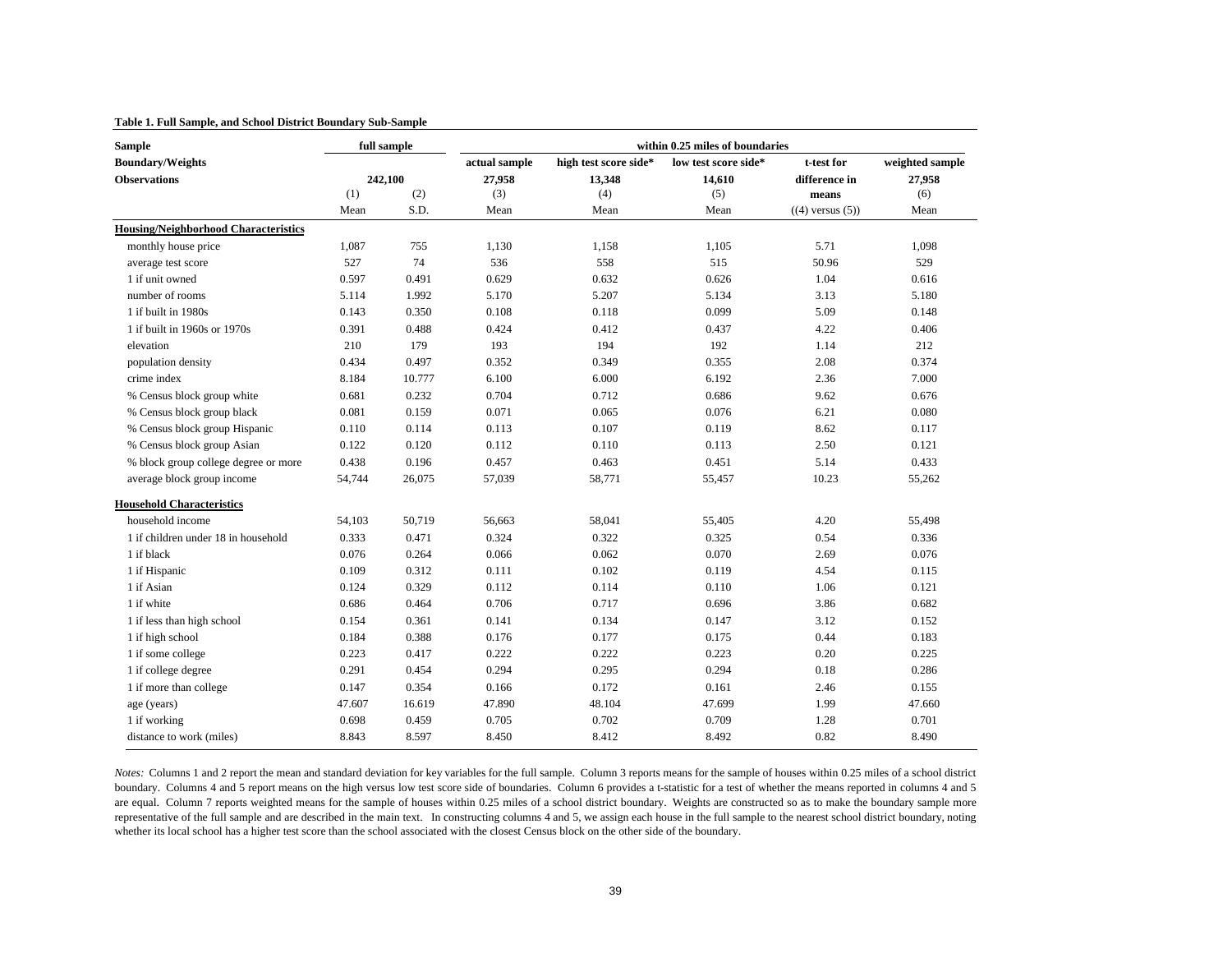#### **Table 2: Implied Mean MWTP Measures**

|                                             |             | <b>Without Neighborhood Sociodemographics</b> |                               | <b>With Neighborhood Sociodemographics</b> |                               |           |  |
|---------------------------------------------|-------------|-----------------------------------------------|-------------------------------|--------------------------------------------|-------------------------------|-----------|--|
| <b>Sample</b>                               | full sample |                                               | within .25 mile of boundaries | full sample                                | within .25 mile of boundaries |           |  |
| <b>Boundary Fized Effects</b>               | No          | No                                            | Yes                           | No                                         | No                            | Yes       |  |
| <b>Observations</b>                         | 242,100     | 27,958                                        | 27,958                        | 242,100                                    | 27,958                        | 27,958    |  |
|                                             | (1)         | (2)                                           | (3)                           | (4)                                        | (5)                           | (6)       |  |
| average test score (in standard deviations) | 126.08      | 122.89                                        | 81.53                         | 20.17                                      | 20.19                         | 26.22     |  |
|                                             | (1.96)      | (5.36)                                        | (7.72)                        | (1.72)                                     | (4.77)                        | (6.13)    |  |
| 1 if unit owned                             | 209.76      | 178.37                                        | 184.54                        | 165.38                                     | 150.77                        | 161.05    |  |
|                                             | (3.29)      | (8.99)                                        | (11.39)                       | (3.19)                                     | (8.76)                        | (9.24)    |  |
| number of rooms                             | 148.98      | 149.36                                        | 138.71                        | 122.03                                     | 121.12                        | 118.93    |  |
|                                             | (1.51)      | (4.24)                                        | (5.49)                        | (1.48)                                     | (4.23)                        | (4.40)    |  |
| 1 if built in 1980s                         | 129.93      | 74.74                                         | 106.17                        | 99.69                                      | 85.50                         | 95.55     |  |
|                                             | (3.94)      | (10.87)                                       | (14.41)                       | (3.79)                                     | (10.69)                       | (11.84)   |  |
| 1 if built in 1960s or 1970s                | 28.48       | 9.46                                          | 15.39                         | 13.79                                      | 7.40                          | 4.50      |  |
|                                             | (2.78)      | (8.03)                                        | (10.48)                       | (2.67)                                     | (7.71)                        | (8.51)    |  |
| elevation (/100)                            | 21.09       | $-4.82$                                       | 46.46                         | $-1.06$                                    | $-18.04$                      | 12.83     |  |
|                                             | (0.81)      | (2.48)                                        | (6.35)                        | (0.75)                                     | (2.46)                        | (5.04)    |  |
| population density                          | $-100.43$   | $-153.53$                                     | $-133.08$                     | 19.41                                      | 41.68                         | 30.33     |  |
|                                             | (4.23)      | (15.64)                                       | (23.85)                       | (4.30)                                     | (15.76)                       | (20.09)   |  |
| crime index                                 | $-2.95$     | $-2.30$                                       | 1.78                          | 0.00                                       | $-1.39$                       | 1.96      |  |
|                                             | (0.18)      | (0.70)                                        | (2.20)                        | (0.20)                                     | (0.81)                        | (1.91)    |  |
| % Census block group black                  |             |                                               |                               | $-324.67$                                  | $-318.83$                     | $-267.08$ |  |
|                                             |             |                                               |                               | (10.14)                                    | (32.15)                       | (39.84)   |  |
| % Census block group Hispanic               |             |                                               |                               | $-4.42$                                    | 18.06                         | 138.95    |  |
|                                             |             |                                               |                               | (14.35)                                    | (46.87)                       | (63.13)   |  |
| % Census block group Asian                  |             |                                               |                               | $-97.39$                                   | $-96.22$                      | 155.27    |  |
|                                             |             |                                               |                               | (11.15)                                    | (37.39)                       | (55.73)   |  |
| % block group college degree or more        |             |                                               |                               | 286.02                                     | 206.02                        | 137.71    |  |
|                                             |             |                                               |                               | (10.50)                                    | (30.58)                       | (44.53)   |  |
| average block group income                  |             |                                               |                               | 87.08                                      | 96.11                         | 87.61     |  |
|                                             |             |                                               |                               | (1.25)                                     | (3.86)                        | (4.00)    |  |
| F-statistic for boundary fixed effects      |             |                                               | 5.349                         |                                            |                               | 4.162     |  |

*Note:* Specifications shown in the table also include controls for land use (% industrial, % residential, % commercial, % open space, % other) in 1, 2, 3, 4, and 5 mile rings around location and six variables that characterize the housing stock in each of these rings. MWTP measures are reported in terms of a monthly house price. Standard errors are in parentheses.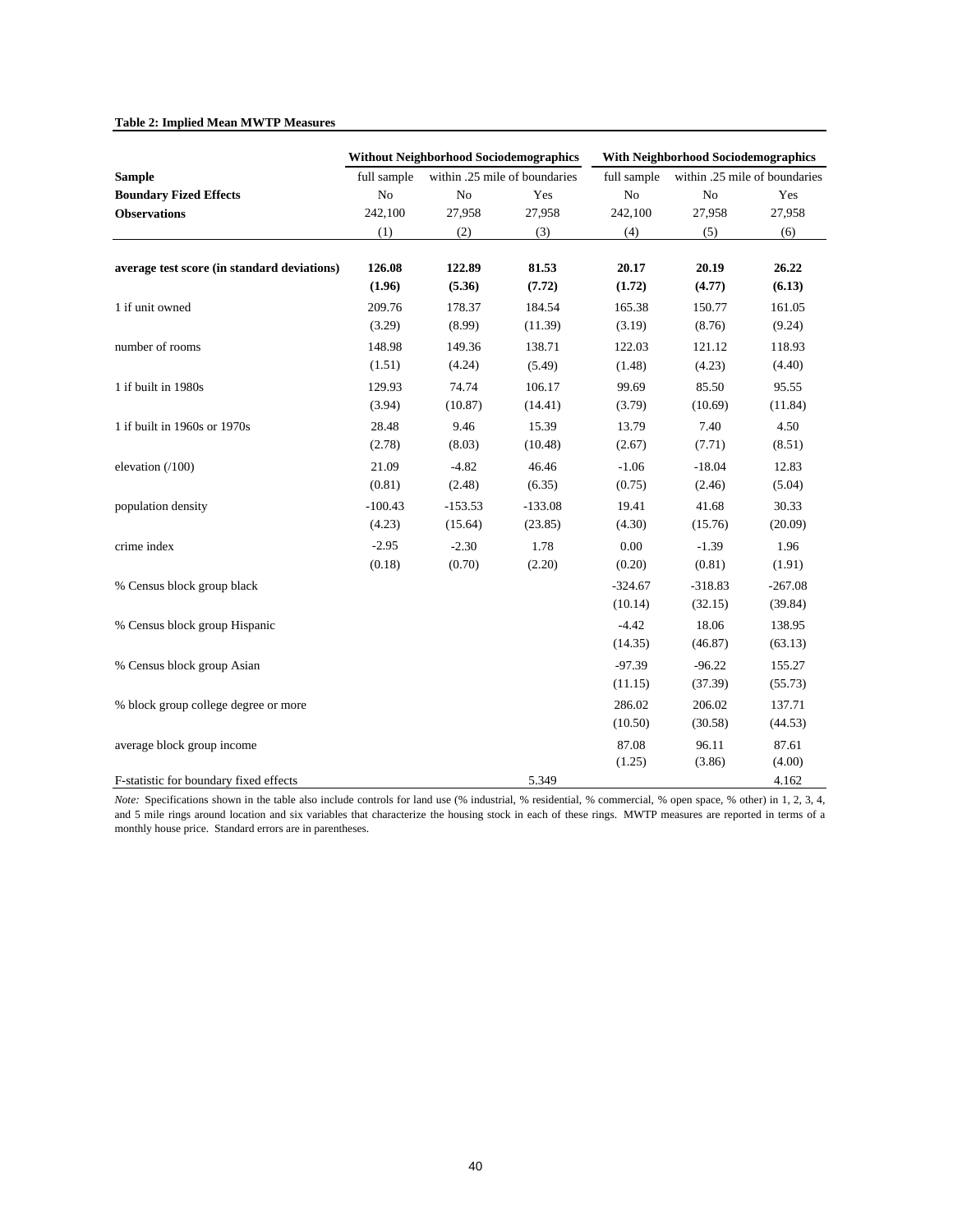|                               | <b>Without Neighborhood</b>                           | <b>With Neighborhood</b>          |  |  |  |  |  |  |  |
|-------------------------------|-------------------------------------------------------|-----------------------------------|--|--|--|--|--|--|--|
|                               | <b>Sociodemographics in Model</b>                     | <b>Sociodemographics in Model</b> |  |  |  |  |  |  |  |
|                               | One Standard Deviation Increase in Average Test Score |                                   |  |  |  |  |  |  |  |
| <b>Mean MWTP</b>              | 81.53                                                 | 26.22                             |  |  |  |  |  |  |  |
|                               | (7.72)                                                | (6.13)                            |  |  |  |  |  |  |  |
| <b>Heterogeneity in MWTP</b>  |                                                       |                                   |  |  |  |  |  |  |  |
| Household Income (+\$100,000) | 40.45                                                 | 15.66                             |  |  |  |  |  |  |  |
|                               | (0.28)                                                | (0.35)                            |  |  |  |  |  |  |  |
| Children Under 18 vs.         | $-11.90$                                              | 7.10                              |  |  |  |  |  |  |  |
| No Children                   | (3.07)                                                | (3.78)                            |  |  |  |  |  |  |  |
| Black vs. White               | $-93.84$                                              | $-18.05$                          |  |  |  |  |  |  |  |
|                               | (5.15)                                                | (7.50)                            |  |  |  |  |  |  |  |
| Hispanic vs. White            | $-40.75$                                              | $-4.64$                           |  |  |  |  |  |  |  |
|                               | (4.64)                                                | (5.80)                            |  |  |  |  |  |  |  |
| Asian vs. White               | $-9.08$                                               | 5.79                              |  |  |  |  |  |  |  |
|                               | (3.99)                                                | (5.08)                            |  |  |  |  |  |  |  |
| College Degree or More vs.    | 57.65                                                 | 14.12                             |  |  |  |  |  |  |  |
| Some College or Less          | (3.46)                                                | (4.24)                            |  |  |  |  |  |  |  |
| Householder Working vs.       | 1.91                                                  | 6.63                              |  |  |  |  |  |  |  |
| Not Working                   | (3.16)                                                | (4.02)                            |  |  |  |  |  |  |  |
| Age $(+10$ years)             | 1.02                                                  | 0.86                              |  |  |  |  |  |  |  |
|                               | (0.09)                                                | (0.11)                            |  |  |  |  |  |  |  |

## **Table 3. Heterogeneity in Marginal Willingness to Pay for School Average Test Score**

*Note:* The first row of the table reports the mean marginal willingness-to-pay for the change reported in the column heading. The remaining rows report the difference in willingness to pay associated with the change listed in the row heading, holding all other factors equal. Standard errors are in parentheses.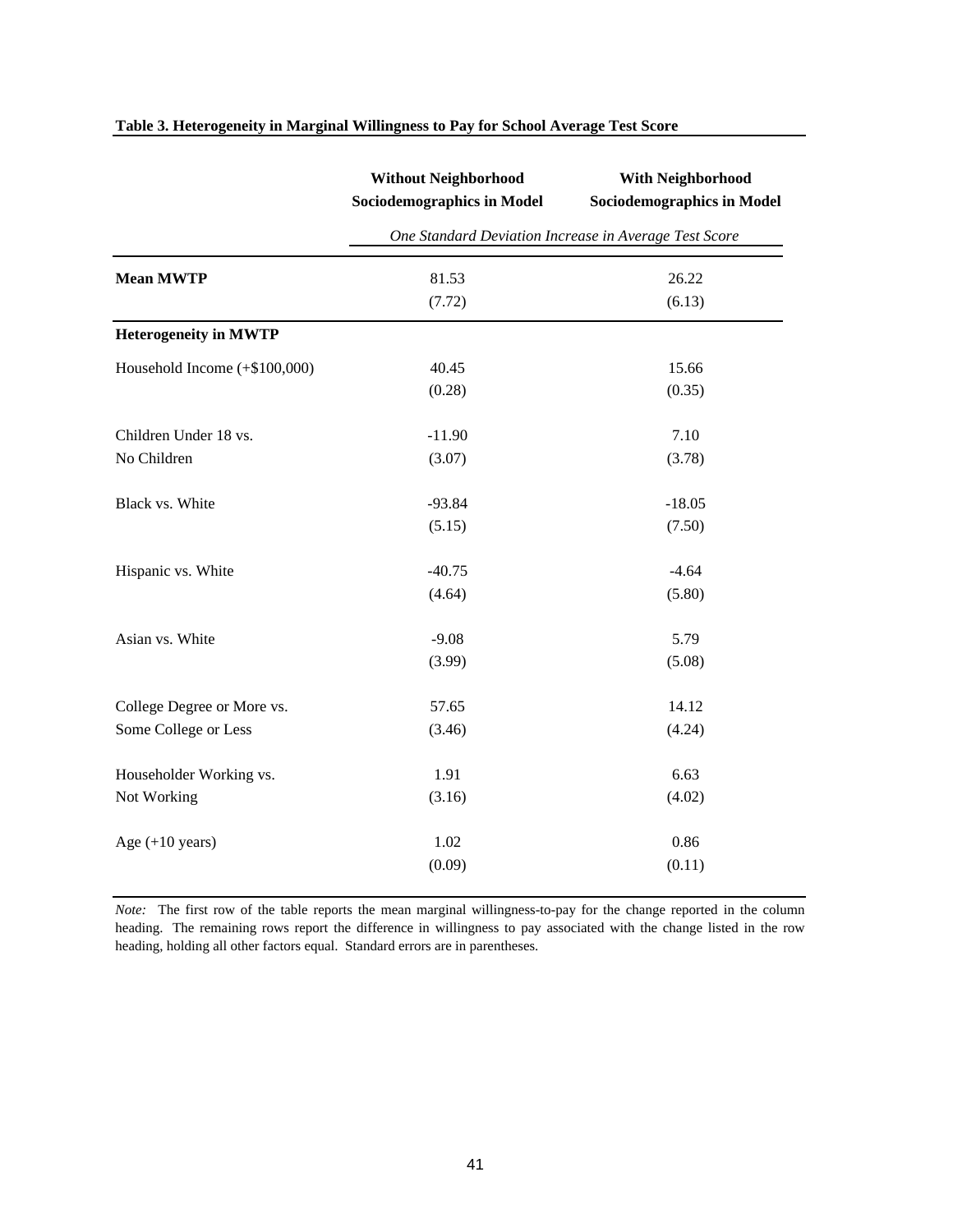| Specification includes Neignbornood Sociodemographic Charactersitics |              | House Characteristics |                                | Neighborhood Sociodemographics |         |                                                             |          |                                                |  |  |  |
|----------------------------------------------------------------------|--------------|-----------------------|--------------------------------|--------------------------------|---------|-------------------------------------------------------------|----------|------------------------------------------------|--|--|--|
|                                                                      | Own vs. Rent | $+1$ Room             | Built in 1980s<br>vs. pre-1960 | $+10\%$ Black vs.<br>White     | White   | $+10\%$ Hisp vs. $+10\%$ Asian vs. $+10\%$ College<br>White | Educated | <b>Blk Group</b><br>Avg Income<br>$+$ \$10,000 |  |  |  |
| <b>Mean MWTP</b>                                                     | 161.05       | 118.93                | 95.55                          | $-26.71$                       | 13.90   | 15.53                                                       | 13.77    | 87.61                                          |  |  |  |
|                                                                      | (9.24)       | (4.40)                | (11.84)                        | (3.98)                         | (6.31)  | (5.57)                                                      | (4.45)   | (4.00)                                         |  |  |  |
| Household Income (+\$100,000)                                        | 218.37       | 61.19                 | 105.07                         | $-15.32$                       | 7.73    | $-0.50$                                                     | 26.17    | 15.44                                          |  |  |  |
|                                                                      | (7.13)       | (1.70)                | (7.62)                         | (3.89)                         | (4.13)  | (2.54)                                                      | (2.18)   | (1.13)                                         |  |  |  |
| Children Under 18 vs.                                                | $-12.87$     | 40.06                 | $-24.52$                       | 10.38                          | 15.03   | 12.17                                                       | $-14.18$ | 5.05                                           |  |  |  |
| No Children                                                          | (6.67)       | (1.80)                | (7.94)                         | (2.70)                         | (3.41)  | (2.51)                                                      | (2.15)   | (1.06)                                         |  |  |  |
| Black vs. White                                                      | $-63.55$     | 1.56                  | 2.95                           | 96.82                          | 46.13   | 48.02                                                       | 16.99    | $-0.45$                                        |  |  |  |
|                                                                      | (13.25)      | (3.40)                | (16.38)                        | (3.62)                         | (5.75)  | (4.84)                                                      | (4.40)   | (2.27)                                         |  |  |  |
| Hispanic vs. White                                                   | $-6.44$      | $-14.14$              | $-8.07$                        | 28.89                          | 81.36   | 18.01                                                       | 5.43     | 2.07                                           |  |  |  |
|                                                                      | (9.53)       | (2.63)                | (12.00)                        | (3.68)                         | (4.01)  | (3.81)                                                      | (3.19)   | (1.41)                                         |  |  |  |
| Asian vs. White                                                      | 113.65       | $-32.92$              | 43.94                          | 27.74                          | 21.95   | 92.49                                                       | $-0.05$  | 1.99                                           |  |  |  |
|                                                                      | (8.96)       | (2.27)                | (10.77)                        | (3.64)                         | (4.67)  | (2.78)                                                      | (2.91)   | (1.41)                                         |  |  |  |
| College Degree or More vs.                                           | 33.83        | 4.50                  | 42.06                          | 8.34                           | $-4.16$ | $-12.70$                                                    | 59.29    | 3.66                                           |  |  |  |
| Some College or Less                                                 | (7.67)       | (2.05)                | (9.57)                         | (3.27)                         | (3.94)  | (2.91)                                                      | (2.37)   | (1.29)                                         |  |  |  |
| Householder Working vs.                                              | 42.72        | 3.69                  | 60.60                          | $-4.71$                        | $-2.17$ | $-2.81$                                                     | $-12.62$ | 3.88                                           |  |  |  |
| Not Working                                                          | (7.31)       | (1.94)                | (8.92)                         | (2.88)                         | (3.65)  | (2.82)                                                      | (2.27)   | (1.04)                                         |  |  |  |
| Age $(+10$ years)                                                    | 6.49         | 0.30                  | $-2.07$                        | $-0.15$                        | $-0.56$ | $-0.03$                                                     | $-0.12$  | 0.11                                           |  |  |  |
|                                                                      | (0.21)       | (0.06)                | (0.25)                         | (0.08)                         | (0.10)  | (0.08)                                                      | (0.06)   | (0.03)                                         |  |  |  |

# **Table 4. Heterogeneity in Marginal Willingness to Pay for Select Housing and Neighborhood Attributes**

*Specification Includes Neighborhood Sociodemographic Charactersitics*

*Note:* The first row of the table reports the mean marginal willingness-to-pay for the change reported in the column heading. The remaining rows report the difference in willingness to pay associated with the change listed in the row heading, holding all other factors equal. Standard errors are in parentheses.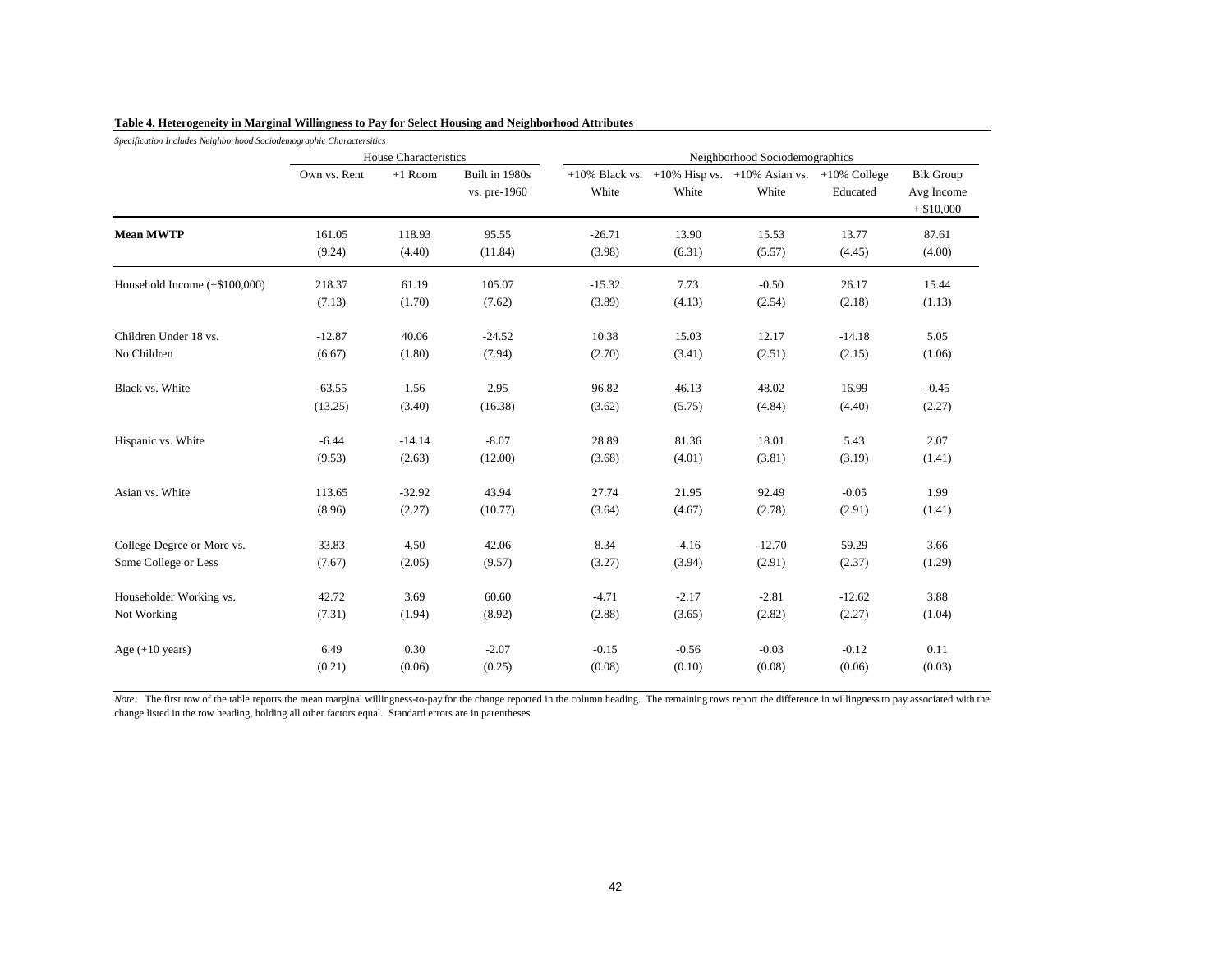| Panel A: Sample                                      |            |                          |                                                      |                          |                             |                  |  |  |  |  |  |  |  |
|------------------------------------------------------|------------|--------------------------|------------------------------------------------------|--------------------------|-----------------------------|------------------|--|--|--|--|--|--|--|
|                                                      |            | Household Characteristic | Over-Exposure to                                     | <b>Percent Reduction</b> |                             |                  |  |  |  |  |  |  |  |
| Neighborhood Education Composition                   | HS or less | Some Coll                | Coll Deg or more                                     | Overall                  | <b>Same Education Level</b> | in Over-Exposure |  |  |  |  |  |  |  |
| high school or less                                  | 41.2       | 34.2                     | 28.0                                                 | 33.8                     | 21.8%                       |                  |  |  |  |  |  |  |  |
| some college                                         | 22.6       | 23.1                     | 21.8                                                 | 22.3                     |                             |                  |  |  |  |  |  |  |  |
| college degree or more                               | 36.2       | 42.7                     | 50.3                                                 | 43.8                     | 14.7%                       |                  |  |  |  |  |  |  |  |
| <b>Panel B: Pre-Simulation (Model's Predictions)</b> |            |                          |                                                      |                          |                             |                  |  |  |  |  |  |  |  |
| Household Characteristic                             |            |                          |                                                      |                          |                             |                  |  |  |  |  |  |  |  |
| <b>Neighborhood Education Composition</b>            | HS or less | Some Coll                | Coll Deg or more                                     | Overall                  |                             |                  |  |  |  |  |  |  |  |
| high school or less                                  | 41.9       | 34.8                     | 27.2                                                 | 33.8                     | 23.7%                       |                  |  |  |  |  |  |  |  |
| some college                                         | 23.0       | 23.2                     | 21.4                                                 | 22.3                     |                             |                  |  |  |  |  |  |  |  |
| college degree or more                               | 35.2       | 42.0                     | 51.4                                                 | 43.8                     | 17.4%                       |                  |  |  |  |  |  |  |  |
| <b>Panel C: Post-Simulation, Partial Equilibrium</b> |            |                          |                                                      |                          |                             |                  |  |  |  |  |  |  |  |
|                                                      |            |                          | Household Characteristic                             |                          |                             |                  |  |  |  |  |  |  |  |
| <b>Neighborhood Education Composition</b>            | HS or less | Some Coll                | Coll Deg or more                                     | Overall                  |                             |                  |  |  |  |  |  |  |  |
| high school or less                                  | 41.0       | 35.0                     | 27.7                                                 | 33.8                     | 21.1%                       | 10.9%            |  |  |  |  |  |  |  |
| some college                                         | 23.1       | 23.2                     | 21.3                                                 | 22.3                     |                             |                  |  |  |  |  |  |  |  |
| college degree or more                               | 35.9       | 41.8                     | 51.0                                                 | 43.8                     | 16.3%                       | 6.1%             |  |  |  |  |  |  |  |
|                                                      |            |                          | <b>Panel D: Post-Simulation, General Equilibrium</b> |                          |                             |                  |  |  |  |  |  |  |  |
|                                                      |            |                          | Household Characteristic                             |                          |                             |                  |  |  |  |  |  |  |  |
|                                                      |            | Some Coll                |                                                      |                          |                             |                  |  |  |  |  |  |  |  |
| <b>Neighborhood Education Composition</b>            | HS or less |                          | Coll Deg or more                                     | Overall                  |                             |                  |  |  |  |  |  |  |  |
| high school or less                                  | 38.7       | 35.1                     | 29.4                                                 | 33.8                     | 14.5%                       | 38.8%            |  |  |  |  |  |  |  |
| some college                                         | 23.2       | 23.4                     | 21.1                                                 | 22.3                     |                             |                  |  |  |  |  |  |  |  |
| college degree or more                               | 38.1       | 41.5                     | 49.5                                                 | 43.8                     | 12.9%                       | 25.9%            |  |  |  |  |  |  |  |

#### **Table 5: Education Stratification Measures Based on Full Model With Neighborhood Sociodem pogra phics**

*Notes* (Columns 1-4): The first four columns of each panel of the table report the average neighborhood education distribution for households with the characteristics shown in the column heading. The first column, for example, shows the average education distribution in the neighborhoods in which households with <sup>a</sup> high school degree or less reside. Panel A reports these measures for the sample; Panel B reports predicted measures using the estimated parameters of the model; Panels C and D repor<sup>t</sup> measures based on <sup>a</sup> counterfactual simulation that sets preferences for the average test score identically to zero for all households. Panel C gives partial equilibrium measures that account for only the initial re-sorting; Panel D reports general equilibrium measures, which are derived from <sup>a</sup> new equilibrium in which households are allowed to re-sort on the basis of the new neighborhood sociodemographic compositions that follow the initial re-sorting induced by the elimination of preferences for school quality.

*Notes* (Column 5-6): The fifth column of the table reports the extent to which households with a high school degree or less and a college degree or more are 'over-exposed' to other households with the same education level, respectively. So, for example, the first entry of this column is formed as (41.2-33.8)/33.8. The final column shows the percentage reduction in these measures in the simulation relative to the model's predictions, thus providing measures of the portion of neighborhood stratification on the basis of education driven by school-related sorting.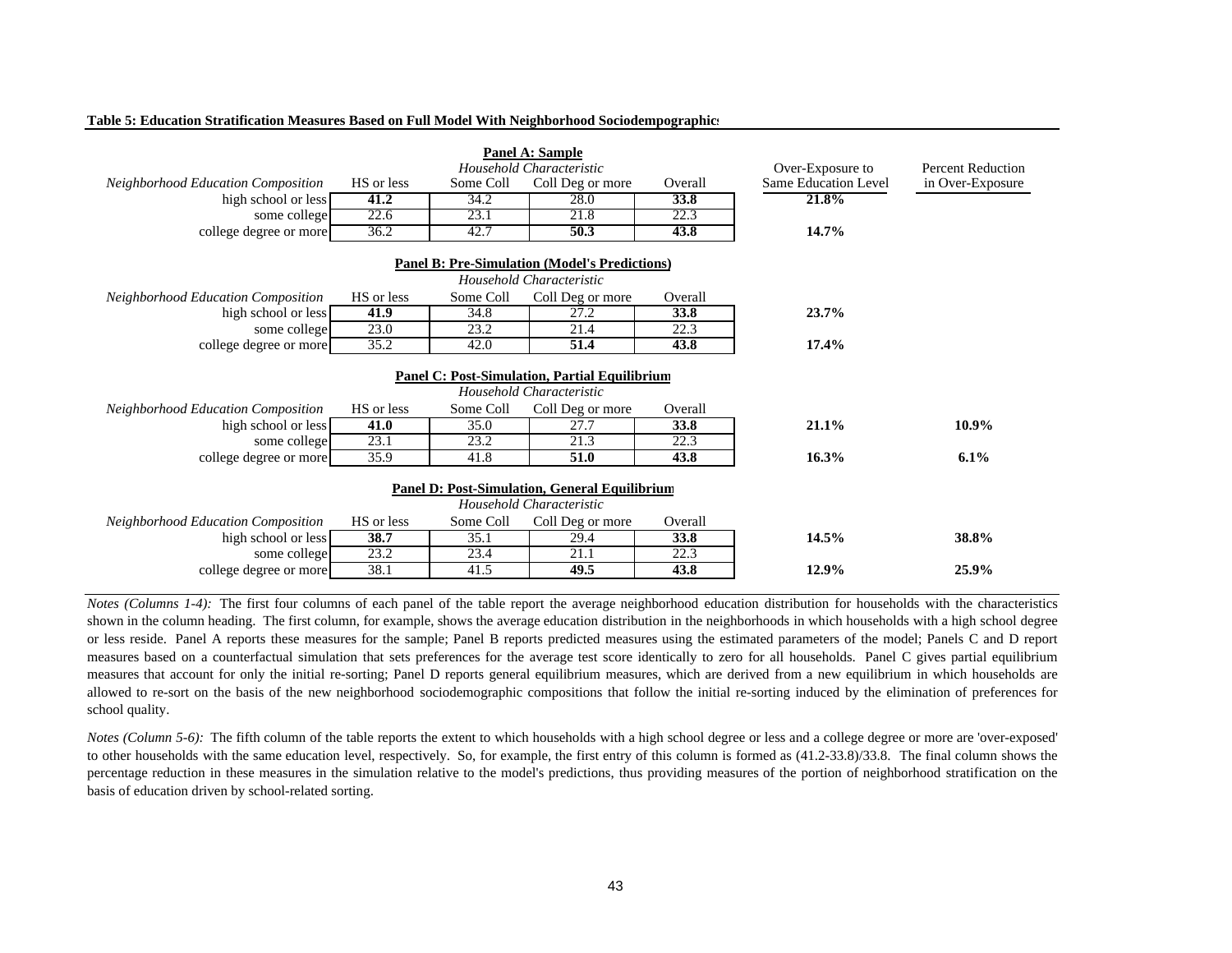|                                  |                           |                                                      | <b>Panel A: Sample</b>    |                   |                  |       |  |  |  |  |
|----------------------------------|---------------------------|------------------------------------------------------|---------------------------|-------------------|------------------|-------|--|--|--|--|
|                                  | Household Income Quintile |                                                      |                           |                   |                  |       |  |  |  |  |
| Neighborhood Income Distribution | $1 - 2$                   | 3                                                    | $4 - 5$                   | Same Income Group | in Over-Exposure |       |  |  |  |  |
| 1st/2nd Quintile                 | 47.0                      | 39.8                                                 | 33.1                      | 40.0              | 17.4%            |       |  |  |  |  |
| 3rd Quintile                     | 19.9                      | 20.9                                                 | 19.7                      | 20.0              |                  |       |  |  |  |  |
| 4th/5th Quintile                 | 33.1                      | 39.3                                                 | 47.3                      | 40.0              | 18.1%            |       |  |  |  |  |
|                                  |                           | <b>Panel B: Pre-Simulation (Model's Prediction)</b>  |                           |                   |                  |       |  |  |  |  |
|                                  |                           |                                                      | Household Income Quintile |                   |                  |       |  |  |  |  |
| Neighborhood Income Distribution | $1 - 2$                   | 3                                                    | $4 - 5$                   | Overall           |                  |       |  |  |  |  |
| 1st/2nd Quintile                 | 46.0                      | 41.0                                                 | 33.5                      | 40.0              | 15.0%            |       |  |  |  |  |
| 3rd Quintile                     | 20.5                      | 20.5                                                 | 19.3                      | 20.0              |                  |       |  |  |  |  |
| 4th/5th Quintile                 | 33.5                      | 38.6                                                 | 47.2                      | 40.0              | 18.1%            |       |  |  |  |  |
|                                  |                           | <b>Panel C: Post-Simulation, Partial Equilibrium</b> |                           |                   |                  |       |  |  |  |  |
|                                  |                           |                                                      | Household Income Quintile |                   |                  |       |  |  |  |  |
| Neighborhood Income Distribution | $1 - 2$                   | 3                                                    | $4 - 5$                   | Overall           |                  |       |  |  |  |  |
| 1st/2nd Quintile                 | 45.4                      | 40.8                                                 | 34.2                      | 40.0              | 13.4%            | 10.5% |  |  |  |  |
| 3rd Quintile                     | 20.4                      | 20.4                                                 | 19.4                      | 20.0              |                  |       |  |  |  |  |
| 4th/5th Quintile                 | 34.2                      | 38.9                                                 | 46.3                      | 40.0              | 15.8%            | 12.4% |  |  |  |  |
|                                  |                           | <b>Panel D: Post-Simulation, General Equilibrium</b> |                           |                   |                  |       |  |  |  |  |
|                                  |                           |                                                      | Household Income Ouintile |                   |                  |       |  |  |  |  |
| Neighborhood Income Distribution | $1 - 2$                   | 3                                                    | $4 - 5$                   | Overall           |                  |       |  |  |  |  |
| 1st/2nd Quintile                 | 44.6                      | 40.6                                                 | 35.1                      | 40.0              | 11.5%            | 23.7% |  |  |  |  |
| 3rd Quintile                     | 20.3                      | 20.3                                                 | 19.6                      | 20.0              |                  |       |  |  |  |  |
| 4th/5th Quintile                 | 35.1                      | 39.1                                                 | 45.3                      | 40.0              | 13.3%            | 26.5% |  |  |  |  |

#### **Table 6: Income Stratification Measures Based on Full Model With Neighborhood Sociodempographics**

*Notes* (Columns 1-4): The first four columns of each panel of the table report the average neighborhood income distribution for households with the characteristics shown in the column heading. The first column, for example, shows the average income distribution in the neighborhoods in which households below the 40th percentile of the income distribution reside. Panel A reports these measures for the sample; Panel B reports predicted measures using the estimated parameters of the model; Panels C and D repor<sup>t</sup> measures based on <sup>a</sup> counterfactual simulation that sets preferences for the average test score identically to zero for all households. Panel C gives partial equilibrium measures that account for only the initial re-sorting; Panel D reports general equilibrium measures, which are derived from <sup>a</sup> new equilibrium in which households are allowed to re-sort on the basis of the new neighborhood sociodemographic compositions that follow the initial re-sorting induced by the elimination of preferences for school quality.

*Notes* (Column 5-6): The fifth column of the table reports the extent to which households in the bottom and top 40 percent of the income distribution or more are 'overexposed' to other households in the same par<sup>t</sup> of the income distribution respectively. So, for example, the first entry of this column is formed as (47.0-40.0)/40.0. The final column shows the percentage reduction in these measures in the simulation relative to the model's predictions, thus providing measures of the portion of neighborhood stratification on the basis of income driven by school-related sorting.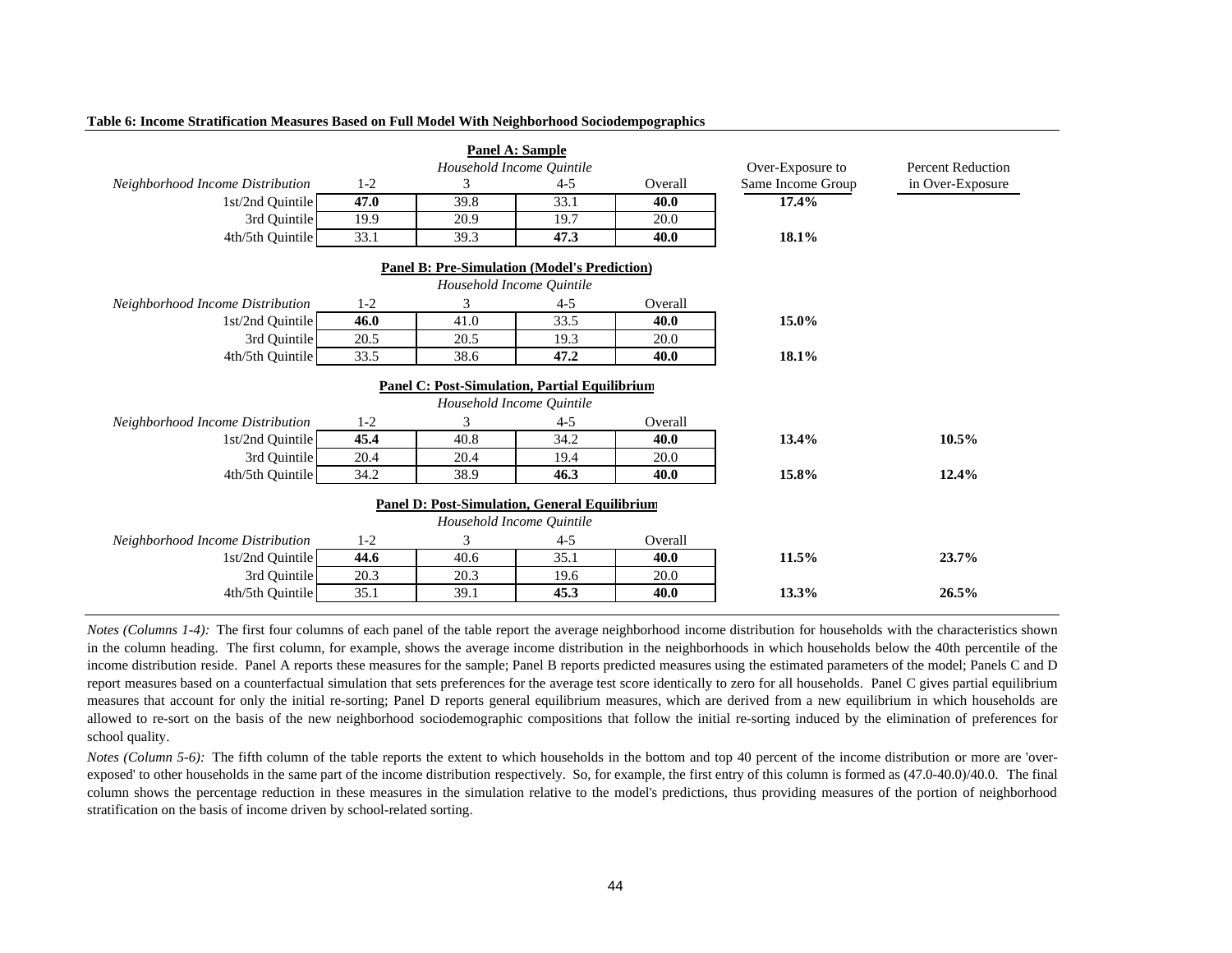## **Appendix Table 1: Choice-Specific Constant Regressions**

|                                             |             | <b>Without Neighborhood Sociodemographics</b> |                               | <b>With Neighborhood Sociodemographics</b> |          |                               |  |
|---------------------------------------------|-------------|-----------------------------------------------|-------------------------------|--------------------------------------------|----------|-------------------------------|--|
| <b>Sample</b>                               | full sample |                                               | within .25 mile of boundaries | full sample                                |          | within .25 mile of boundaries |  |
| <b>Boundary Fized Effects</b>               | $\rm No$    | No                                            | Yes                           | $\rm No$                                   | No       | Yes                           |  |
| <b>Observations</b>                         | 242,100     | 27,958                                        | 27,958                        | 242,100                                    | 27,958   | 27,958                        |  |
|                                             |             |                                               |                               |                                            |          |                               |  |
| monthly housing price (/1000)               | $-10.23$    | $-9.73$                                       | $-11.34$                      | $-15.94$                                   | $-15.97$ | $-16.19$                      |  |
|                                             | (1.39)      | (1.13)                                        | (1.36)                        | (1.71)                                     | (1.56)   | (1.69)                        |  |
| average test score (in standard deviations) | 1.29        | 1.20                                          | 0.92                          | 0.32                                       | 0.32     | 0.42                          |  |
|                                             | (0.02)      | (0.05)                                        | (0.01)                        | (0.03)                                     | (0.08)   | (0.01)                        |  |
| 1 if unit owned                             | 2.15        | 1.74                                          | 2.09                          | 2.64                                       | 2.41     | 2.61                          |  |
|                                             | (0.03)      | (0.09)                                        | (0.01)                        | (0.05)                                     | (0.14)   | (0.01)                        |  |
| number of rooms                             | 1.52        | 1.45                                          | 1.57                          | 1.95                                       | 1.93     | 1.93                          |  |
|                                             | (0.02)      | (0.04)                                        | (0.01)                        | (0.02)                                     | (0.07)   | (0.01)                        |  |
| 1 if built in 1980s                         | 1.33        | 0.73                                          | 1.20                          | 1.59                                       | 1.37     | 1.55                          |  |
|                                             | (0.04)      | (0.11)                                        | (0.02)                        | (0.06)                                     | (0.17)   | (0.02)                        |  |
| 1 if built in 1960s or 1970s                | 0.29        | 0.09                                          | 0.17                          | 0.22                                       | 0.12     | 0.07                          |  |
|                                             | (0.03)      | (0.08)                                        | (0.01)                        | (0.04)                                     | (0.12)   | (0.01)                        |  |
| elevation (/100)                            | 0.22        | $-0.05$                                       | 0.53                          | $-0.02$                                    | $-0.29$  | 0.21                          |  |
|                                             | (0.01)      | (0.02)                                        | (0.01)                        | (0.01)                                     | (0.04)   | (0.01)                        |  |
| population density                          | $-1.03$     | $-1.49$                                       | $-1.51$                       | 0.31                                       | 0.67     | 0.49                          |  |
|                                             | (0.04)      | (0.15)                                        | (0.03)                        | (0.07)                                     | (0.25)   | (0.03)                        |  |
| crime index                                 | $-0.03$     | $-0.02$                                       | 0.02                          | 0.00                                       | $-0.02$  | 0.03                          |  |
|                                             | (0.00)      | (0.01)                                        | (0.00)                        | (0.00)                                     | (0.01)   | (0.00)                        |  |
| % Census block group black                  |             |                                               |                               | $-5.18$                                    | $-5.09$  | $-4.32$                       |  |
|                                             |             |                                               |                               | (0.16)                                     | (0.51)   | (0.06)                        |  |
| % Census block group Hispanic               |             |                                               |                               | $-0.07$                                    | 0.29     | 2.25                          |  |
|                                             |             |                                               |                               | (0.23)                                     | (0.75)   | (0.10)                        |  |
| % Census block group Asian                  |             |                                               |                               | $-1.55$                                    | $-1.54$  | 2.51                          |  |
|                                             |             |                                               |                               | (0.18)                                     | (0.60)   | (0.09)                        |  |
| % block group college degree or more        |             |                                               |                               | 4.56                                       | 3.29     | 2.23                          |  |
|                                             |             |                                               |                               | (0.17)                                     | (0.49)   | (0.07)                        |  |
| average block group income                  |             |                                               |                               | 1.39                                       | 1.53     | 1.42                          |  |
|                                             |             |                                               |                               | (0.02)                                     | (0.06)   | (0.01)                        |  |
| F-statistic for boundary fixed effects      |             |                                               | 4.545                         |                                            |          | 3.963                         |  |

*Note:* Specifications shown in the table also include controls for land use (% industrial, % residential, % commercial, % open space, % other) in 1, 2, 3, 4, and 5 mile rings around location and six variables that characterize the housing stock in each of these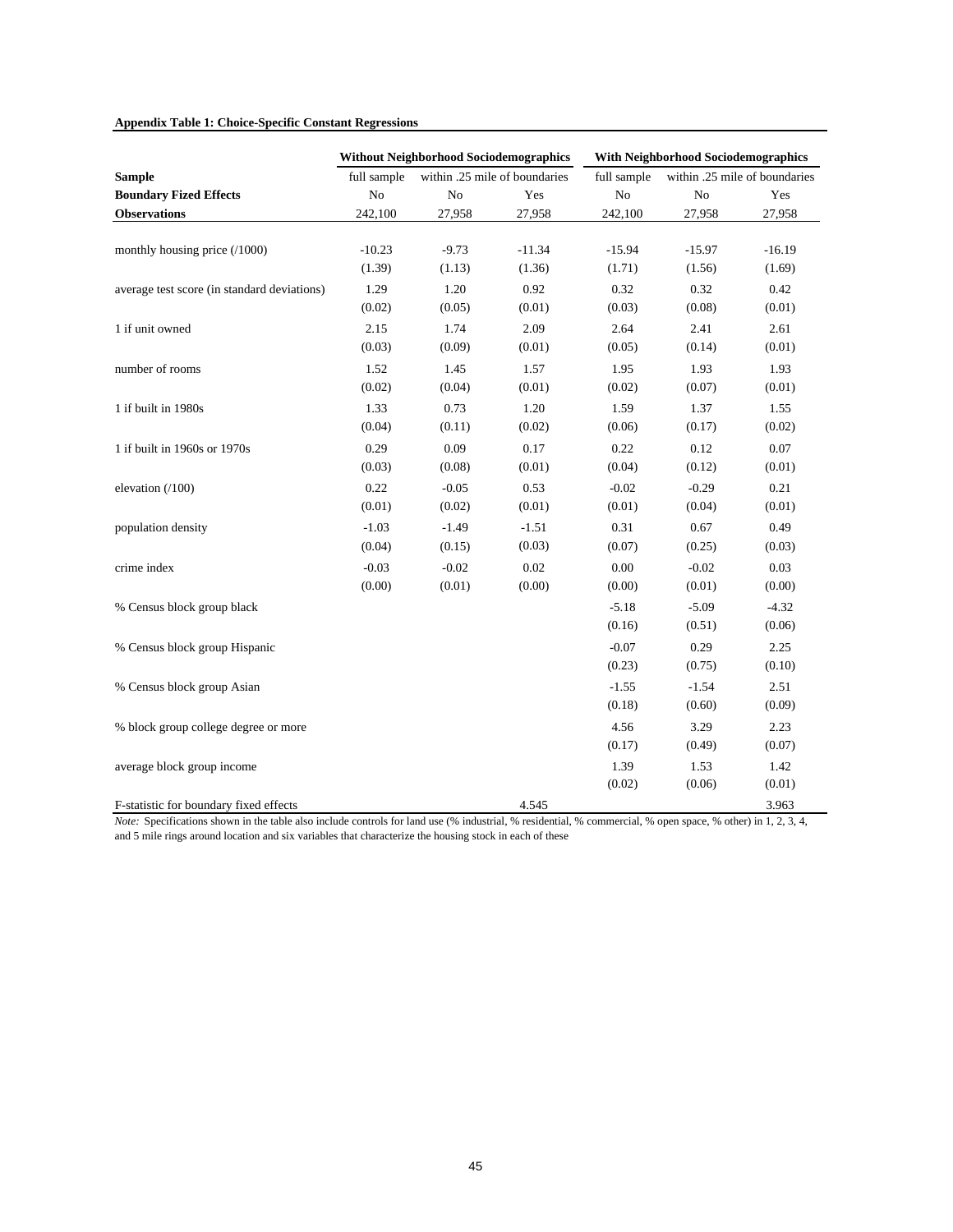|                                     |                   |                    |          | House Characteristics |          |           | Neighborhood Attributes |          |                                  |             |
|-------------------------------------|-------------------|--------------------|----------|-----------------------|----------|-----------|-------------------------|----------|----------------------------------|-------------|
|                                     | Average           | Monthly            | Owner    | Number of             | Built in | Built in  |                         |          | Elevation Population Crime Index | Distance to |
|                                     | <b>Test Score</b> | <b>House Price</b> | Occupied | Rooms                 | 1980s    | 1960-1979 |                         | Density  |                                  | Work        |
| <b>Household Characteristics</b>    | $(+1 s.d.)$       | (1000)             |          |                       |          |           | (100)                   |          |                                  |             |
| household income                    | 0.050             | 0.121              | 0.305    | 0.074                 | 0.142    | 0.038     | 0.016                   | 0.028    | $-0.001$                         | $-0.004$    |
| (10,000)                            | (0.004)           | (0.003)            | (0.010)  | (0.002)               | (0.011)  | (0.009)   | (0.001)                 | (0.013)  | (0.001)                          | (0.001)     |
| 1 if children under 18 in household | $-0.190$          | 0.063              | $-0.102$ | 0.544                 | $-0.316$ | 0.146     | 0.010                   | $-0.740$ | 0.015                            | 0.036       |
|                                     | (0.047)           | (0.065)            | (0.094)  | (0.025)               | (0.112)  | (0.083)   | (0.022)                 | (0.101)  | (0.005)                          | (0.005)     |
| 1 if black                          | $-1.395$          | $-0.941$           | $-0.510$ | 0.152                 | 0.004    | 0.401     | $-0.062$                | $-1.285$ | 0.110                            | $-0.023$    |
|                                     | (0.080)           | (0.127)            | (0.167)  | (0.044)               | (0.211)  | (0.144)   | (0.041)                 | (0.159)  | (0.007)                          | (0.011)     |
| 1 if Hispanic                       | $-0.642$          | 0.168              | $-0.036$ | $-0.268$              | $-0.180$ | $-0.157$  | $-0.104$                | $-0.155$ | 0.050                            | 0.014       |
|                                     | (0.072)           | (0.122)            | (0.130)  | (0.036)               | (0.164)  | (0.115)   | (0.040)                 | (0.136)  | (0.007)                          | (0.007)     |
| 1 if Asian                          | $-0.167$          | 0.315              | 1.765    | $-0.503$              | 1.037    | 0.686     | $-0.015$                | 0.941    | 0.030                            | 0.003       |
|                                     | (0.062)           | (0.080)            | (0.122)  | (0.031)               | (0.145)  | (0.108)   | (0.028)                 | (0.095)  | (0.006)                          | (0.007)     |
| 1 if college degree or more         | 0.787             | 0.917              | $-0.032$ | $-0.012$              | 0.489    | $-0.045$  | 0.225                   | $-0.007$ | 0.031                            | $-0.006$    |
|                                     | (0.053)           | (0.071)            | (0.108)  | (0.029)               | (0.135)  | (0.093)   | (0.024)                 | (0.111)  | (0.006)                          | (0.006)     |
| 1 if working                        | 0.007             | 0.244              | 0.563    | 0.032                 | 0.641    | 0.406     | $-0.048$                | $-0.437$ | $-0.027$                         | $-0.858$    |
|                                     | (0.049)           | (0.067)            | (0.103)  | (0.027)               | (0.125)  | (0.086)   | (0.025)                 | (0.097)  | (0.005)                          | (0.008)     |
| age (years)                         | 0.015             | 0.010              | 0.090    | 0.004                 | $-0.034$ | $-0.009$  | 0.003                   | $-0.006$ | 0.001                            | $-0.001$    |
|                                     | (0.001)           | (0.002)            | (0.003)  | (0.001)               | (0.004)  | (0.003)   | (0.001)                 | (0.003)  | (0.000)                          | (0.000)     |

## **Appendix Table 2. Interaction Parameter Estimates - Model Without Neighborhood Sociodemographics**

*Note:* The parameters shown describe the elements of the utility function that interact household characteristics, shown in row headings, with choice characteristics, shown in column headings. Standard errors are in parentheses.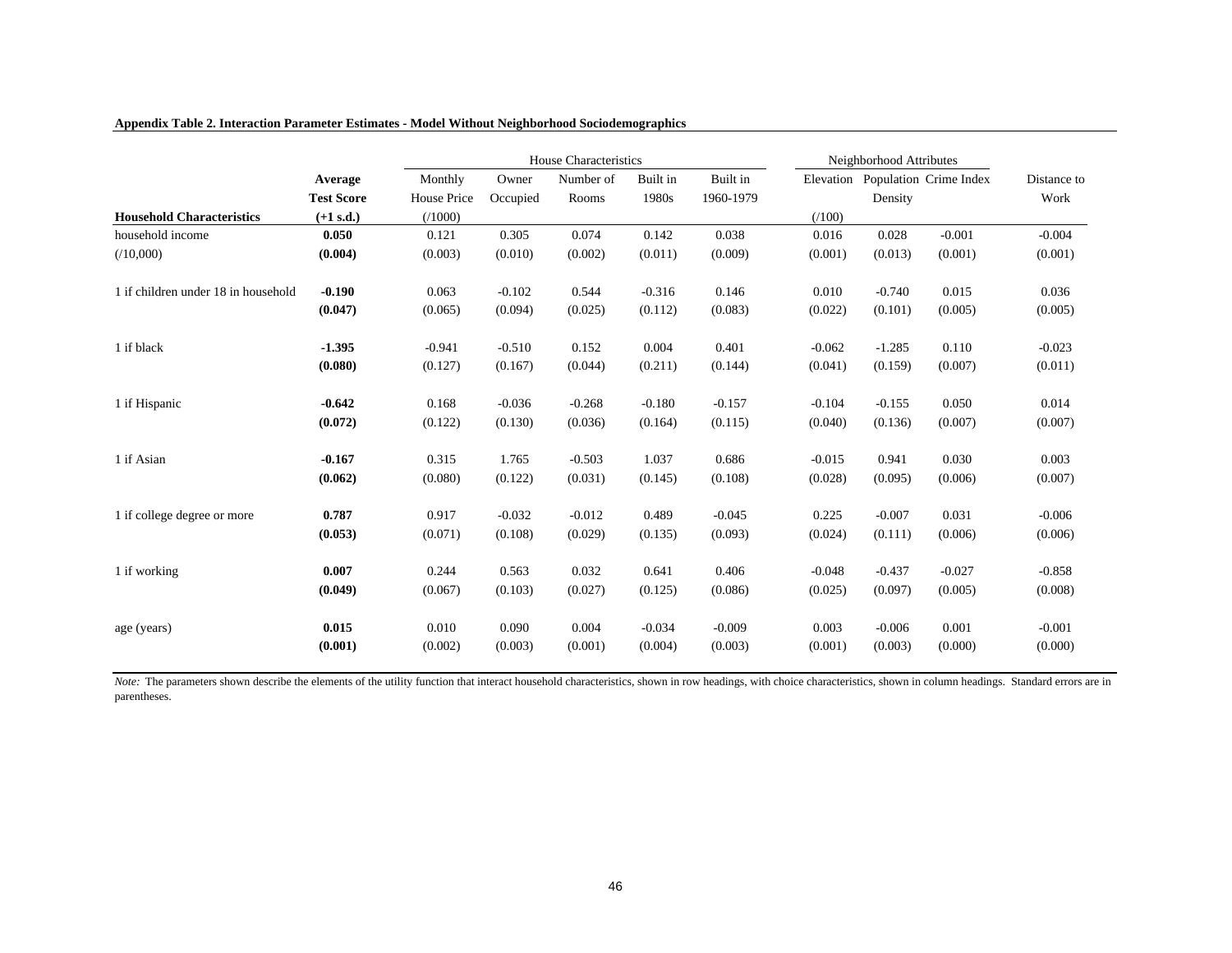### **Appendix Table 3. Interaction Parameter Estimates - Model With Neighborhood Sociodemographics**

|                                     |                   |                    | Neighborhood Attributes |           |          | Neighborhood Sociodemographics |          |          |                                  |          |          |                                    |                       |            |             |
|-------------------------------------|-------------------|--------------------|-------------------------|-----------|----------|--------------------------------|----------|----------|----------------------------------|----------|----------|------------------------------------|-----------------------|------------|-------------|
|                                     | Average           | Monthly            | Owner                   | Number of | Built in | Built in                       |          |          | Elevation Population Crime Index | % Block  | % Block  | % Block                            | % Blk Group Blk Group |            | Distance to |
|                                     | <b>Test Score</b> | <b>House Price</b> | Occupied                | Rooms     | 1980s    | 1960-1979                      |          | Density  |                                  |          |          | Group Black Group Hisp Group Asian | College               | Avg Income | Work        |
| <b>Household Characteristics</b>    | $(+1 s.d.)$       | (1000)             |                         |           |          |                                | (7100)   |          |                                  |          |          |                                    |                       |            | (miles)     |
| household income                    | 0.020             | 0.121              | 0.303                   | 0.076     | 0.144    | 0.028                          | 0.010    | 0.011    | $-0.001$                         | $-0.223$ | 0.113    | $-0.009$                           | 0.385                 | 0.012      | $-0.004$    |
| $(+10,000)$                         | (0.005)           | (0.004)            | (0.011)                 | (0.003)   | (0.012)  | (0.009)                        | (0.002)  | (0.017)  | (0.001)                          | (0.060)  | (0.064)  | (0.039)                            | (0.034)               | (0.002)    | (0.001)     |
| 1 if children under 18 in household | 0.102             | 0.231              | $-0.238$                | 0.582     | $-0.399$ | 0.095                          | 0.051    | $-0.947$ | 0.002                            | 1.594    | 2.294    | 1.857                              | $-2.171$              | 0.055      | 0.027       |
|                                     | (0.058)           | (0.075)            | (0.103)                 | (0.028)   | (0.122)  | (0.092)                        | (0.025)  | (0.127)  | (0.006)                          | (0.416)  | (0.527)  | (0.387)                            | (0.331)               | (0.016)    | (0.005)     |
| 1 if black                          | $-0.282$          | 0.143              | $-1.006$                | 0.002     | 0.027    | 0.577                          | $-0.068$ | $-1.106$ | 0.045                            | 14.874   | 7.082    | 7.371                              | 2.607                 | $-0.023$   | $-0.010$    |
|                                     | (0.116)           | (0.170)            | (0.205)                 | (0.053)   | (0.253)  | (0.184)                        | (0.052)  | (0.228)  | (0.009)                          | (0.560)  | (0.888)  | (0.747)                            | (0.680)               | (0.035)    | (0.013)     |
| 1 if Hispanic                       | $-0.077$          | 0.204              | $-0.138$                | $-0.246$  | $-0.147$ | $-0.248$                       | $-0.067$ | $-0.128$ | 0.005                            | 4.435    | 12.471   | 2.757                              | 0.830                 | 0.011      | 0.012       |
|                                     | (0.089)           | (0.139)            | (0.147)                 | (0.041)   | (0.185)  | (0.131)                        | (0.045)  | (0.169)  | (0.008)                          | (0.568)  | (0.620)  | (0.587)                            | (0.492)               | (0.022)    | (0.008)     |
| 1 if Asian                          | 0.072             | 0.558              | 1.633                   | $-0.571$  | 0.612    | 0.457                          | $-0.006$ | $-0.053$ | 0.006                            | 4.236    | 3.330    | 14.060                             | $-0.016$              | $-0.022$   | 0.012       |
|                                     | (0.078)           | (0.095)            | (0.138)                 | (0.035)   | (0.166)  | (0.123)                        | (0.033)  | (0.132)  | (0.007)                          | (0.562)  | (0.721)  | (0.429)                            | (0.449)               | (0.022)    | (0.007)     |
| 1 if college degree or more         | 0.200             | 0.501              | 0.428                   | 0.006     | 0.588    | 0.106                          | 0.031    | 0.486    | 0.022                            | 1.279    | $-0.638$ | $-1.935$                           | 8.986                 | 0.009      | 0.009       |
|                                     | (0.065)           | (0.079)            | (0.118)                 | (0.032)   | (0.148)  | (0.101)                        | (0.027)  | (0.134)  | (0.007)                          | (0.504)  | (0.607)  | (0.450)                            | (0.366)               | (0.020)    | (0.007)     |
| 1 if working                        | 0.093             | 0.272              | 0.604                   | 0.021     | 0.897    | 0.425                          | 0.023    | $-0.515$ | $-0.019$                         | $-0.712$ | $-0.335$ | $-0.434$                           | $-1.931$              | 0.033      | $-0.896$    |
|                                     | (0.062)           | (0.074)            | (0.113)                 | (0.030)   | (0.138)  | (0.096)                        | (0.028)  | (0.125)  | (0.007)                          | (0.444)  | (0.563)  | (0.436)                            | (0.350)               | (0.016)    | (0.009)     |
| age (years)                         | 0.013             | 0.011              | 0.097                   | 0.003     | $-0.033$ | $-0.010$                       | 0.003    | $-0.011$ | 0.001                            | $-0.022$ | $-0.085$ | $-0.005$                           | $-0.018$              | 0.001      | $-0.001$    |
|                                     | (0.002)           | (0.002)            | (0.003)                 | (0.001)   | (0.004)  | (0.003)                        | (0.001)  | (0.003)  | (0.000)                          | (0.013)  | (0.016)  | (0.013)                            | (0.010)               | (0.001)    | (0.000)     |

Note: The parameters shown describe the elements of the utility function that interact household characteristics, shown in row headings, with choice characteristics, shown in column headings. Standard errors are in parenth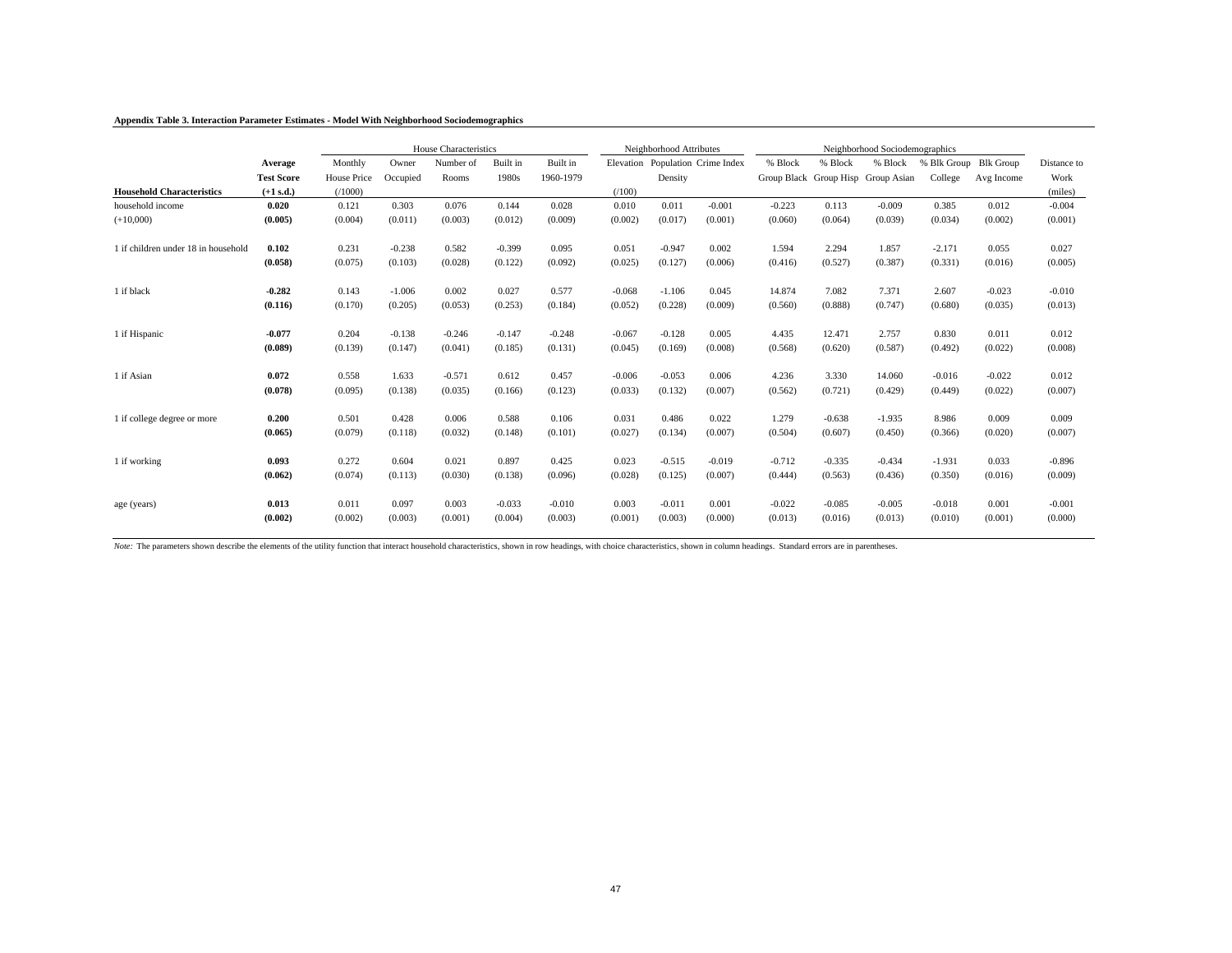## **APPENDICES FOR "Tiebout Sorting, Social Multipliers and the Demand for School Quality" by Patrick Bayer, Fernando Ferreira, and Robert McMillan**

This document contains two appendices for the paper "Tiebout Sorting, Social Multipliers and the Demand fro School Quality." A *Data Appendix* documents the sources for the data and the construction of variables used in the analysis. An *Estimation Appendix* provides a full description of the estimation procedure used in our analysis, discussing a number of important details that we abstract from in the main text in to streamline that presentation.

## **DATA APPENDIX**

## **1. Census Variables**

**House Prices.** Because house values are self-reported, it is difficult to ascertain whether these prices represent the current market value of the property, especially if the owner purchased the house many years earlier. Fortunately, the Census contains other information that helps us to examine this issue and correct house values accordingly. In particular, the Census asks owners to report a continuous measure of their annual property tax payment. The rules associated with Proposition 13 imply that the vast majority of property tax payments in California should represent exactly 1 percent of the transaction price of the house at the time the current owner bought the property or the value of the house in 1978. Thus, by combining information about property tax payments and the year that the owner bought the house (also provided in the Census in relatively small ranges), we are able to construct a measure of the rate of appreciation implied by each household's self-reported house value. We use this information to modify house values for those individuals who report values much closer to the original transaction price rather than current market value. In our study most households list the purchase price of their house rather than an estimated market value for their house. Thus if two identical houses were found in the census data but one was last sold in 1989 and one was last sold in 1969 we find on average the listed market price of the more recently sold house is on average 15 percent higher than the other house.

A second deficiency of the house values reported in the Census is that they are top-coded at \$500,000, a top-code that is often binding in California. Again, because the property tax payment variable is continuous and not top-coded, it provides information useful in distinguishing the values of the upper tail of the value distribution. We find that top-coding was fairly predominant in the Bay Area and that higher top-codes may be useful to gain a better understanding of house prices in expensive markets like California or New York.

The exact procedure that we use to adjust self-reported house values is as follows. We first regress the log of self-reported house value on the log of the estimated transaction price (100 times the property tax payment), and a series of dummy variables that characterize the tenure of the current owner:

$$
(A1) \qquad \log(V_j) = \mathbf{a}_1 \log(T_j) + \mathbf{a}_2 \mathbf{y}_j + \mathbf{w}_j
$$

where  $V_j$  represents the self-reported house value,  $T_j$  represents the estimated transaction price, and  $y_j$ represents a series of dummy variables for the year that the owner bought the house. If owner-estimated house values were indeed current market values and houses were identical except for owner tenure, this regression would return an estimate of 1 for  $\alpha_1$  and the estimated  $\alpha_2$  coefficients would indicate the appreciation of house values in the Bay Area over the full period of analysis. If owners tend to underreport house values, especially when they have lived in the house for a long time, the estimated  $\alpha_2$  parameters will likewise underreport appreciation in the market. In this way, the estimated  $\alpha_2$  parameters represent a conservative estimate of appreciation. Given the estimates of equation (2), we construct a predicted house value for each house in the sample and replace the owner-reported value with this measure when this predicted measure exceeds the owner-reported value. In practice, in order to allow for different rates of appreciation in different regions of the housing market, we conduct these regressions separately for each of the 45 Census PUMA (areas with at least 100,000 people) in our sample and allow appreciation to vary with a small set of house characteristics within each PUMA. In this way, the first adjustment that we make to house prices is to adjust owner-reported values for likely under-reporting.

The adjustment to top-coded house prices uses the same approach, using the information on property taxes that are continuous and not top-coded. Using estimates of equation (2) based on a sample of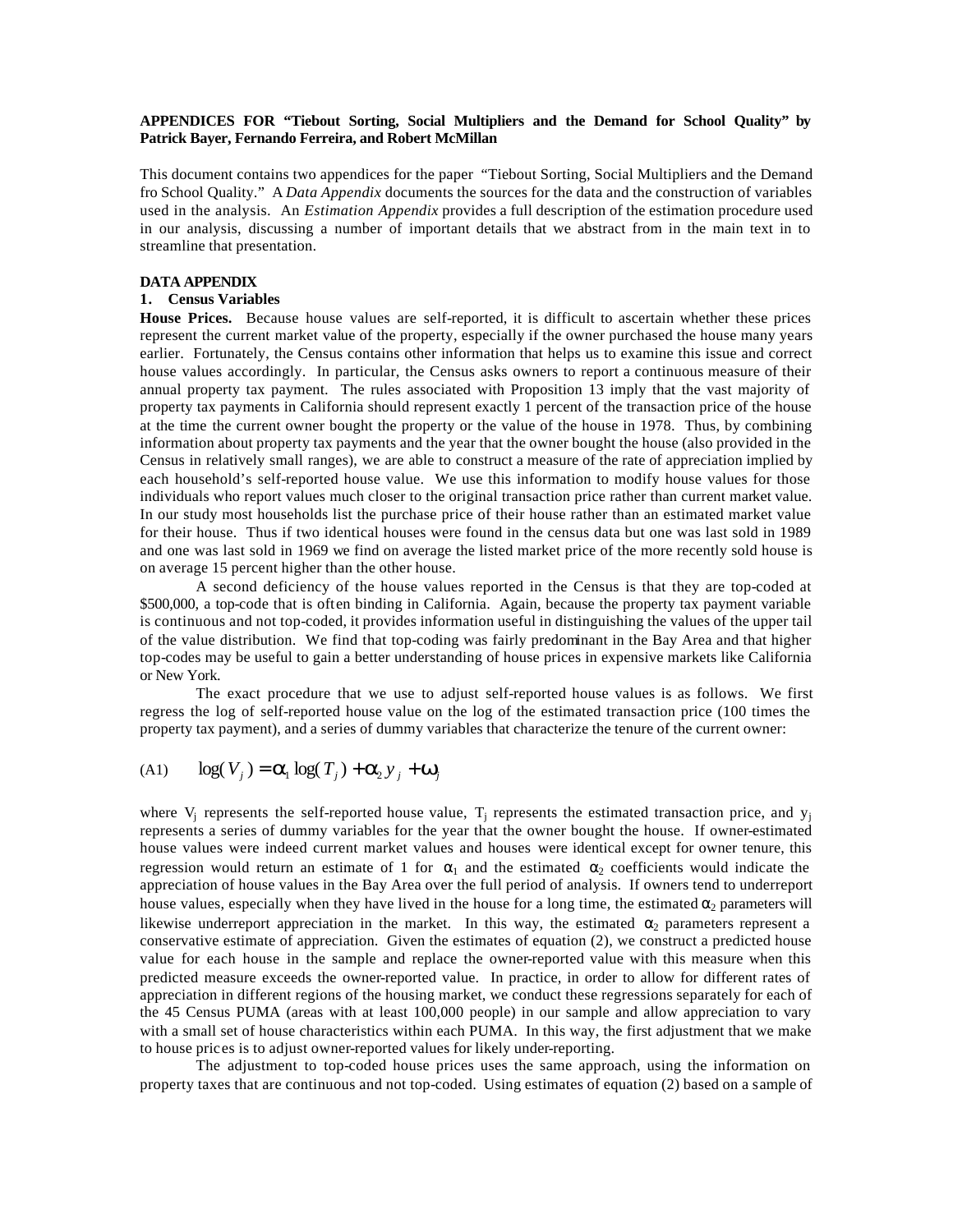houses that does not include the top-coded house values, we construct predicted house values for all topcoded houses. This allows us to assign continuous house values for top-coded measures.

**Reported Rental Value.** We next examined questions of reported monthly rents. While rents are presumably not subject to the same degree of misreporting as house values, it is still the case that renters who have occupied a unit for a long period of time generally receive some form of tenure discount. In some cases, this tenure discount may arise from explicit rent control, but implicit tenure discounts generally occur in rental markets even when the property is not subject to formal rent control. Thus while, this will not lead to errors in the answering of the listed census question it may lead to an inaccurate comparison of rents faced by households if they needed to move. In order to get a more accurate measure of the market rent for each rental unit, we utilize a series of locally based hedonic price regressions in order to estimate the discount associated with different durations of tenure in each of over 40 sub-regions within the Bay Area.

In order to get a better estimate of market rents for each renter-occupied unit in our sample, we regress the log of reported rent R<sub>j</sub> on a series of dummy variables that characterize the tenure of the current renter, y<sub>j</sub>, as well as a series of variables that characterize other features of the house and neighborhood X<sub>j</sub>:

$$
(A2) \qquad \log(R_j) = \mathbf{b}_1 y_j + \mathbf{b}_2 X_j + \mathbf{u}_j
$$

again running these regressions separately for each of the 45 PUMAs in our sample. To the extent that the additional house and neighborhood variables included in equation (3) control for differences between the stock of rental units with long-term vs. short-term tenants, the  $\beta_1$  parameters provide an estimate of the tenure discount in each PUMA.<sup>1</sup> In order to construct estimates of market rents for each rental unit in our sample, then, we inflate rents based on the length of time that the household has occupied the unit using the estimates of  $\beta_1$  from equation (2). In this way, these three price adjustments bring the measures for rents and house values reported in the Census reasonably close to market rates.

**Calculating Cost Per Unit of Housing Across Tenure Status.** Finally, in order to make owner- and renter-occupied housing prices comparable in our analysis we need to calculate a current rental value for housing. Because house prices reflect the expectations about the future rents for the property they incorporate beliefs about future housing appreciation. To appropriately deflate housing values – and especially to control for differences in expectations about appreciation in different segments of the Bay Area housing market – we regress the log of house price (whether monthly rent or house value)  $\Pi_j$  on an indicator for whether the housing unit is owner-occupied  $o_j$  and a series of additional controls for features of the house including the number of rooms, number of bedrooms, types of structure (single-family detached, unit in various sized buildings, etc.), and age of the housing structure as well as a series of neighborhood controls  $X_j$ :

$$
(A3) \qquad \log(\Pi_j) = \mathbf{g}_1 o_j + \mathbf{g}_2 X_j + \mathbf{h}_j
$$

We estimate these hedonic price regressions for each of 40 sub-regions (Census Public Use Microdata Areas - PUMAs) of the Bay Area housing market. These regressions return an estimate of the ratio of house values to rents for each of these sub-regions and we use these ratios to convert house values to a measure of current monthly rent.

#### **2.External Data**

 $\overline{a}$ 

We next discuss the additional variables we have added to the Census data to provide a more nuanced understanding of the neighborhood characteristics that affect house prices and residential location decisions. These data sets are linked to census blocks and can be used to determine the appropriateness of the questions and sampling techniques used. This additional data includes:

 $1$  Interestingly, while we estimate tenure discounts in all PUMAs, the estimated tenure discounts are substantially greater for rental units in San Francisco and Berkeley, the two largest jurisdictions in the Bay Area that had formal rent control in 1990.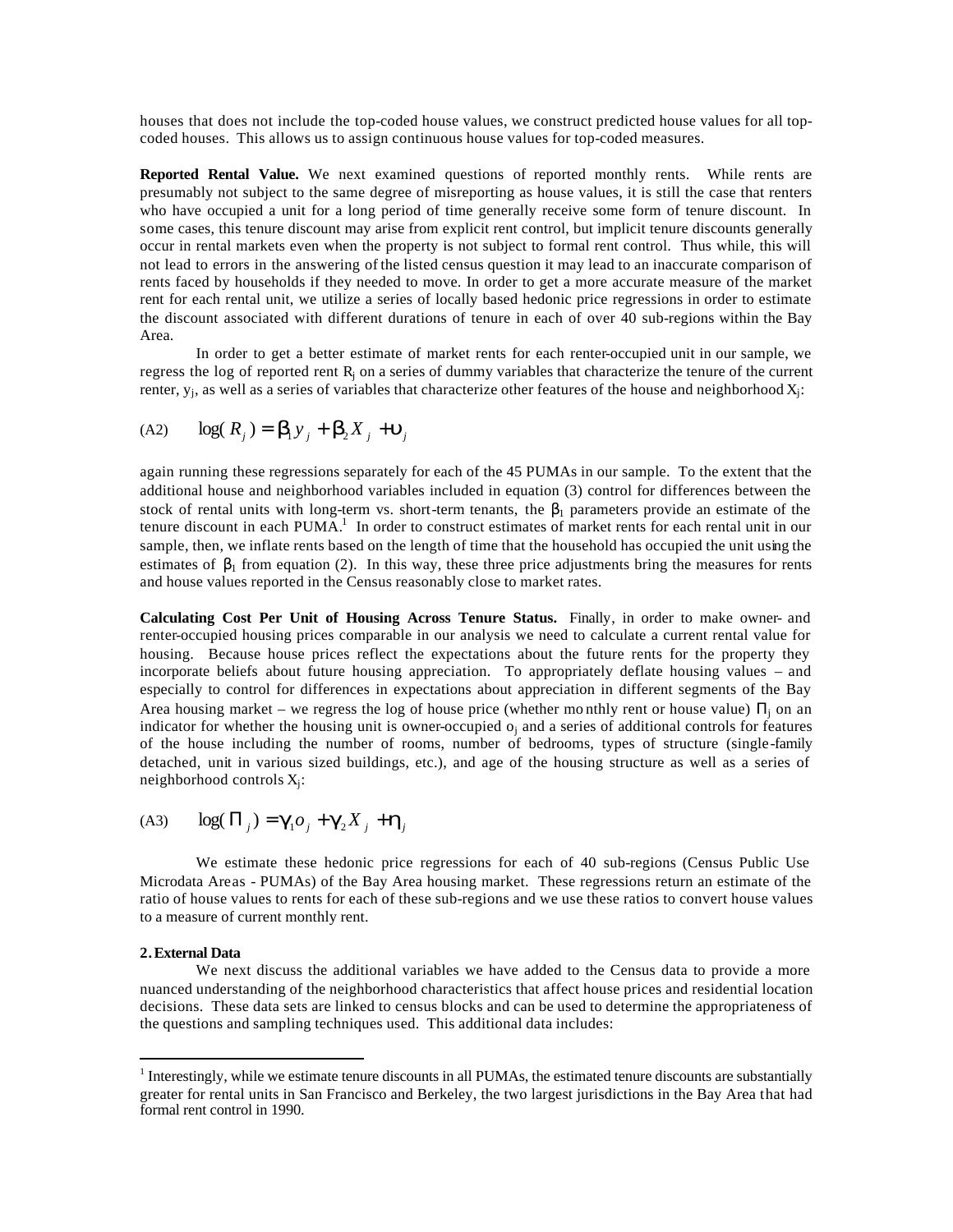**School and School District Data.** The Teale data center in California provided a crosswalk that matches all Census blocks in California to the corresponding public school district. We have further matched Census blocks to particular schools using a variety of procedures that takes account of the location (at the block level) of each Census block within a school district and the precise location of schools within the district using information on location from the Department of Education. Other school information in these data include:

- 1992-93 CLAS dataset provides detailed information about school performance and peer group measures. The CLAS was a test administered in the early 1990s that will give us information on student performance in math, literature and writing for grades 4, 8 and 10. This dataset presents information on student characteristics and grades for students at each school overall and across different classifications of students, including by race and education of parents.
- 1991-2 CBEDS (California Board of Education data sets) datasets including information from the SIF (school information form) which includes information on the ethnic/racial and gender makeup of students, PAIF – which is a teacher based form that provides detailed information about teacher experience, education and certification backgrounds and information on the classes each teacher teaches, and (LEP census) a language census that provides information on the languages spoken by limited-English speaking students.

**Procedures for Assigning School Data.** While we have an exact assignment of Census blocks to school districts, we have only been able to attain precise maps that describe the way that city blocks are assigned to schools in 1990 for Alameda County. In the absence of information about within-district school attendance areas, we employ the alternative approaches for linking each house to a school. The crudest procedure assigns average school district characteristics to every house falling in the school district. A refinement on this makes use of distance-weighted averages. For a house in a given Census block, we calculate the distance between that Census block and each school in the school district. We have detailed information characterizing each school and construct weighted averages of each school characteristic, weighting by the reciprocal of the distance-squared as well as enrollment.

As a third approach we simply assign each house to the closest school within the appropriate school district. Our preferred approach (which we use for the results reported in the paper) refines this closest-school assignment by using information about individual children living in each Census block their age and whether they are enrolled in public school. In particular, we modify the closest-school assignment technique by attempting to match the observed fourth grade enrollment for every school in every school district in the Bay Area. Adjusting for the sampling implicit in the long form of the Census, the 'true' assignment of houses to schools must give rise to the overall fourth grade enrollments observed in the data.

These aggregate numbers provide the basis for the following intuitive procedure: we begin by calculating the five closest schools to each Census block. As an initial assignment, each Census block and all the fourth graders in it are assigned to the closest school. We then calculate the total predicted enrollment in each school, and compare this with the actual enrollment. If a school has excess demand, we reassign Census blocks out of its catchment area, while if a school has excess supply, we expand the school's catchment area to include more districts.

To carry out this adjustment, we rank schools on the basis of the (absolute value of) their prediction error, dealing with the schools that have the greatest excess demand/supply first. If the school has excess demand, we reassign the Census block that has the closest second school (recalling that we record the five closest schools to each Census block, in order), as long as that second school has excess supply. If a school has excess supply, we reassign to it the closest school district currently assigned to a school with excess demand. We make gradual adjustments, reassigning one Census block from each school in disequilibrium each iteration. This gradual adjustment of assignments of Census blocks to schools continues until we have 'market clearing' (within a certain tolerance) for each school. Our actual algorithm converges quickly and produces plausible adjustments to the initial, closest-school assignment.

**Land use.** Information on land use/land cover digital data is collected by USGS and converted to ARC/INFO by the EPA available at: http://www.epa.gov/ost/basins/ for 1988. We have calculated for each Census block, the percentage of land in a  $1/4$ ,  $1/2, 1, 2, 3, 4$  and 5-mile radii that is used for commercial,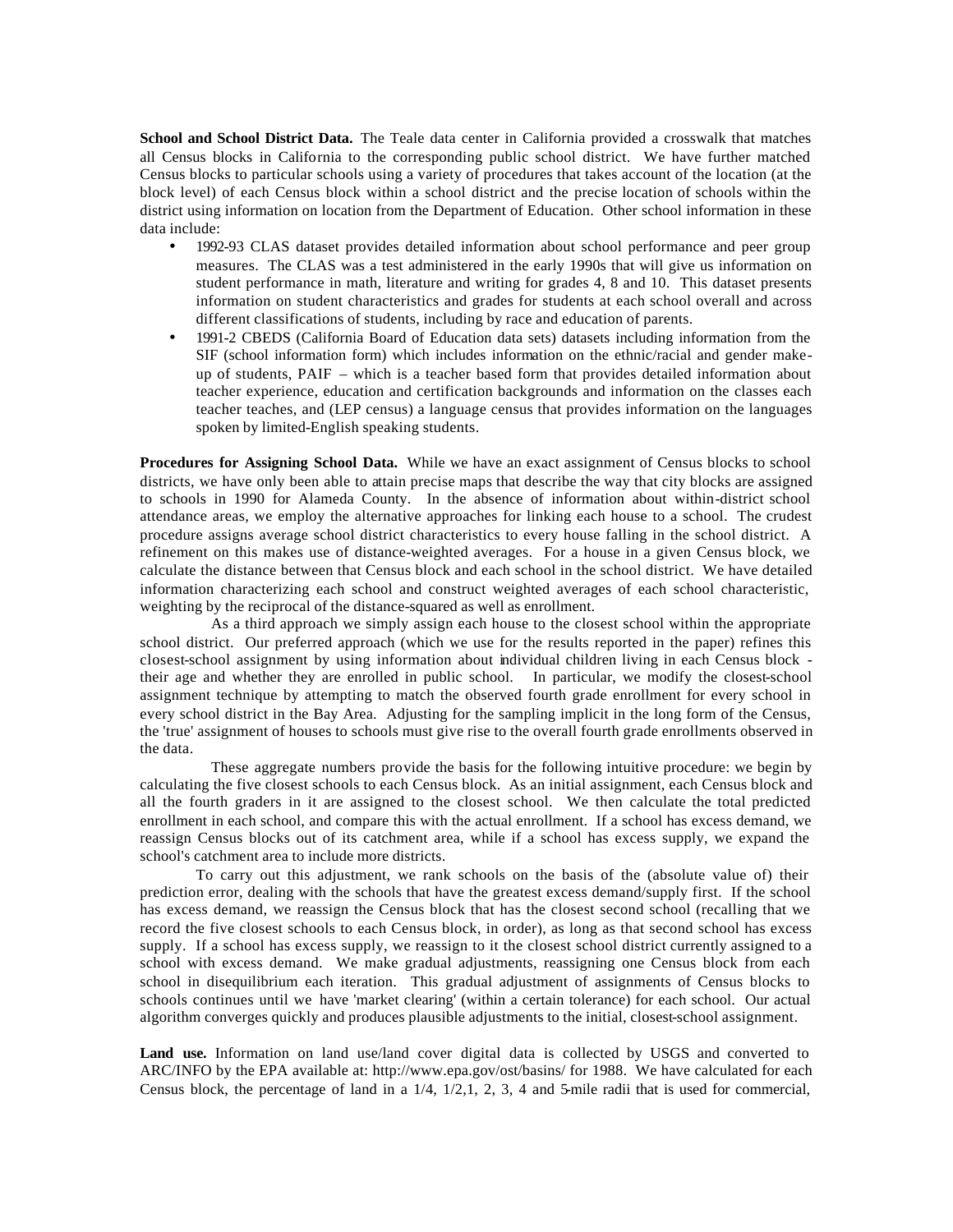residential, industrial, forest (including parks), water (lakes, beaches, reservoirs), urban (mixed urban or built up), transportation (roads, railroad tracks, utilities) and other uses.

**Crime data.** Information on crime was drawn from the rankings of zipcodes on a scale of 1-10 on the risk of violent crime (homicide, rape or robbery). A score of 5 is the average risk of violent crime and a score of 1 indicates a risk 1/5 the national average and a 10 is 10 or more times the national average. These ratings are provided by CAP index and were downloaded from APBNews.com.

**Geography and Topography.** The Teale data center in California provided information on the elevation, latitude and longitude of each Census block.

#### **ESTIMATION APPENDIX**

Estimation of the model follows a two-stage procedure closely related to that developed in Berry, Levinsohn, and Pakes (1995). It is helpful in describing the estimation procedure to first introduce some notation. In particular, we rewrite the indirect utility function as:

$$
(A4) \tVhi = dh + Ihi + ehi
$$

where

$$
(A5) \qquad \boldsymbol{d}_h = \boldsymbol{a}_{0X} X_h + \boldsymbol{a}_{0Z} Z_h - \boldsymbol{a}_{0p} p_h + \boldsymbol{x}_h
$$

and

$$
(A6) \qquad \boldsymbol{I}_h^i = \left(\sum_{k=1}^K \boldsymbol{a}_{kX} z_k^i\right) \!\! X_h + \left(\sum_{k=1}^K \boldsymbol{a}_{kZ} z_k^i\right) \!\! Z_h - \left(\sum_{k=1}^K \boldsymbol{a}_{kp} z_k^i\right) \!\! p_h - \left(\sum_{k=1}^K \boldsymbol{a}_{kd} z_k^i\right) \!\! d_h.
$$

In equation (A5),  $\boldsymbol{d}$  captures the portion of utility provided by housing type *h* that is common to all households, and in (A6), *k* indexes household characteristics. When the household characteristics included in the model are constructed to have mean zero, *dh* is the *mean indirect utility* provided by housing choice *h*. The unobservable component of *dh*, *xh*, captures the portion of unobserved preferences for housing choice *h* that is correlated across households, while  $\mathbf{e}_i$ <sup>*i*</sup> represents unobserved preferences over and above this shared component.

The estimator is a two-stage procedure. The first stage selects the heterogeneous parameters  $I_h$ and mean indirect utilities  $\boldsymbol{d}$  that maximize the probability that the model correctly predicts each individual's location decision conditional on the full set of observed housing and neighborhood attributes, including those endogenously determined. Formally, the validity of this first stage requires two assumptions: that the observed location decisions are individually optimal, given the collective choices made by other households and the vector of market-clearing prices, *and* that households are sufficiently small such that they do not interact strategically with respect to particular draws on *e*. This latter assumption ensures that households can each effectively integrate out the idiosyncratic preferences of all others when making their own location decisions and so that no household's particular idiosyncratic preferences affect the equilibrium. Thus the vector of idiosyncratic preferences **e** is uncorrelated with the prices and neighborhood sociodemographic characteristics that arise in *any* equilibrium.

In essence, the first-stage of the estimation procedure is equivalent to a Maximum Likelihood procedure that treats housing prices and neighborhood sociodemographic characteristics as exogenous from<br>the individual's point-of-view. Importantly, the assumption that prices and neighborhood Importantly, the assumption that prices and neighborhood sociodemographic characteristics are uncorrelated with the vector of idiosyncratic preferences **e** does not imply that they are uncorrelated with the full error term, as we explicitly allow for a portion of unobserved preferences, *x,* that is correlated with price and endogenous neighborhood characteristics in equilibrium. This correlation is addressed in the second stage of the estimation procedure, in which the vector **d** estimated in the first stage is decomposed into components.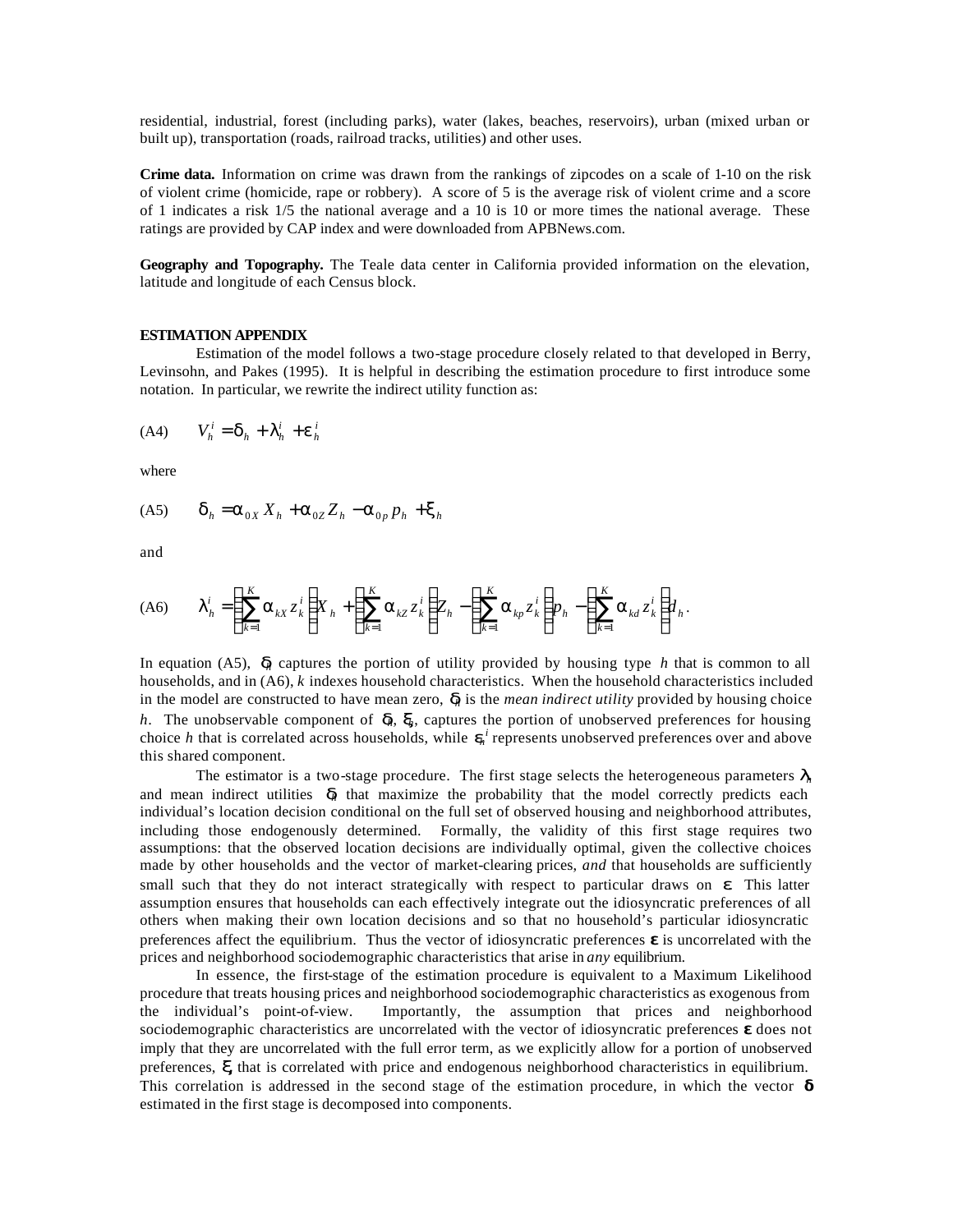Operationally, for any combination of the heterogeneous parameters in *l* and mean indirect utilities, *dh*, the model predicts the probability that each household *i* chooses house type *h*. We assume that  $\mathbf{e}_h^i$  is drawn from the extreme value distribution, in which case this probability can be written:

$$
(A7) \tPhi = exp(dh + Ihi)\tk\texp(dk + Iki)
$$

Maximizing the probability that each household makes its correct housing choice gives rise to the following quasi-log-likelihood function:

$$
(A8) \qquad \widetilde{\ell} = \sum_{i} \sum_{h} I_{h}^{i} \ln(P_{h}^{i})
$$

where  $I^i_h$  is an indicator variable that equals 1 if household *i* chooses house type *h* in the data and 0 otherwise. The first stage of the estimation procedure consists of searching over the parameters in *l* and the vector of mean indirect utilities to maximize  $\tilde{\ell}$ . Notice that the quasi-likelihood function developed here is based solely on the notion that each household's residential location is optimal given the set of observed prices and the location decisions of other households.

**The Mechanics of the First Stage of the Estimation.** Intuitively, it is easy to see how this first stage of the estimation procedure ties down the heterogeneous parameters – those involving an interaction of household characteristics with housing and neighborhood characteristics. If more educated households are more likely to choose houses near better schools in the data for instance, a positive interaction of education and school quality will allow the model to fit the data better than a negative interaction would. What is less intuitive is the way the vector of mean indirect utilities is determined. To better understand the mechanics of the first stage of the estimation, it is helpful to write the first-order conditions related to *dh*:

$$
(A9) \qquad \frac{\partial \tilde{\ell}}{\partial \mathbf{d}_h} = \sum_{i \in h} \frac{\partial \ln(P_i^i)}{\partial \mathbf{d}_h} + \sum_{i \in h} \frac{\partial \ln(P_i^i)}{\partial \mathbf{d}_h} = \sum_{i \in h} (1 - P_h^i) + \sum_{i \in h} (-P_h^i) = S_h - \sum_i (P_h^i) = 0
$$

It is apparent that the quasi-likelihood function is maximized at the vector **d** that forces the sum of the probabilities that each observed individual chooses each house type to equal the total supply of such houses:  $\sum (P_h^i) = S_h \ \forall h$ . That this condition must hold for all house types results from a fundamental *i*

trade-off in  $\tilde{\ell}$ . In particular, an increase in any *d* raises the probability that each household in the sample chooses house type *h*. While this increases the probability that the model correctly predicts the choice of the households that actually reside in houses of type *h*, it decreases the probability that all of the other households in the sample make the correct choice. Thus the first stage of the estimation procedure consists of choosing the interaction parameters that best match each individual with their chosen house, while ensuring that total predicted demand equals supply for each house type.

For any set of interaction parameters (those in  $\lambda$ ), a contraction mapping can be used to calculate the vector **d** that solves the set of first order conditions:  $\sum_{h} (P_h^i) = S_h \ \forall \ h$  $\sum_i (P_h^i) = S_h \ \forall \ h$ . For our application, the

contraction mapping is simply:

$$
(A10) \qquad \boldsymbol{d}_{h}^{t+1} = \boldsymbol{d}_{h}^{t} - \ln\left(\sum_{i} \hat{P}_{h}^{i} / S_{h}\right)
$$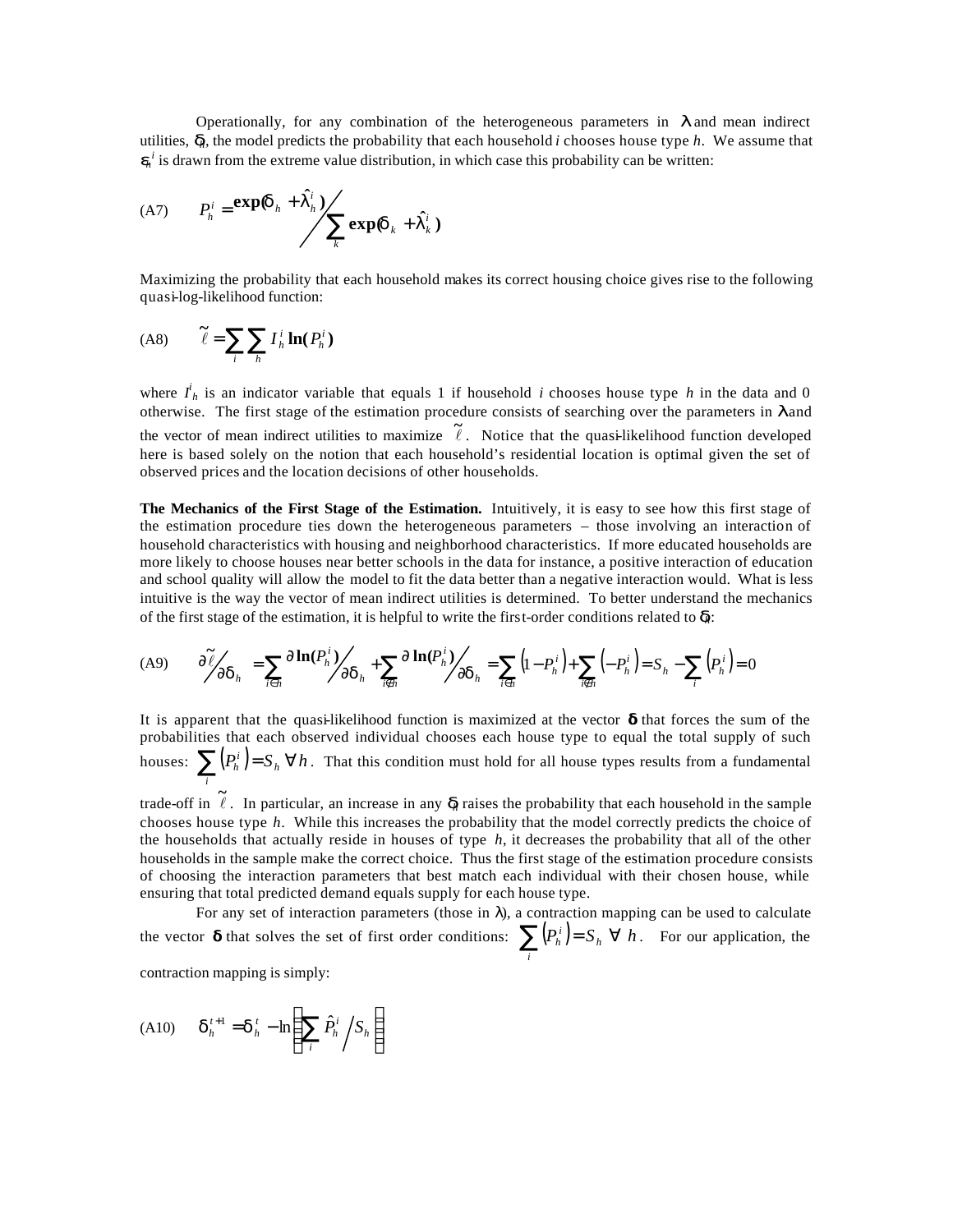where *t* indexes the iterations of the contraction mapping. Using this contraction mapping, it is possible to

solve quickly for an estimate of the full vector  $\hat{d}$  even when it contains a large number of elements, thereby dramatically reducing the computational burden in the first stage of the estimation procedure.<sup>2</sup>

Notice that while we have not explicitly enforced the market clearing conditions derived above, the conditions that result from maximizing the quasi-likelihood function with respect to **d** are identical to the market-clearing conditions shown in equation (6) in the main text. Thus, there is a clear duality between the equilibrating role of prices in our characterization of equilibrium in the housing market and the way that the vector of mean indirect utilities is determined as a result of maximizing the likelihood that each household chooses its appropriate house conditional on prices and housing and neighborhood attributes.

**The Second Stage.** Having estimated the vector of mean indirect utilities in the first stage of the estimation procedure, the second stage involves decomposing **d** into observable and unobservable components according to equation  $(A5)$ .<sup>3</sup> Because households sort across locations based in part on the portion of housing and neighborhood quality unobserved by the researcher, housing prices, average test scores, and neighborhood sociodemographic characteristics are almost certainly correlated with *xh* and consequently the corresponding endogeneity problems must be confronted. We describe the use of boundary fixed effects to address the endogeneity of average test scores and neighborhood sociodemographic characteristics in the main text.

To deal with the correlation of price and unobserved housing/neighborhood quality, *xh*, we instrument for price. The particular instrument that we develop takes advantage of an inherent feature of housing markets: that the demand for a house in a particular neighborhood is affected not only by the features of the neighborhood itself but also by the availability of alternative houses and neighborhoods in the wider region. For example, neighborhoods that possess certain amenities that are unique or difficult to replicate will command higher prices in equilibrium, partly because of this scarcity. The exogenous attributes of houses and neighborhoods at a reasonable distance from a particular neighborhood serve as suitable instruments for price, as the attributes of these more distant neighborhoods affect equilibrium prices but not the utility derived from living in the neighborhood.<sup>4</sup>

In practice, the precision of the estimation is improved significantly when the logic of this IV strategy is used to construct a single variable that approximates the optimal instrument. In particular, we construct an instrument by solving for the vector of prices that would clear the market when only exogenous features of houses and neighborhoods are included in the utility function. This instrument captures the portion of housing price variation attributable to the distribution of the exogenous features of houses and neighborhoods throughout the region, summarizing this information in a single variable.

A couple of additional practical items are worth describing. First, the construction of the instrument requires an initial conjecture as to the parameters associated with exogenous housing and neighborhood attributes. We obtain such an initial conjecture for the parameters of the mean indirect utility equation by making a reasonable guess as to the price coefficient and then estimating equation (11) via OLS, bringing the price term to the left hand side of the equation. Using the resulting coefficients on  $\overline{X}$ from this regression along with those obtained in the first stage, we then calculate the vector of housing prices that clears the market,  $\hat{p}^*(X_h, Z^i)$ h  $^*(X_h, Z^i)$ , setting  $\mathbf{x} = 0$  for all *h*, and including only *exogenous* choice

<sup>&</sup>lt;sup>2</sup> It is worth emphasizing that a separate vector **d** is calculated for each set of interaction parameters – and at the optimum, this procedure returns the quasi-ML estimates of the interaction parameters and the vector of mean indirect utilities **d**.

 $3$  Notice that the set of observed residential choices provides no information that distinguishes the components of **d**. That is, regardless of the way **d** is broken into components, the effect on choice probabilities is the same.

<sup>&</sup>lt;sup>4</sup> Put another way, for most individuals, the relevant extent of the housing market is much larger when they are searching for a house (they might live, for example, to the north, south, east, or west of their job location) than when they actually choose a residence, in which case the characteristics of houses on the opposite side of town likely have only a minimal direct impact on utility. It is the fact that a much broader set of houses is in play during the search process that implies that the characteristics of the housing stock on the other side of town will influence equilibrium prices.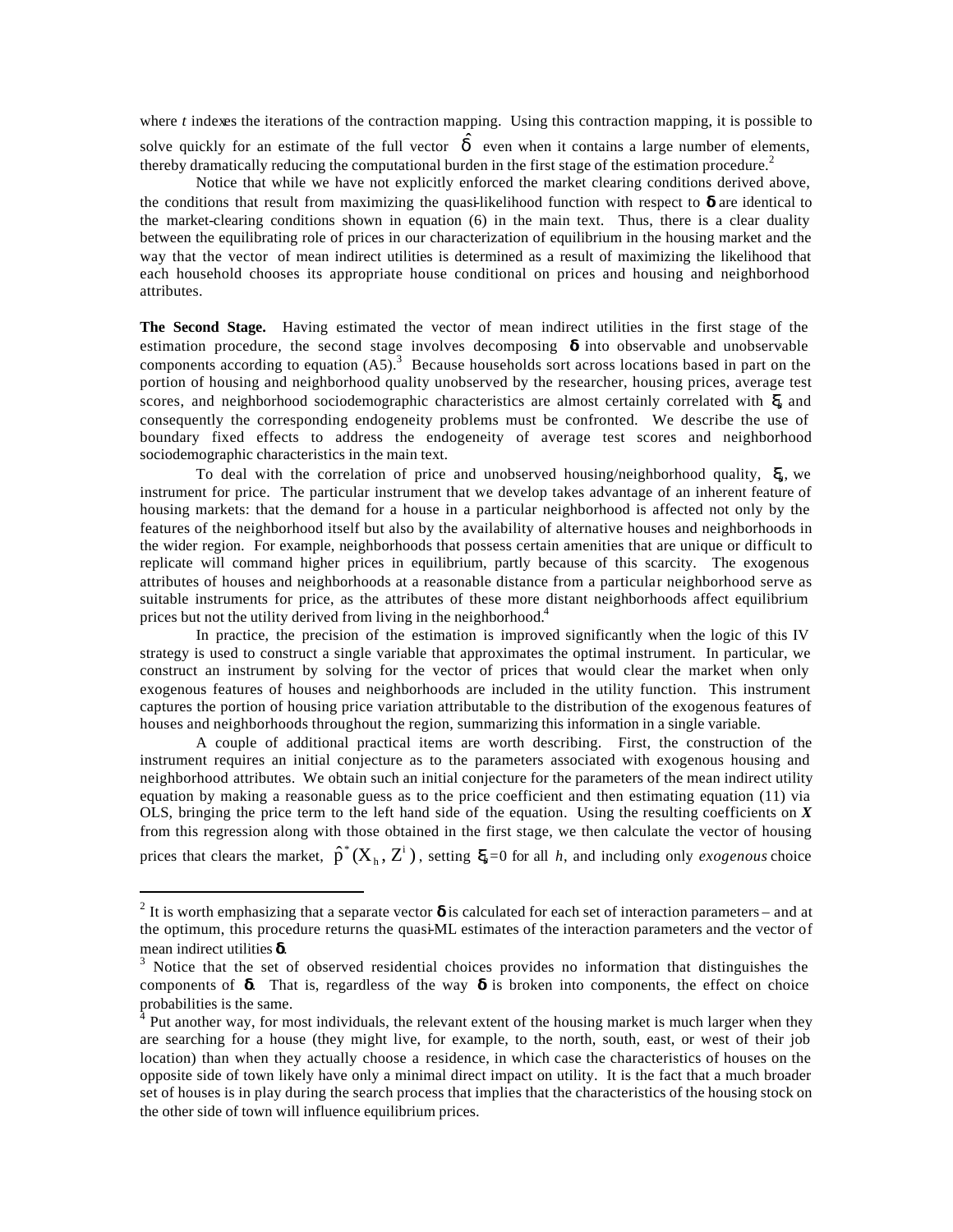characteristics in the model.<sup>5</sup> In the results reported below, we include a full set of controls for the characteristics of a house and its neighborhood as well as five variables that describe land use<sup>6</sup> and six variables that describe the housing stock<sup>7</sup> in each of the 1, 2, 3, 4, and 5 mile rings around the house. In this way, the additional information embedded in our instrument derives from the exogenous features of the housing stock and land use in a region beyond five miles from the house in question.<sup>8</sup>

**Characterizing the Housing Market – A Practical Issue.**A final practical issue for estimation concerns the way the choices that characterize the housing market should be defined. This modeling decision essentially corresponds to an assumption regarding the way demand for particular houses in the market is determined. The trade-offs implicit in the required assumption can be seen using a simple example: Consider a city neighborhood with two types of housing structures, one of which is more prevalent than the other, with all houses in the neighborhood selling for the same price. To simplify this discussion, further assume that households have identical tastes. In this case, if we characterized the choice set as the two types of structure, we would infer that the more prevalent structure provided higher mean direct utility; this is necessary to explain why more households choose that structure given equal prices. If, on the other hand, we characterized the housing market by randomly drawing a subset of the houses in the neighborhood, we would infer that all of the houses in the neighborhood offered the same utility. We do not see any strong *a priori* for making one of these choices versus the other. Moreover, given that any definition of 'type' would be based only on the limited characteristics observed in the data, we adopt the second option described above, simply characterizing housing types as the 1-in-7 random sample of the houses observed in our Census dataset. This characterization also facilitates comparisons with the hedonic price regression literature; with this characterization of the choice set, a hedonic price regression corresponds to estimating mean preferences under the assumption of no heterogeneity in household tastes.<sup>9</sup>

**Asymptotic Properties of the Estimator.** As described in McFadden (1978), an attractive aspect of the underlying IIA property for each individual is that we can estimate the model using only a sample of the alternatives not selected by the individual. This permits estimation despite having many alternatives – i.e., many distinct house types. More generally, our problem fits within a class of models for which the asymptotic distribution theory has been developed. In this sub-section, we summarize the requirements necessary for the consistency and asymptotic normality of our estimates and provide some intuition for these conditions.

In general, there are three dimensions in which our sample can grow large: *H* (number of housing types), *N* (number of individuals in the sample), or *C* (number of non-chosen alternatives drawn for each individual). For any set of distinct housing alternatives of size *H* and any random sampling of these alternatives of size *C*, the consistency and asymptotic normality of the first-stage estimates (δ, *ql*) follows directly as long as *N* grows large. This is the central result of McFadden (1978), justifying the use of a random sample of the full census of alternatives. Intuitively, even if each household is assigned only one

 $5$  To obtain the final estimates reported in the paper, we repeat this procedure using the estimated parameters from the initial estimation to construct a new price instrument for the next iteration. While using such an iterative process is not necessary to ensure consistency, in practice it ensures that the final estimates are not sensitive to our initial conjecture of the coefficient on price. For this reason, we believe that this iterative procedure is likely to be more efficient than applying the procedure once, but we do not have a proof of this.

<sup>&</sup>lt;sup>6</sup> That is: percent industrial, percent commercial, percent residential, percent open space, and percent other.

<sup>&</sup>lt;sup>7</sup> The housing stock variables are: percent owner-occupied single family homes with 7 rooms or more; percent owner-occupied single family homes with less than 7 rooms; percent renter-occupied single family homes; percent renter-occupied units in large apartment buildings; percent of units in small apartment buildings; percent other.

<sup>&</sup>lt;sup>8</sup> In first-stage price regressions, this instrument, which is derived entirely from the exogenous characteristics of the alternatives and the distribution of household characteristics in the population, adds significantly to the predictive power of these regressions. In each specification, the optimal price instrument is strongly predictive of price, over and above the set of variables included directly in *X*, increasing the  $R^2$  of each regression by approximately 4 percentage points.<br><sup>9</sup> Nothing theoretically prevents estimation of the model under an alternative assumption concerning

housing choices.